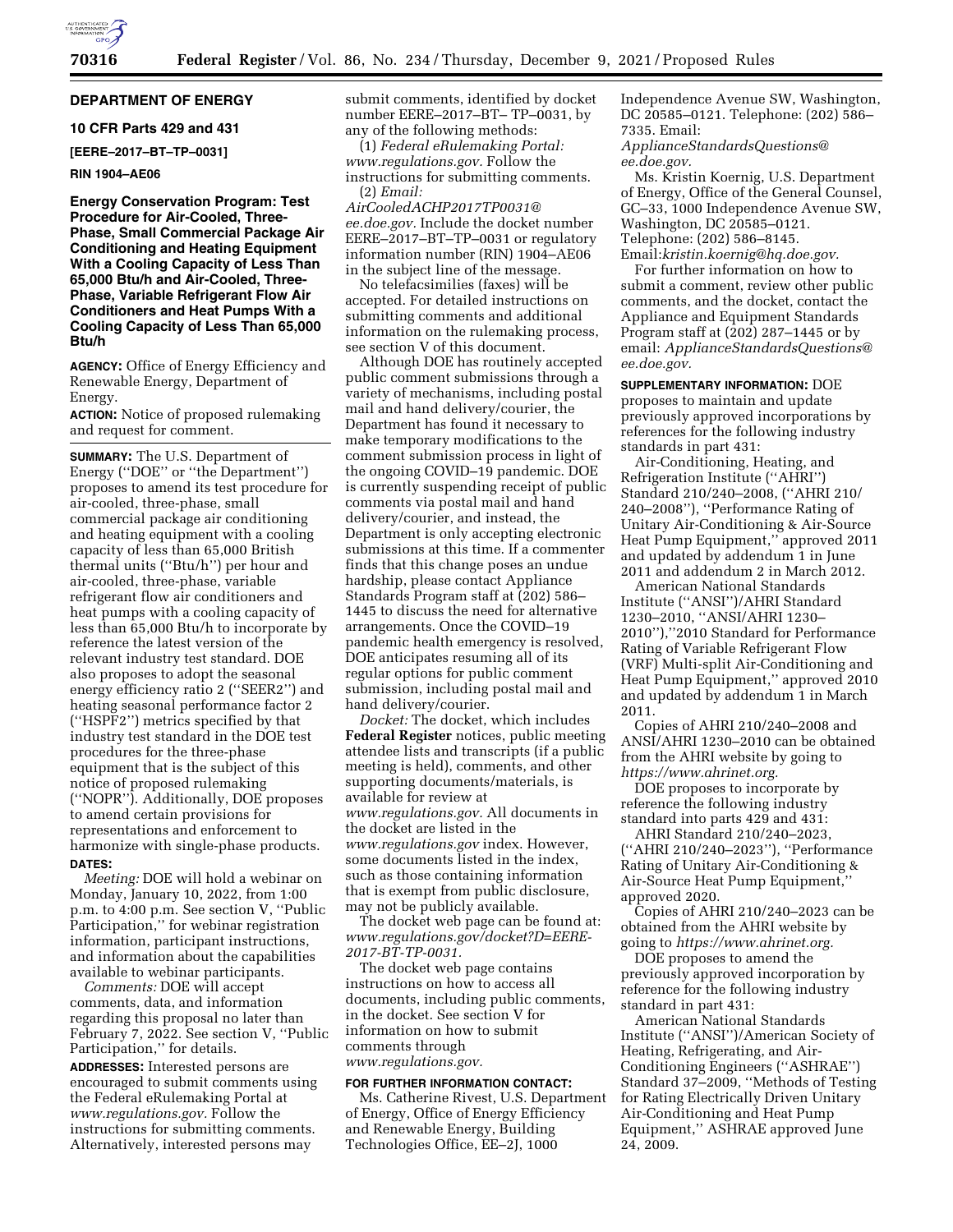Copies of ANSI/ASHRAE Standard 37–2009 can be obtained from the American National Standards Institute, 25 W. 43rd Street, 4th Floor, New York, NY 10036, (212) 642–4900, or online at: *[https://webstore.ansi.org/.](https://webstore.ansi.org/)* 

See section IV.M of this document for further discussion of these standards.

#### **Table of Contents**

I. Authority and Background A. Authority

- B. Background
- II. Synopsis of the Notice of Proposed Rulemaking
- III. Discussion
	- A. Scope of Applicability
	- B. Metrics
	- C. Proposed Organization of the Test Procedure
	- D. Updates to the Federal Test Method for Central Air Conditioners and Heat Pumps
	- E. Updates to Industry Standards and Proposed Test Procedures for Three-Phase Equipment With Cooling Capacity of Less Than 65,000 Btu/h
	- 1. Harmonization With Single-Phase Products
	- 2. AHRI 210/240
	- 3. AHRI 1230
	- 4. ASHRAE 37
	- F. Certification, Compliance, and Enforcement Requirements
	- 1. Representation Requirements
	- 2. Basic Model Definition
	- 3. Certification Reporting Requirements
	- 4. Product-Specific Enforcement Provisions
	- G. Test Procedure Costs
	- H. Compliance Date
- IV. Procedural Issues and Regulatory Review
	- A. Review Under Executive Order 12866 B. Review Under the Regulatory Flexibility Act
	- C. Review Under the Paperwork Reduction Act of 1995
	- D. Review Under the National
	- Environmental Policy Act of 1969
	- E. Review Under Executive Order 13132
	- F. Review Under Executive Order 12988 G. Review Under the Unfunded Mandates Reform Act of 1995
	- H. Review Under the Treasury and General Government Appropriations Act, 1999
	- I. Review Under Executive Order 12630 J. Review Under Treasury and General
	- Government Appropriations Act, 2001
	- K. Review Under Executive Order 13211
	- L. Review Under Section 32 of the Federal
	- Energy Administration Act of 1974 M. Description of Materials Incorporated
- by Reference
- V. Public Participation
	- A. Participation in the Webinar B. Procedure for Submitting Prepared
	- General Statements for Distribution C. Conduct of the Webinar
	- D. Submission of Comments
- E. Issues on Which DOE Seeks Comment VI. Approval of the Office of the Secretary

#### **I. Authority and Background**

Small, large, and very large commercial package air conditioning and heating equipment are included in

the list of ''covered equipment'' for which DOE is authorized to establish and amend energy conservation standards and test procedures. (42 U.S.C.  $6311(1)(B)$ – $(D)$ ) Air-cooled, threephase, small commercial air conditioners and heat pumps with a cooling capacity of less than 65,000 Btu/ h (''3-phase ACUACs and ACUHPs with cooling capacity of less than 65,000 Btu/ h")<sup>1</sup> and air-cooled, three-phase, variable refrigerant flow (''VRF'' or ''VRF multi-split systems'') air conditioners and heat pumps with a cooling capacity of less than 65,000 Btu/ h (''3-phase VRF with cooling capacity of less than  $65,000$  Btu/h'')<sup>2</sup> are two separate categories of small commercial package air conditioning and heating equipment. DOE's test procedures and energy conservation standards for 3-phase ACUACs and ACUHPs with cooling capacity of less than 65,000 Btu/ h and for 3-phase VRF with cooling capacity of less than 65,000 Btu/h are currently prescribed at title 10 of the Code of Federal Regulations (''CFR'') part 431. See 10 CFR 431.96 (test procedures) and 10 CFR 431.97 (energy conservation standards). The following sections discuss DOE's authority to establish and amend the test procedure for 3-phase ACUACs and ACUHPs with cooling capacity of less than 65,000 Btu/ h and for 3-phase VRF with cooling capacity of less than 65,000 Btu/h, and relevant background information regarding DOE's consideration of test procedures for this equipment.

#### *A. Authority*

The Energy Policy and Conservation Act, as amended ("EPCA"),<sup>3</sup> authorizes DOE to regulate the energy efficiency of a number of consumer products and certain industrial equipment. (42 U.S.C. 6291–6317, as codified) Title III, Part C 2 of EPCA, added by Public Law 95–619, Title IV, section 441(a), established the Energy Conservation Program for Certain Industrial Equipment, which sets forth a variety of provisions designed to improve energy efficiency for certain industrial equipment, including 3-phase ACUACs and ACUHPs with cooling capacity of less than 65,000 Btu/h, and 3-phase VRF

3All references to EPCA in this document refer to the statute as amended through the Energy Act of 2020, Public Law 116–260 (Dec. 27, 2020).

2For editorial reasons, upon codification in the U.S. Code, Part C was redesignated Part A–1.

with cooling capacity of less than 65,000 Btu/h, the subjects of this NOPR. (42 U.S.C. 6311(1)(B))

The energy conservation program under EPCA consists essentially of four parts: (1) Testing, (2) labeling, (3) the establishment of Federal energy conservation standards, and (4) certification and enforcement procedures. Relevant provisions of EPCA include definitions (42 U.S.C. 6311), test procedures (42 U.S.C. 6314), labeling provisions (42 U.S.C. 6315), energy efficiency standards (42 U.S.C. 6313), and the authority to require information and reports from manufacturers (42 U.S.C. 6316; 42 U.S.C. 6296).

The Federal testing requirements consist of test procedures that manufacturers of covered equipment must use as the basis for: (1) Certifying to DOE that their equipment complies with the applicable energy conservation standards adopted pursuant to EPCA (42 U.S.C. 6316(b); 42 U.S.C. 6296), and (2) making representations about the efficiency of that equipment (42 U.S.C. 6314(d)). Similarly, DOE uses these test procedures to determine whether the equipment complies with relevant standards promulgated under EPCA.

Federal energy efficiency requirements for covered equipment established under EPCA generally supersede State laws and regulations concerning energy conservation testing, labeling, and standards. (42 U.S.C. 6316(a)–(b); 42 U.S.C. 6297) However, DOE may grant waivers of Federal preemption for particular State laws or regulations, in accordance with the procedures and other provisions of EPCA. (42 U.S.C. 6316(b)(2)(D))

Under 42 U.S.C. 6314, EPCA sets forth the criteria and procedures DOE must follow when prescribing or amending test procedures for covered equipment. EPCA requires that any test procedures prescribed or amended under this section must be reasonably designed to produce test results reflecting the energy efficiency, energy use, and estimated annual operating cost of a given type of covered equipment during a representative average use cycle and requires that test procedures not be unduly burdensome to conduct. (42 U.S.C. 6314(a)(2))

As discussed, 3-phase ACUACs and ACUHPs with cooling capacity of less than 65,000 Btu/h and 3-phase VRF with cooling capacity of less than 65,000 Btu/h are both categories of small commercial package air conditioning and heating equipment. EPCA requires that the test procedures for small commercial package air conditioning and heating equipment

<sup>1</sup>ACUACs and ACUHPS means air-cooled commercial unitary air conditioners and heat pumps and is terminology consistent with that used for this equipment with a cooling capacity of greater than or equal to 65,000 Btu/h.

<sup>2</sup>As used in this rulemaking, the term ''3-phase VRF with cooling capacity of less than 65,000 Btu/ h'' refers only to air-cooled equipment.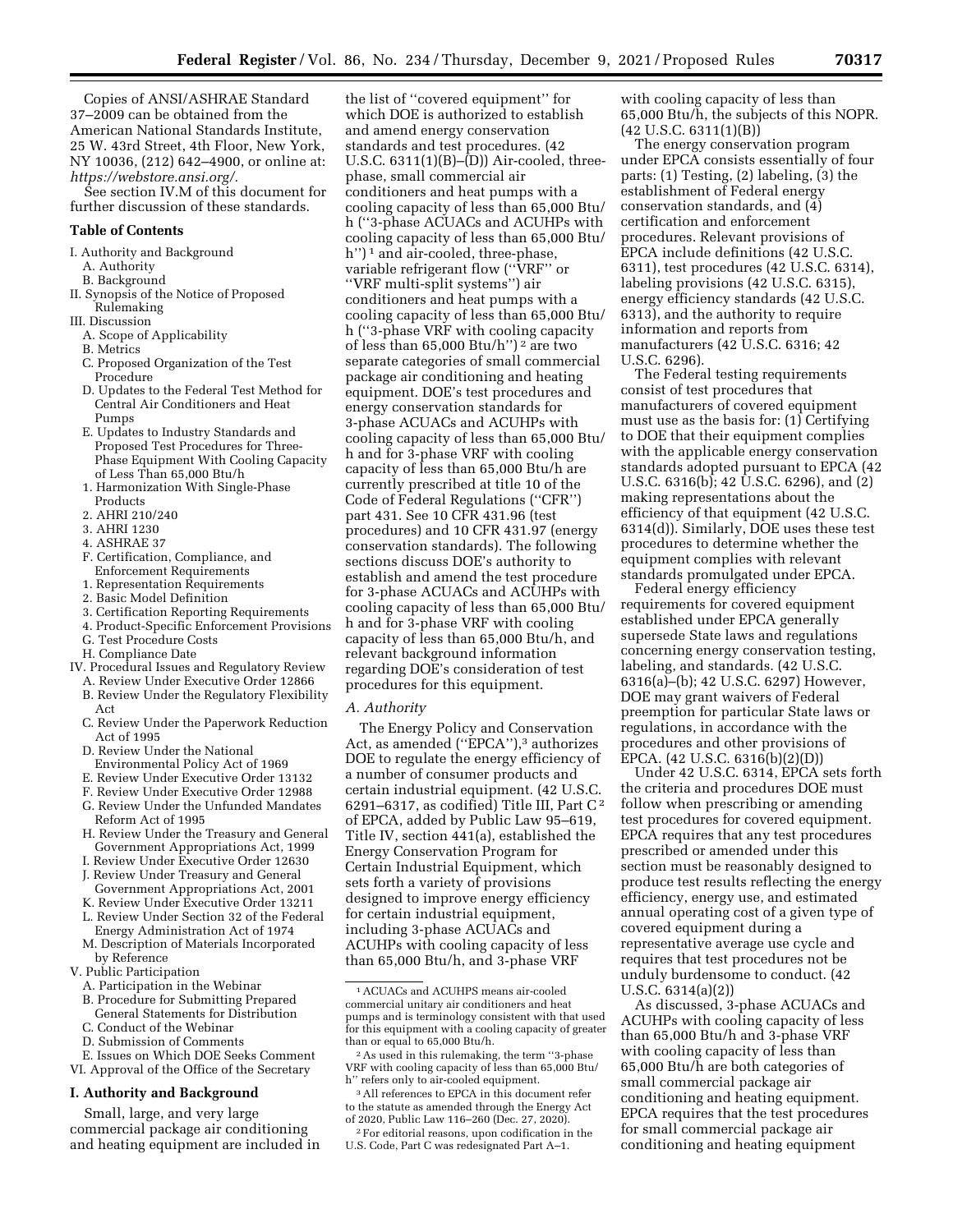shall be those generally accepted industry testing procedures or rating procedures developed or recognized by AHRI or by ASHRAE, as referenced in ASHRAE Standard 90.1, ''Energy Standard for Buildings Except Low-Rise Residential Buildings'' (ASHRAE Standard 90.1). (42 U.S.C. 6314(a)(4)(A)) Further, if that industry test procedure is amended, DOE must amend its test procedure to be consistent with the amended industry test procedure, unless DOE determines, by rule published in the **Federal Register** and supported by clear and convincing evidence, that such amended test procedure would not meet the requirements in 42 U.S.C. 6314(a)(2) and (3) related to representative use and test burden. (42 U.S.C. 6314(a)(4)(B)) In addition, if DOE determines that a test procedure amendment is warranted, it must publish proposed test procedures and offer the public an opportunity to present oral and written comments on them. (42 U.S.C. 6314(b))

EPCA also requires that, at least once every 7 years, DOE shall evaluate test procedures for each type of covered equipment, including those addressed in this NOPR, to determine whether amended test procedures would more accurately or fully comply with the requirement that the test procedures not be unduly burdensome to conduct and be reasonably designed to produce test results that reflect energy efficiency, energy use, and estimated operating costs during a representative average use cycle. (42 U.S.C. 6314(a)(1)) In addition, if DOE determines that a test procedure amendment is warranted, DOE must publish the proposed test procedures in the **Federal Register**, and afford interested persons an opportunity of not less than 45 days to present oral and written data, views, and arguments on the proposed test procedures. (42 U.S.C. 6314(b)) If DOE determines that test procedure revisions are not

appropriate, DOE must publish its determination not to amend the test procedures. (42 U.S.C. 6314(a)(1)(A)(ii))

DOE is publishing this NOPR consistent with its obligations under EPCA.

#### *B. Background*

DOE's current test procedures for 3 phase ACUACs and ACUHPs with cooling capacity of less than 65,000 Btu/ h and for 3-phase VRF with cooling capacity of less than 65,000 Btu/h are codified at 10 CFR 431.96.

The Federal test procedure for 3-phase ACUACs and ACUHPs with cooling capacity of less than 65,000 Btu/ h was last amended on May 16, 2012 to incorporate by reference the ANSI/AHRI Standard 210/240–2008, ''Performance Rating of Unitary Air-Conditioning & Air-Source Heat Pump Equipment,'' approved by ANSI on October 27, 2011 and updated by addendum 1 in June 2011 and addendum 2 in March 2012 (''ANSI/AHRI 210/240–2008''). 77 FR 28928 (''May 2012 final rule''). The May 2012 final rule also established additional testing requirements at 10 CFR 431.96(c) and (e) that provide an optional break-in period for testing and specifications regarding the use of manufacturer instructions in set-up, respectively, applicable to measuring seasonal energy efficiency ratio (''SEER'') and heating seasonal performance factor (''HSPF'') for this equipment. 77 FR 28928, 28991 (May 16, 2012).

The Federal test procedure for 3-phase VRF with cooling capacity of less than 65,000 Btu/h was also last amended in the May 2012 final rule, and incorporated by reference ANSI/ AHRI Standard 1230–2010, ''*2010 Standard for Performance Rating of Variable Refrigerant Flow (VRF) Multi-Split Air-Conditioning and Heat Pump Equipment,*'' approved August 2, 2010 and updated by addendum 1 in March

2011 (''AHRI 1230–2010''). The testing requirements at 10 CFR 431.96(c) and (e) also apply to VRF multi-split systems. Additionally, the May 2012 final rule established additional testing requirements at 10 CFR 431.96(d) and (f) that provide for refrigerant line length corrections for tests conducted using AHRI 1230–2010, and for manufacturer involvement in assessment or enforcement testing for VRF multi-split systems, respectively. 77 FR 28928, 28991 (May 16, 2012).

In 2017, AHRI published an updated version of its standard, ''Performance Rating of Unitary Air-Conditioning & Air-Source Heat Pump Equipment'' (''AHRI 210/240–2017''). That updated testing standard made a number of changes that are relevant to DOE's current test procedure, and many of these changes were based on DOE's current test procedure for single-phase central air conditioners and central air conditioning heat pumps with a cooling capacity of less than 65,000 Btu/h (*i.e.,*  10 CFR part 430, subpart B, appendix M, ''Uniform Test Method for Measuring the Energy Consumption of Central Air Conditioners and Heat Pumps''; ''Appendix M'').4

Following the publication of AHRI 210/240–2017, on October 2, 2018, DOE published in the **Federal Register** a request for information (''RFI'') seeking comments on whether DOE should align its test procedure (and certification and enforcement requirements) for 3-phase ACUACs and ACUHPs with cooling capacity of less than 65,000 Btu/h with that for air-cooled, single-phase, central air conditioners and central air conditioning heat pumps with a cooling capacity of less than 65,000 Btu/h, consistent with the update to AHRI 210/ 240–2017. 83 FR 49501 (''October 2018 RFI'').

DOE received comments in response to the October 2018 RFI from the interested parties listed in Table I.I.

## TABLE I.I—INTERESTED PARTIES PROVIDING WRITTEN COMMENTS TO THE OCTOBER 2018 RFI

| Organization(s)                                                                                                              | Reference in<br>this NOPR       | Organization type                             |
|------------------------------------------------------------------------------------------------------------------------------|---------------------------------|-----------------------------------------------|
|                                                                                                                              | AHRI                            | Trade Association.                            |
| Pacific Gas and Electric Company ("PG&E"), San Diego Gas, and Electric ("SDG&E"),<br>and Southern California Edison ("SCE"). | CA IOUs    Utilities.           |                                               |
|                                                                                                                              | Goodman                         | Manufacturer.                                 |
|                                                                                                                              | Ingersoll Rand    Manufacturer. |                                               |
|                                                                                                                              | Lennox    Manufacturer.         |                                               |
| Natural Resources Defense Council ("NRDC"), and Appliance Standards Awareness<br>Project ("ASAP").                           |                                 | NRDC and ASAP    Energy Efficiency Advocates. |
| United Technologies Corporation (submitted by Carrier Corporation)    Carrier    Manufacturer.                               |                                 |                                               |

<sup>4</sup>Three-phase equipment models generally are identical physically to their single-phase,

residential counterparts, except for the electrical systems and components designed for three-phase power input.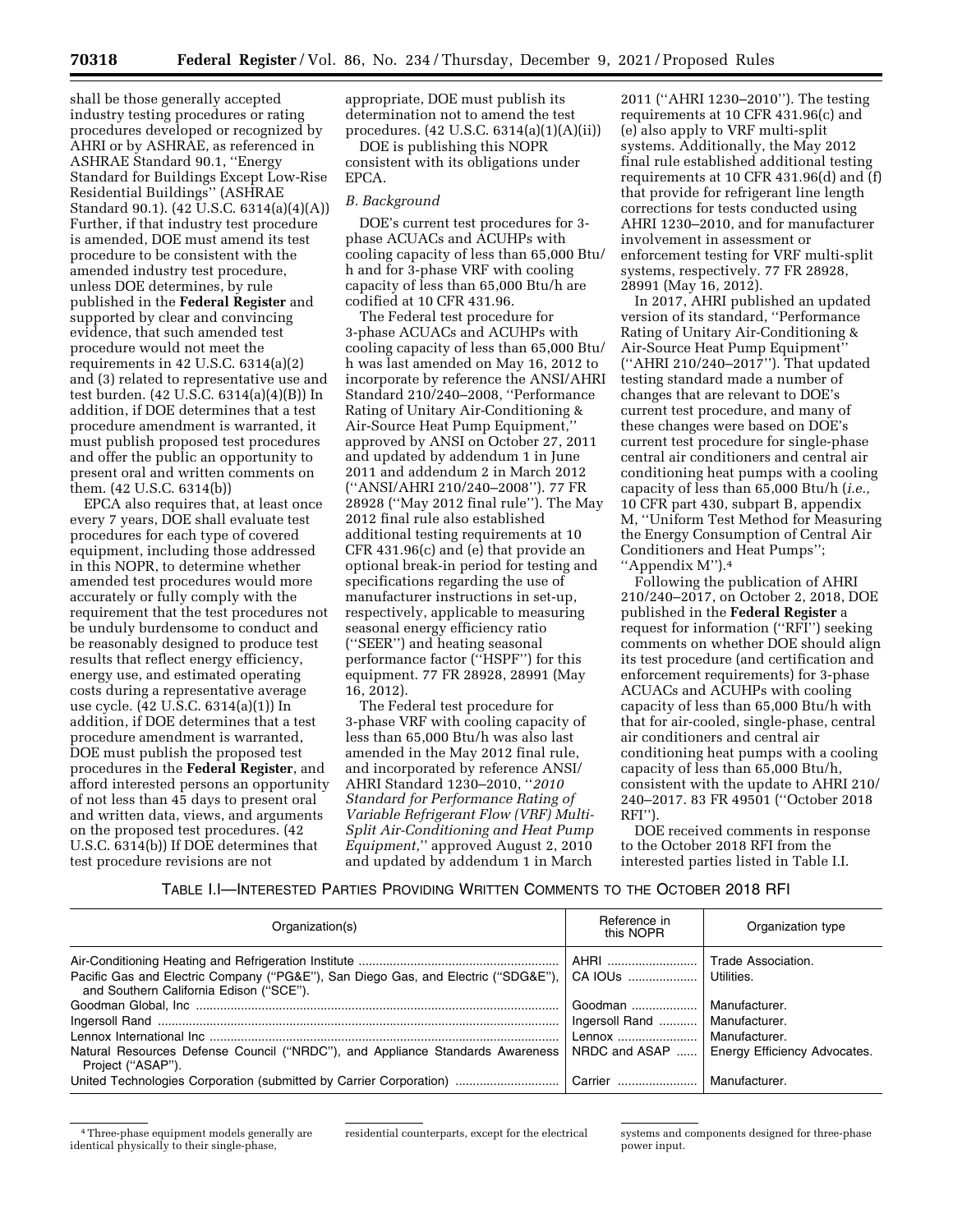Throughout this document, a parenthetical reference at the end of a comment quotation or paraphrase provides the location of the item in the public record.5

In April 2019, AHRI published the ''Performance Rating of Unitary Air-Conditioning & Air-Source Heat Pump Equipment (with Addendum 1)'' (''AHRI 210/240–2017 with Addendum 1''), which incorporated minor revisions to definitions, testing requirements, and efficiency calculations.

On October 23, 2019, ASHRAE released ASHRAE Standard 90.1–2019, which maintained the reference to AHRI 210/240 as the industry testing standard for 3-phase ACUACs and ACUHPs with cooling capacity of less than 65,000 Btu/ h, but updated the editions referenced. ASHRAE Standard 90.1–2019 references AHRI 210/240–2017 for the period prior to January 1, 2023. For the period beginning January 1, 2023, ASHRAE Standard 90.1–2019 references AHRI 210/240–2023 (to align with ASHRAE Standard 90.1–2019 minimum efficiency levels for this equipment in terms of SEER2 and HSPF2 that take effect on January 1, 2023). ASHRAE Standard 90.1–2019 maintained the reference to AHRI 1230 as the industry testing standard for all VRF multi-split systems, including air-cooled, threephase units with a cooling capacity of less than 65,000 Btu/h, with an update to AHRI 1230–2014 with Addendum 1.6

In May 2020, AHRI published AHRI 210/240–2023. The updates in AHRI 210/240–2017, AHRI 210/240–2017 with Addendum 1, and AHRI 210/240– 2023 are discussed in section III.E.2 of this NOPR. DOE has reviewed the comments from the October 2018 RFI in the context of these updated industry standards.

In May 2021, AHRI published AHRI 1230–2021, which excludes from its scope air-cooled, VRF multi-split systems with a cooling capacity of less than 65,000 Btu/h. Both AHRI 210/240– 2017 with Addendum 1 and AHRI 210/ 240–2023 exclude from their scope only

VRF multi-split systems that have capacities greater than or equal to 65,000 Btu/h. Because AHRI 1230–2021 explicitly excludes VRF multi-split systems with a cooling capacity of less than 65,000 Btu/h from scope, and the scope exclusion in AHRI 210/240–2023 applies only to VRF multi-split systems with a cooling capacity of 65,000 Btu/ h or greater, VRF multi-split systems with a cooling capacity of less than 65,000 Btu/h are included within the scope of AHRI 210/240–2023.

As such, DOE has tentatively determined that AHRI 210/240–2023 is now the appropriate industry test standard for 3-phase VRF with cooling capacity of less than 65,000 Btu/h. Three-phase VRF with cooling capacity of less than 65,000 Btu/h do not currently exist on the market, but DOE expects that any such equipment introduced to the market in the future would likely be identical to air-cooled, single-phase, VRF multi-split systems (except for the components designed for three-phase power input). Therefore, DOE has tentatively determined that it is appropriate to align its proposed test procedure for 3-phase VRF with cooling capacity of less than 65,000 Btu/h (AHRI 210/240–2023) with the test procedure for their single-phase counterparts (*i.e.,* 10 CFR part 430, subpart B, appendix M1; (''Appendix M1'')). For these reasons, DOE is addressing the test procedures for this equipment in this NOPR.

## **II. Synopsis of the Notice of Proposed Rulemaking**

This NOPR proposes to update the references in the Federal test procedures to the most recent version of the relevant industry test procedures as they relate to 3-phase ACUACs and ACUHPs with cooling capacity of less than 65,000 Btu/h and 3-phase VRF with cooling capacity of less than 65,000 Btu/ h. Specifically, DOE proposes to update its regulations at 10 CFR 431.96, ''Uniform test method for the measurement of energy efficiency of

commercial air conditioners and heat pumps,'' as follows: (1) Incorporate by reference AHRI 210/240–2023 and ANSI/ASHRAE 37–2009 ''Methods of Testing for Rating Electrically Driven Unitary Air-Conditioning and Heat Pump Equipment'' (''ANSI/ASHRAE 37–2009''); and (2) establish provisions for determining SEER2 and HSPF2. The current DOE test procedures for all equipment addressed in this NOPR would be relocated to a new appendix B of subpart F to 10 CFR part 431 (''Appendix B'') without change, and the new test procedure adopting AHRI 210/240–2023 would be established in a new appendix B1 of subpart F to 10 CFR part 431 (''Appendix B1'') for determining SEER2 and HSPF2. Compliance with appendix B1 would not be required until such time as compliance is required with amended energy conservation standards that rely on SEER2 and HSPF2, should DOE adopt such standards. Compliance with appendix B (which aligns with the current Federal test procedure) would be required beginning 360 days following publication of the final rule. Prior to the date 360 days following publication of the final rule, testing would be required to be conducted either per appendix B or under 10 CFR 431.96 as it appeared in the 10 CFR parts 200–499 edition revised as of January 1, 2021.

In addition, DOE proposes to update most of its compliance and enforcement requirements for 3-phase ACUACs and ACUHPs with cooling capacity of less than 65,000 Btu/h and for 3-phase VRF with cooling capacity of less than 65,000 Btu/h to be consistent with those for the consumer product counterparts (*i.e.,* air-cooled, single-phase, central air conditioners and central air conditioning heat pumps with a cooling capacity of less than 65,000 Btu/h (which include single-phase VRF multisplit systems)).

DOE's proposed actions are summarized in Table II.2 and addressed in detail in section III of this document.

#### TABLE II.2—SUMMARY OF CHANGES IN PROPOSED TEST PROCEDURE RELATIVE TO CURRENT TEST PROCEDURE

| Current DOE test procedures                                                                                                                                    | Proposed amendment                                                                             | Reason                                                              |
|----------------------------------------------------------------------------------------------------------------------------------------------------------------|------------------------------------------------------------------------------------------------|---------------------------------------------------------------------|
| Incorporates by reference ANSI/AHRI 210/240-2008 (for<br>equipment other than VRF multi-split systems) and<br>ANSI/AHRI 1230-2010 for VRF multi-split systems. | Incorporates by reference in a new appendix B1 AHRI  <br>210/240-2023 and ANSI/ASHRAE 37-2009. | EPCA requirement to har-<br>monize with industry test<br>procedure. |

<sup>5</sup>The parenthetical reference provides a reference for information located in the docket of this rulemaking. (Docket No. EERE–2017–BT–TP–0031, which is maintained at *[www.regulations.gov](http://www.regulations.gov)*). The references are arranged as follows: (commenter

6Air-cooled, three-phase, VRF multi-split systems with a cooling capacity of less than 65,000 Btu/h

name, comment docket ID number, page of that document).

are not excluded from the scope of either AHRI 210/ 240 (2017 and 2023) or AHRI 1230–2014 with Addendum 1.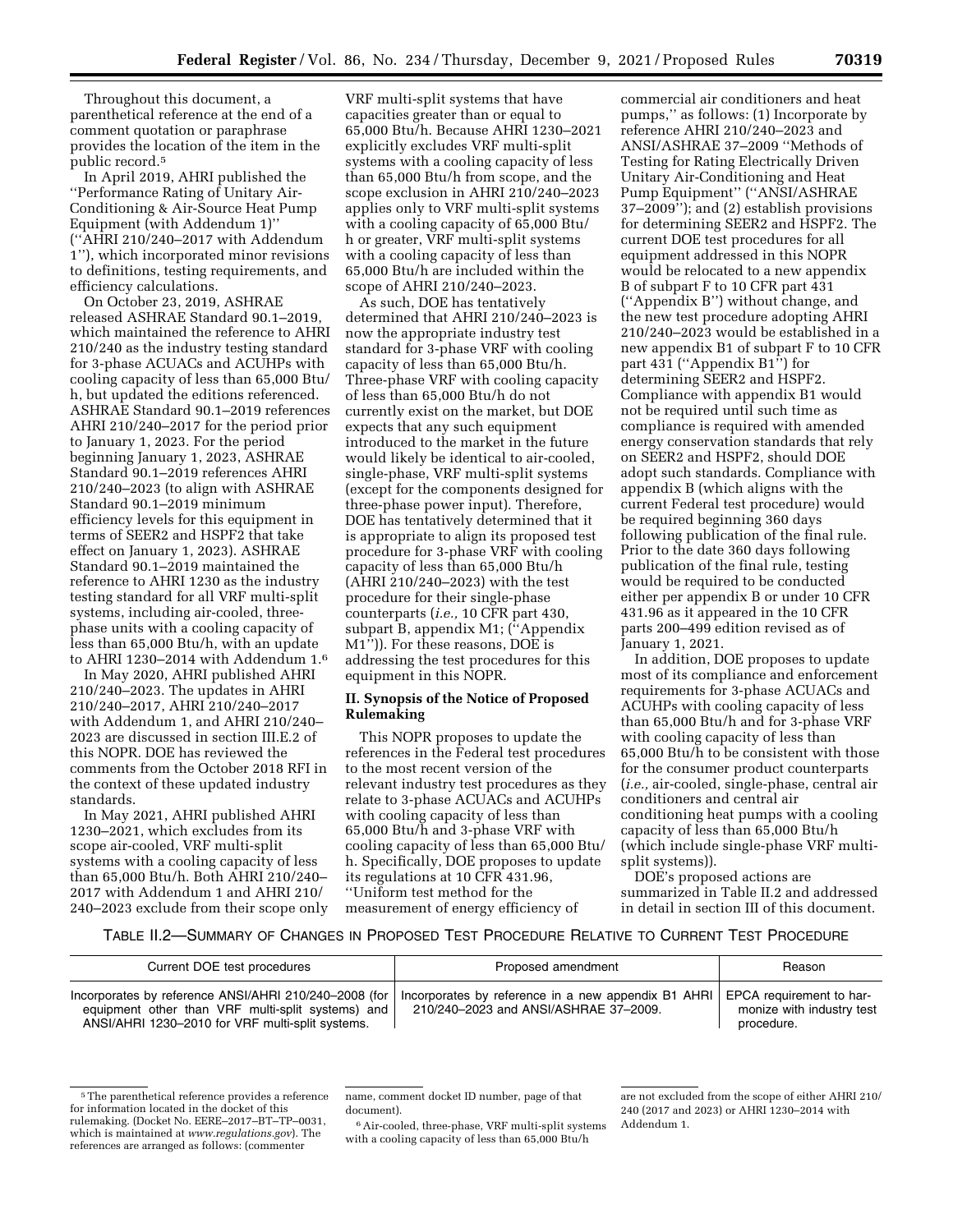| TABLE II.2—SUMMARY OF CHANGES IN PROPOSED TEST PROCEDURE RELATIVE TO CURRENT TEST PROCEDURE— |           |  |  |
|----------------------------------------------------------------------------------------------|-----------|--|--|
|                                                                                              | Continued |  |  |

| Current DOE test procedures                                                                                                                                                              | Proposed amendment                                                                                                                                                                                                                                                                                                                                                                                                                                                                                                                                                                                                                | Reason                                                                                                                          |
|------------------------------------------------------------------------------------------------------------------------------------------------------------------------------------------|-----------------------------------------------------------------------------------------------------------------------------------------------------------------------------------------------------------------------------------------------------------------------------------------------------------------------------------------------------------------------------------------------------------------------------------------------------------------------------------------------------------------------------------------------------------------------------------------------------------------------------------|---------------------------------------------------------------------------------------------------------------------------------|
| Applicable representation requirements are those speci-<br>fied at 10 CFR 429.43 and 10 CFR 429.70 for com-<br>mercial heating, ventilating, and air conditioning<br>("HVAC") equipment. | Amends representation requirements at new 10 CFR<br>429.64 and 10 CFR 429.70-including basic model<br>definition, tested combination, determination of rep-<br>resented value, and alternative energy determination<br>method ("AEDM") requirements—largely consistent<br>with requirements for single-phase consumer product<br>counterparts.<br>Amended representation requirements allow the use of<br>an AEDM that is validated with testing of an other-<br>wise identical single-phase central air conditioners<br>and heat pumps for rating three-phase, less than<br>65,000 Btu/h single package units and split systems. | Harmonization with single-<br>phase consumer product<br>counterparts, and reduc-<br>tion of testing burden on<br>manufacturers. |

DOE has tentatively determined that the proposed amendments described in section III of this NOPR regarding the establishment of appendix B would not alter the measured efficiency of equipment addressed in this document or require retesting solely as a result of DOE's adoption of this proposed amendment to the test procedure. DOE has tentatively determined, however, that the proposed test procedure amendments in appendix B1 would, if adopted, alter the measured efficiency of the affected equipment and that such amendments are consistent with the updated industry test procedure. Further, compliance with the proposed appendix B1 and the proposed amendments to the representation requirements in 10 CFR 429.43 and 10 CFR 429.70 would not be required until the compliance date of amended standards in terms of SEER2 and HSPF2. Additionally, DOE has tentatively determined that the proposed amendments, if adopted, would not increase the cost of testing relative to the updated industry test procedure. Discussion of DOE's proposed actions are addressed in detail in section III of this NOPR.

#### **III. Discussion**

The discussion that follows details the specific changes that DOE is proposing to make to the current test procedure regulations affecting 3-phase ACUACs and ACUHPs with cooling capacity of less than 65,000 Btu/h and 3-phase VRF with cooling capacity of less than 65,000 Btu/h.

#### *A. Scope of Applicability*

Three-phase ACUACs and ACUHPs with cooling capacity of less than 65,000 Btu/h and 3-phase VRF with cooling capacity of less than 65,000 Btu/ h are both categories of small commercial package air conditioning and heating equipment. Commercial package air-conditioning and heating

equipment may be air-cooled, watercooled, evaporatively-cooled, or water source-based (not including ground water source). These equipment are electrically-operated and are designed as unitary central air conditioners or central air-conditioning heat pumps for use in commercial applications. 10 CFR 431.92. As discussed in the following sections, 3-phase ACUACs and ACUHPs with cooling capacity of less than 65,000 Btu/h are typically nearly identical (and therefore typically have comparable efficiency) to single-phase central air conditioners and central air conditioning heat pumps with rated cooling capacities of less than 65,000 Btu/h, the latter being consumer products also subject to EPCA and for which DOE has already established energy conservation standards (10 CFR 430.32(c)) and test procedures (appendix M and appendix M1). Based on this ''nearly identical'' relationship, while 3-phase VRF with cooling capacity of less than 65,000 Btu/h do not currently exist on the market, DOE expects that any such equipment introduced to the market in the future would likely also be identical (except for the components designed for threephase power input) to their single-phase counterparts, which are a subset of single-phase central air conditioners and central air conditioning heat pumps, and, as such, are also rated using appendix M and appendix M1.

Three-phase ACUACs and ACUHPs with cooling capacity of less than 65,000 Btu/h are further disaggregated into four equipment classes: Singlepackage air conditioners, single-package heat pumps, split-system air conditioners, and split-system heat pumps. 10 CFR 431.97(b).7 This NOPR

proposes to amend the test procedure applicable to all four equipment classes but without amending its current scope. Three-phase VRF with cooling capacity of less than 65,000 Btu/h are further disaggregated into two equipment classes: air conditioners and heat pumps. 10 CFR 431.97(f). This NOPR proposes to amend the test procedure applicable to both equipment classes but without amending its current scope.

#### *B. Metrics*

As noted, for 3-phase ACUACs and ACUHPs with cooling capacity of less than 65,000 Btu/h and for 3-phase VRF with cooling capacity of less than 65,000 Btu/h, the cooling metric and heating metric currently specified by DOE are the SEER metric and the HSPF metric, respectively. 10 CFR 431.96. SEER is a seasonal efficiency metric that accounts for electricity consumption in active and standby cooling modes during the cooling season, while HSPF is a seasonal efficiency metric that accounts for electricity consumption in active and standby heating modes for heat pumps during the heating season. These are the same metrics that currently apply to single-phase central air conditioners and central air conditioning heat pumps, including single-phase, air-cooled VRF multi-split systems with a cooling capacity of less than 65,000 Btu/h (see appendix M).

## *C. Proposed Organization of the Test Procedure*

DOE is proposing to relocate and centralize the current test procedures for 3-phase ACUACs and ACUHPs with cooling capacity of less than 65,000 Btu/ h and 3-phase VRF with cooling capacity of less than 65,000 Btu/h to a new appendix B to subpart F of part 431. As proposed, appendix B would

<sup>7</sup>The term ''single package unit'' means ''any central air conditioner or central air-conditioning heat pump in which all the major assemblies are enclosed in one cabinet.'' The term ''split system'' means ''any central air conditioner or central air-

conditioning heat pump in which one or more of the major assemblies are separate from the others.'' 10 CFR 431.92.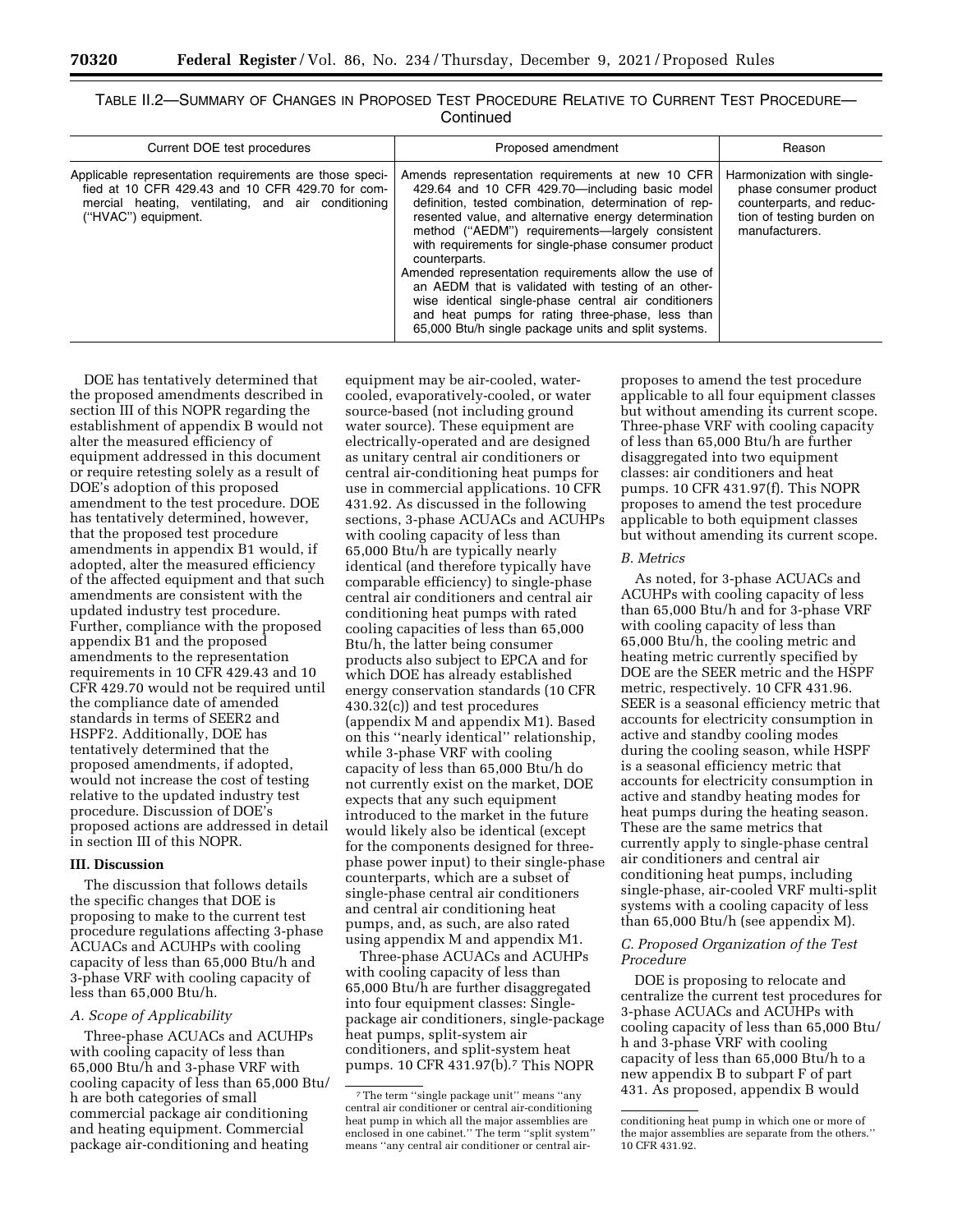not amend the current test procedures. The test procedures as provided in the proposed appendix B would continue to reference ANSI/AHRI 210/240–2008 and ANSI/AHRI 1230–2010 and provide instructions for determining SEER and HSPF. DOE is proposing to also update the existing incorporation by reference of ANSI/AHRI 210/240–2008 and ANSI/ AHRI 1230–2010 at 10 CFR 431.95 to apply it to appendix B. The proposed appendix B would also centralize the additional test provisions currently applicable under 10 CFR 431.96, *i.e.,* 10 CFR 431.96(c) through (f). As proposed, the three-phase equipment addressed in this document would be required to be tested according to appendix B until such time as compliance is required with amended energy conservation standards that rely on the SEER2 and HSPF2 metrics, should DOE adopt such standards.

DOE is also proposing to amend the test procedures for 3-phase ACUACs and ACUHPs with cooling capacity of less than 65,000 Btu/h and 3-phase VRF with cooling capacity of less than 65,000 Btu/h by adopting AHRI 210/ 240–2023 in a new appendix B1 to subpart F of part 431. As noted, EPCA requires DOE to amend the test procedure as necessary to be consistent with the amended industry test procedure unless it determines, by rule, published in the **Federal Register** and supported by clear and convincing evidence, that to do so would not meet the statutory requirements for test procedures regarding representativeness and no undue test burden. DOE proposes to adopt the updated version of AHRI 210/240, *i.e.,* AHRI 210/240– 2023, including the SEER2 and HSPF2 metrics. As proposed, the three-phase equipment addressed in this NOPR would not be required to be tested using the test procedure in proposed Appendix B1 until such time as compliance is required with amended energy conservation standards that rely on the SEER2 and HSPF2 metrics, should DOE adopt such standards.

## *D. Updates to the Federal Test Method for Central Air Conditioners and Heat Pumps*

On June 8, 2016, DOE published a test procedure final rule amending appendix M. 81 FR 36992 (''June 2016 final rule'').8 DOE further amended appendix M in a final rule, published on January 5, 2017, to improve test repeatability, reduce testing burden, and improve the accuracy of field representativeness of the testing values without impacting the

measured energy consumption. 82 FR 1426 (''January 2017 final rule'').

The January 2017 final rule also included other changes to improve test repeatability, reduce testing burden, and improve the accuracy of field representativeness that would impact the results of the test procedure. DOE established a separate appendix M1 incorporating these changes and new metrics to avoid confusion with the metrics under appendix M. Appendix M1 specifies new efficiency metrics SEER2, energy efficiency ratio 2 (''EER2''), and HSPF2 that have the same definitions as their counterpart metrics in appendix M (*i.e.,* SEER, EER, and HSPF) but reflect the amendments made to the test procedure in Appendix M1, which change the measured efficiency values compared to Appendix M. (See 82 FR 1426, 1437 (Jan. 5, 2017) explaining DOE's decision to adopt the new metrics SEER2, EER2, and HSPF2). Beginning on January 1, 2023, efficiency representations for single-phase central air conditioners and central air conditioning heat pumps with rated cooling capacities of less than 65,000 Btu/h must be based on the test procedure in appendix M1. 82 FR 1426.

Both appendices M and M1 reference ANSI/AHRI 210/240–2008, sections 6.1.3.2, 6.1.3.4, 6.1.3.5 and figures D1, D2, D4, along with sections of ANSI/ AHRI 1230–2010 (related to VRF multisplit systems), ANSI/ASHRAE 23.1– 2010, ANSI/ASHRAE 37–2009, ANSI/ ASHRAE 41.1–2013, ANSI/ASHRAE 41.2–1987 (RA 1992), ANSI/ASHRAE 41.6–2014, ANSI/ASHRAE 41.9–2011, ANSI/ASHRAE 116–2010, and ANSI/ AMCA 210–2007.

Additionally, both the June 2016 final rule and January 2017 final rule adopted amendments related to the certification, compliance, and enforcement of singlephase central air conditioners and central air conditioning heat pumps with rated cooling capacities of less than 65,000 Btu/h, codified in 10 CFR part 429. *See generally,* 81 FR 36992, 37049–37055 (June 8, 2016) and 82 FR 1426, 1468–1475 (Jan. 5, 2017). The amendments included revisions to the basic model definition, clarifications to definitions, and a variety of revisions related to the testing requirements for determining represented values, certification reporting requirements, and product-specific enforcement provisions. *Id.* 

*E. Updates to Industry Standards and Proposed Test Procedures for Three-Phase Equipment With Cooling Capacity of Less Than 65,000 Btu/h* 

As noted, the current DOE test procedure at 10 CFR 431.96 for 3-phase

ACUACs and ACUHPs with cooling capacity of less than 65,000 Btu/h incorporates by reference ANSI/AHRI Standard 210/240–2008 with Addenda 1 and 2 (''ANSI/AHRI 210/240–2008,'' but omitting section 6.5). ANSI/AHRI 210/ 240–2008 includes as appendix C (which is designated as normative in the industry test standard) 9 the entirety of the text of appendix M as amended by a final rule published on October 22, 2007 (72 FR 59906). Appendix M provides the Federal test procedure for determining the efficiency of singlephase central air conditioners and central air conditioning heat pumps with rated cooling capacities of less than 65,000 Btu/h, which are consumer products covered under 10 CFR part 430.

The current DOE test procedure at 10 CFR 431.96 for 3-phase VRF with cooling capacity of less than 65,000 Btu/ h incorporates by reference ANSI/AHRI Standard 1230–2010 with Addendum 1 (''ANSI/AHRI 1230–2010'', omitting sections 5.1.2 and 6.6).

As noted previously in this document, AHRI has recently published several updated industry standards: AHRI 210/ 240–2017 (published in December 2017), AHRI 210/240–2017 with Addendum 1 (published in April 2019), and AHRI 210/240–2023 (published in May 2020). DOE has reviewed these documents in the development of this NOPR. In addition, AHRI has recently published AHRI 1230–2021 (published in May 2021).

As discussed in the following sections, DOE is proposing to incorporate by reference AHRI 210/240– 2023 as the test procedure for the threephase equipment addressed in this document. As proposed, manufacturers would not be required to rely on the amended test procedure incorporating AHRI 210/240–2023 until such time as compliance is required with amended standards in terms of the new metrics, SEER2 and HSPF2, should DOE adopt such energy conservation standards. This proposed test procedure update would align with the test procedure and metrics for central air conditioners and heat pumps specified at appendix M1. DOE is also proposing to incorporate by reference ANSI/ASHRAE 37–2009, which is referenced by AHRI 210/240– 2023.

1. Harmonization With Single-Phase Products

In the October 2018 RFI, DOE stated that the three-phase equipment at issue

<sup>8</sup>A correction was issued on August 18, 2016, to fix editorial errors. 81 FR 55111.

<sup>9</sup>The inclusion of appendix M in a normative appendix means that appendix M was required to be followed when testing in accordance with ANSI/ AHRI 210/240–2008.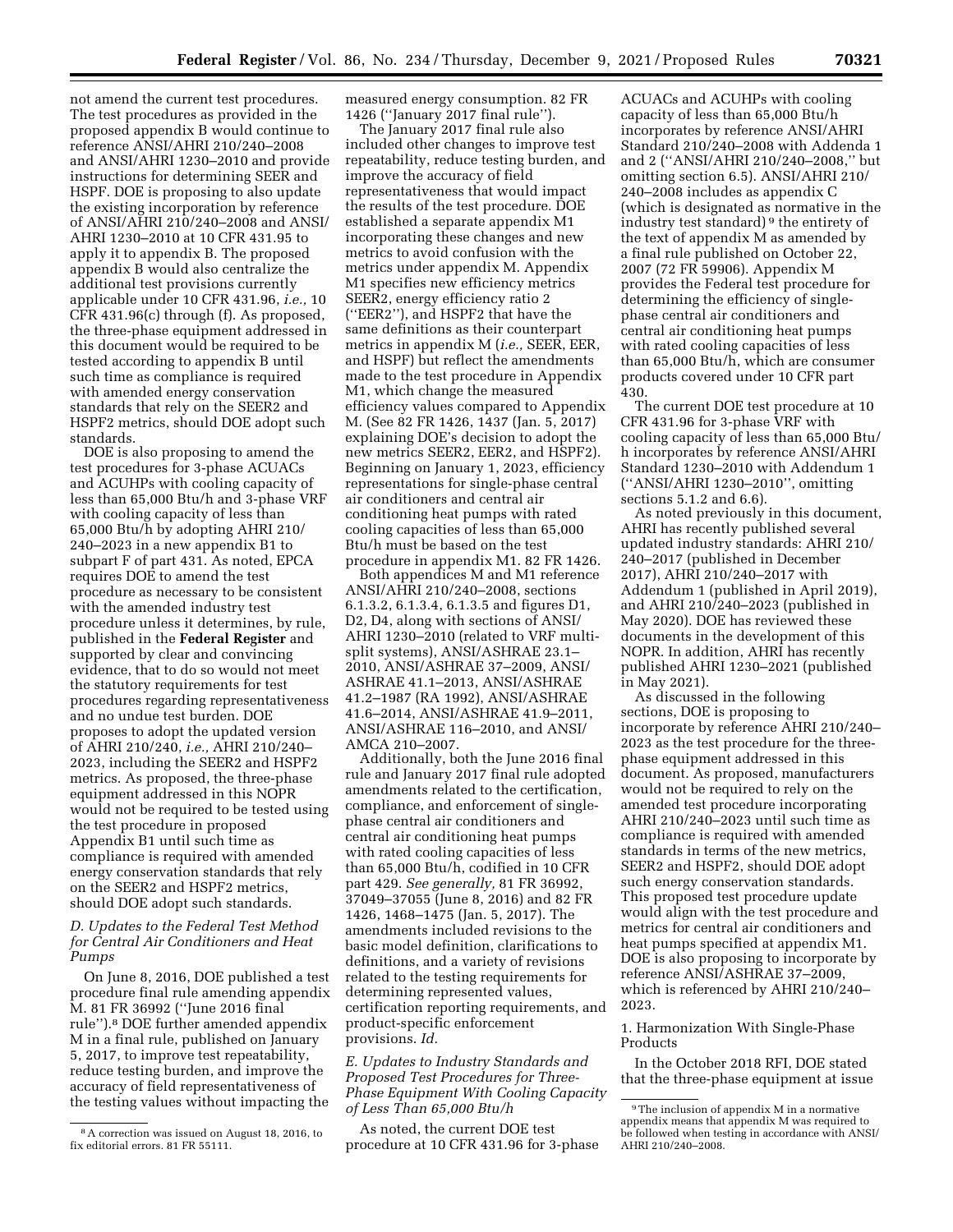is often nearly identical to their singlephase counterparts. 83 FR 49501, 49504 (Oct. 2, 2018). Specifically, three-phase models generally are manufactured on the same production lines and are physically identical to their corresponding single-phase central air conditioner and central air conditioning heat pump models except the former have three-phase electrical systems and use components, primarily motors and compressors, that are designed for threephase power input. *Id.* Other key operational components, such as heat exchangers and fans (excluding fan motors), are typically identical for threephase and single-phase designs of a given model family. *Id.* In addition, most manufacturers' model numbers for single-phase products and three-phase equipment are interchangeable, and three-phase and single-phase versions of the same model have the same energy efficiency ratings. *See, e.g.,* 80 FR 42614, 42622 (July 17, 2015), and 83 FR 49501, 49504 (Oct. 2, 2018).

The October 2018 RFI raised the question of whether DOE should align its test procedure for 3-phase ACUACs and ACUHPs with cooling capacity of less than 65,000 Btu/h with the test procedure for single-phase central air conditioners and central air conditioning heat pumps with a cooling capacity of less than 65,000 Btu/h. DOE requested comments and information on the merits of referencing the current version of appendix M, or some portion thereof, for the three-phase systems at issue versus the merits of referencing the updated AHRI 210/240–2017, which reflects the updated appendix M. 83 FR 49501, 49504 (Oct. 2, 2018).

DOE notes that the October 2018 RFI did not discuss 3-phase VRF with cooling capacity of less than 65,000 Btu/ h, as AHRI had not updated the scope of its industry standards for this equipment at that time. As previously noted in this document, this equipment does not currently exist on the market; however, DOE expects that any such equipment introduced to the market in the future would—for the same reasons discussed earlier—presumably be nearly identical to its single-phase counterparts, which are a subset of single-phase central air conditioners and central air conditioning heat pumps with a cooling capacity of less than 65,000 Btu/h.

In response to the October 2018 RFI, all commenters supported harmonizing the test procedures for both 3-phase ACUACs and ACUHPs with cooling capacity of less than 65,000 Btu/h, and single-phase central air conditioners and central air conditioning heat pumps with a cooling capacity of less than

65,000 Btu/h.10 (CA IOUs, No. 2 at pp. 1–2; Ingersoll Rand, No. 3 at p. 2; AHRI, No. 4 at pp. 1–2; NRDC and ASAP, No. 5 at pp. 1–2; Lennox, No. 6 at pp. 1–2; Carrier, No. 7 at p. 1; Goodman, No. 8 at pp. 1–3) Specifically, AHRI, Lennox, Carrier, and Goodman supported harmonizing the two test procedures by referencing the industry standard. (AHRI, No. 4 at p. 2; Lennox, No. 6 at pp. 1–2; Carrier, No. 7 at p. 1; Goodman, No. 8 at p. 2) Lennox noted that EPCA requires that the test procedure for this equipment be those generally accepted industry test procedures. (Lennox, No. 6 at p. 1) Others, however, suggested that DOE harmonize the two test procedures by adopting appendix M. (CA IOUs, No. 2 at p. 2; NRDC and ASAP, No. 5 at pp. 1–2) CA IOUs suggested that DOE reference DOE's own regulatory text, and NRDC and ASAP preferred this approach to ensure consistency and transparency. (CA IOUs, No. 2 at p. 2; NRDC and ASAP, No. 5 at p. 2) Ingersoll Rand agreed that harmonization of the test procedures is advantageous and reduces burden, but did not specify which test procedure DOE should reference. (Ingersoll Rand, No. 3 at p. 2)

Beginning January 1, 2023, Appendix M1 specifies that single-phase central air conditioners and central air conditioning heat pumps must be tested according to appendix M1. The version of AHRI 210/240 available at the time of the October 2018 RFI publication, AHRI 210/240–2017, does not contain updates to account for the more recent changes contained in appendix M1. DOE noted in the October 2018 RFI that AHRI intended to address appendix M1, by revising AHRI 210/240–2017. In the October 2018 RFI, DOE requested comment on the appropriateness of testing 3-phase ACUACs and ACUHPs with cooling capacity of less than 65,000 Btu/h according to appendix M1. 83 FR 49501, 49504–49505 (Oct. 2, 2018).

Carrier, Goodman, and AHRI urged DOE to wait until AHRI finishes updating AHRI 210/240 to reference the version that would include both appendix M1 and appendix M. (Carrier, No. 7 at p. 2; Goodman, No. 8 at pp. 1– 2; AHRI, No. 4 at p. 2) The CA IOUs supported several changes that were made as part of appendix M1, including changes to the coil-only test, new external duct static pressure ratings, and the heating load line increase for heat pump HSPF tests. (CA IOUs, No. 2 at p. 2) The CA IOUs stated that by including these changes that were made to

appendix M1, three-phase equipment should be subject to the same requirements as single-phase equipment. (*Id.*) NRDC and ASAP supported adopting appendix M1 for three-phase equipment and noted that applying appendix M1 in the future along with revised standards will maximize consistency and minimize testing burden. (NRDC and ASAP, No. 5 at p. 2) Lennox agreed with DOE that if DOE adopts the AHRI procedure, it would not conflict with appendix M or appendix M1 and would be highly unlikely to impact measured efficiency as compared to appendix M. (Lennox, No. 6 at p. 2)

DOE is proposing to align the test procedures for 3-phase ACUACs and ACUHPs with cooling capacity of less than 65,000 Btu/h and for 3-phase VRF with cooling capacity of less than 65,000 Btu/h with the test procedure at appendix M1 for central air conditioners, by adopting AHRI 210/ 240–2023. As discussed in section III.E.2.b of this NOPR, AHRI 210/240– 2023 harmonizes with the updated Federal test method for single-phase central air conditioners and central air conditioning heat pumps (*i.e.,* appendix M1)

DOE also considered whether to harmonize the current test procedures for the three-phase equipment addressed in this document with appendix M. However, the required 360 day compliance lead-time period for test procedure final rules for ASHRAE equipment specified in EPCA (42 U.S.C. 6314(d)(1)) would result in little to no time between the compliance date of the final rule for this test procedure rulemaking and January 1, 2023—when appendix M1 is required for testing central air conditioners and heat pumps (and when appendix M will no longer be used). Therefore, DOE has tentatively concluded that there would be little practical benefit to harmonizing the test procedures for the three phaseequipment addressed in this document with the current test procedures for central air conditioners and heat pumps at appendix M. Further, as described in the following sub-sections, DOE has identified errors in AHRI 210/240–2017 with Addendum 1 that DOE has tentatively determined would need to be corrected in regulatory text, if DOE adopted AHRI 210/240–2017 with Addendum 1.

In the October 2018 RFI, DOE solicited comment on any other aspect of its current test procedure for 3-phase ACUACs and ACUHPs with cooling capacity of less than 65,000 Btu/h. 83 FR 49501, 49505 (Oct. 2, 2018). The CA IOUs and NRDC and ASAP

<sup>10</sup>All comments are available at *[www.regulations.gov,](http://www.regulations.gov)* in Docket No. EERE–2017– BT–TP–0031.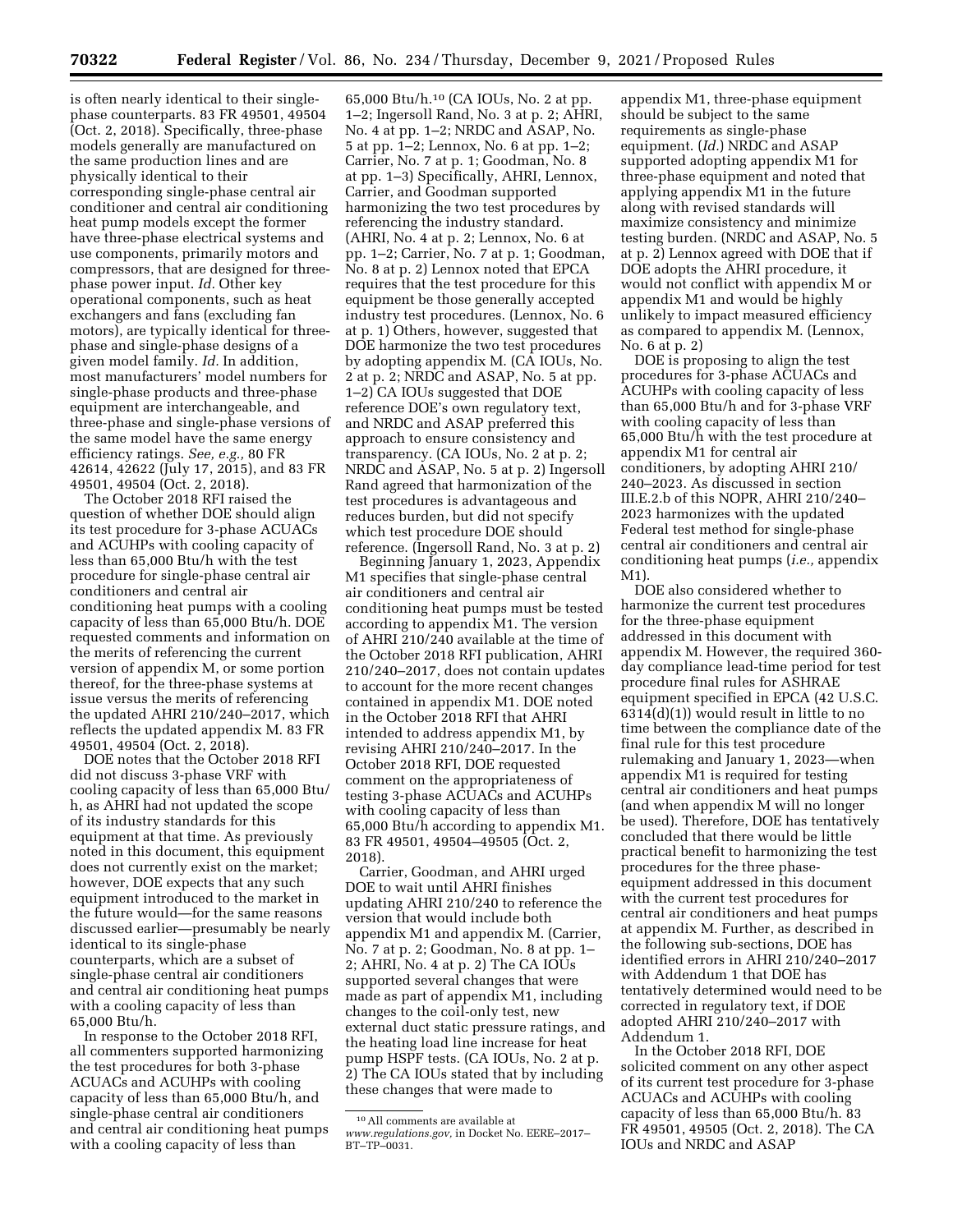recommended that DOE begin developing a dynamic load-based test procedure for both three-phase and single-phase equipment for the next rulemaking cycle. (CA IOUs, No. 2 at p. 3; NRDC and ASAP, No. 5 at p. 2) These commenters noted that work on a Canadian Standards Association Express Document (''CSA EXP07'') has begun the development of a dynamic, load-based test procedure, and that DOE should start investigating a dynamic, load-based test, similar to the test procedure being developed by the CSA Group (CSA EXP07 Public Review Draft/September 2017). (CA IOUs, No. 2 at p. 3; NRDC and ASAP, No. 5 at p. 2). DOE notes that it is reviewing documents from the CSA EXP07 development process (*e.g.,* the public review draft and the more recently published ''Express Document'' CSA EXP07:19) and participating in stakeholder efforts, such as the Next Generation Test Method working group (convened by the American Council for an Energy-Efficient Economy), to evaluate load-based, dynamic test methods.11

## 2. AHRI 210/240

## a. AHRI 210/240–2017 and AHRI 210/ 240–2017 With Addendum 1

Many of the revisions in AHRI 210/ 240–2017 are intended to harmonize the industry test procedure with the updated Federal test method for singlephase central air conditioners and central air conditioning heat pumps with rated cooling capacities of less than 65,000 Btu/h (*i.e.,* appendix M). AHRI 210/240–2017 does not contain the text of appendix M in a normative appendix (as is the case in Appendix C of ANSI/AHRI 210/240–2008) and instead integrates requirements consistent with appendix M throughout the standard.12 AHRI 210/240–2017 also

12For example, AHRI 210/240–2017 includes an updated table of required tests (Table 7), as well as provisions related to off-mode power.

includes additional updates beyond integrating the revised appendix M.13

AHRI 210/240–2017 with Addendum 1 includes further updates. These include: Additional and revised definitions (Section 3); new provisions regarding multi-split systems, oil recovery, and refrigerant line length correction factors (Section 5); specified tolerances and tests required for different product types provided in Table 7 and Table 8 (Section 6); specified distinctions for total, net, cooling, and heating capacity (Sections 7, 11, 12, and Appendix C) along with multiple calculation updates (Section 11); revised testing requirements for systems with a cooling expansion device in the outdoor unit (Appendix D); reduction in the nominal overall resistance (*i.e.,* R-value) of the thermal insulation for indoor coil inlet and outlet duct connections and inclusion of provisions for sampling devices and dew-point hygrometers (Appendix E); and a new appendix that refers to forthcoming changes to the industry standard to address the test procedure in appendix M1 (Appendix K).

While DOE understands that AHRI 210/240–2017 and AHRI 210/240–2017 with Addendum 1 were intended to harmonize with the Federal test procedure for central air conditioners and heat pumps (appendix M), DOE has identified errors and substantive differences from appendix M in both industry test standards. Specifically, DOE has identified the following issues:

• In Section 11 ("Calculations") of AHRI 210/240–2017 with Addendum 1: (1) Multiple formulas have typographical errors; 14 (2) multiple formulas are inapplicable; 15 and (3) the section does not include any specification for the calculation of efficiency metrics for certain equipment subtypes: Units with variable-airvolume fans; multiple-indoor blowers; and Northern triple-capacity heat pumps (this issue is also present in AHRI 210/240–2017).

• In Section 5 (''Test Requirements''), in Appendix D (''Secondary Capacity Check Requirements—Normative''), and in Appendix E (''ANSI/ASHRAE Standard 37 Clarifications/Exceptions'') of AHRI 210/240–2017 with Addendum 1, there are multiple inconsistencies with appendix M (many of which are also present in AHRI 210/240–2017), such as the following: (1) Section 5 references the wrong table for testing tolerances for cyclic testing (*i.e.,*  references ''Table 11'' in Section 5.2.4 Cycle Stability Requirements, rather than Table 3b of ASHRAE Standard 116); and (2) Section D7.6.4 specifies more burdensome condition tolerances than appendix M for the ''Closed Duct test'' of the outdoor air enthalpy method.16

As noted, EPCA requires that the test procedure for 3-phase ACUACs and ACUHPs with cooling capacity of less than 65,000 Btu/h be the generally accepted industry testing procedure developed or recognized by AHRI or by ASHRAE, as referenced in ASHRAE Standard 90.1. (42 U.S.C. 6314(a)(4)(A)) Further, when the industry test procedure is amended, DOE must amend its test procedure to be consistent with the amended industry test procedure, unless DOE determines, by rule published in the **Federal Register** and supported by clear and convincing evidence, that such amended test procedure would not meet the requirements in 42 U.S.C. 6314(a)(2) and (3) related to representative use and test burden. (42 U.S.C. 6314(a)(4)(B))

DOE tentatively determines that significant deviations in regulatory text would be needed to correct errors in the referenced industry test standard (*e.g.,*  correcting and adding certain formulas, correcting test tolerances for cyclic testing) if AHRI 210/240–2017 or AHRI 210/240–2017 with Addendum 1 were to be adopted in the Federal test procedure for 3-phase ACUACs and ACUHPs with cooling capacity of less than 65,000 Btu/h. Additionally, without further deviations in the regulatory text, testing to AHRI 210/ 240–2017 or AHRI 210/240–2017 with Addendum 1 would still not align with appendix M, because, as discussed, there are discrepancies between the industry test standards and appendix M.

Further, as discussed, there would be minimal, if any, practical benefit from

<sup>11</sup>A dynamic load-based test method differs from the steady-state test method currently used in DOE test procedures for air conditioning and heat pump equipment. In a steady-state test method, the indoor room is maintained at a constant temperature throughout the test. In this type of test, any variable-speed or variable-position components of air conditioners and heat pumps are set in a fixed position, which is typically specified by the manufacturer. In contrast, a dynamic load-based test has the conditioning load applied to the indoor room using a load profile that approximates how the load varies for units installed in the field. In this type of test, an air conditioning system or heat pump is allowed to automatically determine and vary its control settings in response to the imposed conditioning loads, rather than relying on manufacturer-specified settings.

<sup>13</sup> For example, AHRI 210/240–2017 has stricter requirements for heat balance and charge weight tolerance than appendix M. AHRI 210/240–2017 also includes a detailed calculation section that is based on ANSI/ASHRAE 37 and ANSI/ASHRAE 116.

<sup>14</sup>For example, in Equation 11.64 in Section 11.2.1.2 of AHRI 210/240–2017 with Addendum 1, the denominator of the second term (enclosed in braces) should read ''95–82'' instead of ''95–8''.

<sup>15</sup>For example, Equation 11.187 in Section 11.2.2.3 of AHRI 210/240–2017 with Addendum 1 is not applicable, given that linear interpolation is used to determine COP at intermediate compressor speed for units with a variable-speed compressor.

 $^{\rm 16}$  Section D7.6.4 of AHRI 210/240–2017 with Addendum 1 specifies condition tolerances for indoor and outdoor entering air dry-bulb and wetbulb tolerances (the target temperature for each is the average value measure during the free air test (''FA'') test). For each of these temperatures, the tolerance specified in Section D7.6.4 is half the condition tolerance specified in Table 9 of appendix M (*e.g.,* for indoor entering dry-bulb temperature, Table 9 of appendix M specifies a condition tolerance of 0.5 °F, while Section 7.6.4.1 specifies a condition tolerance of 0.25 °F).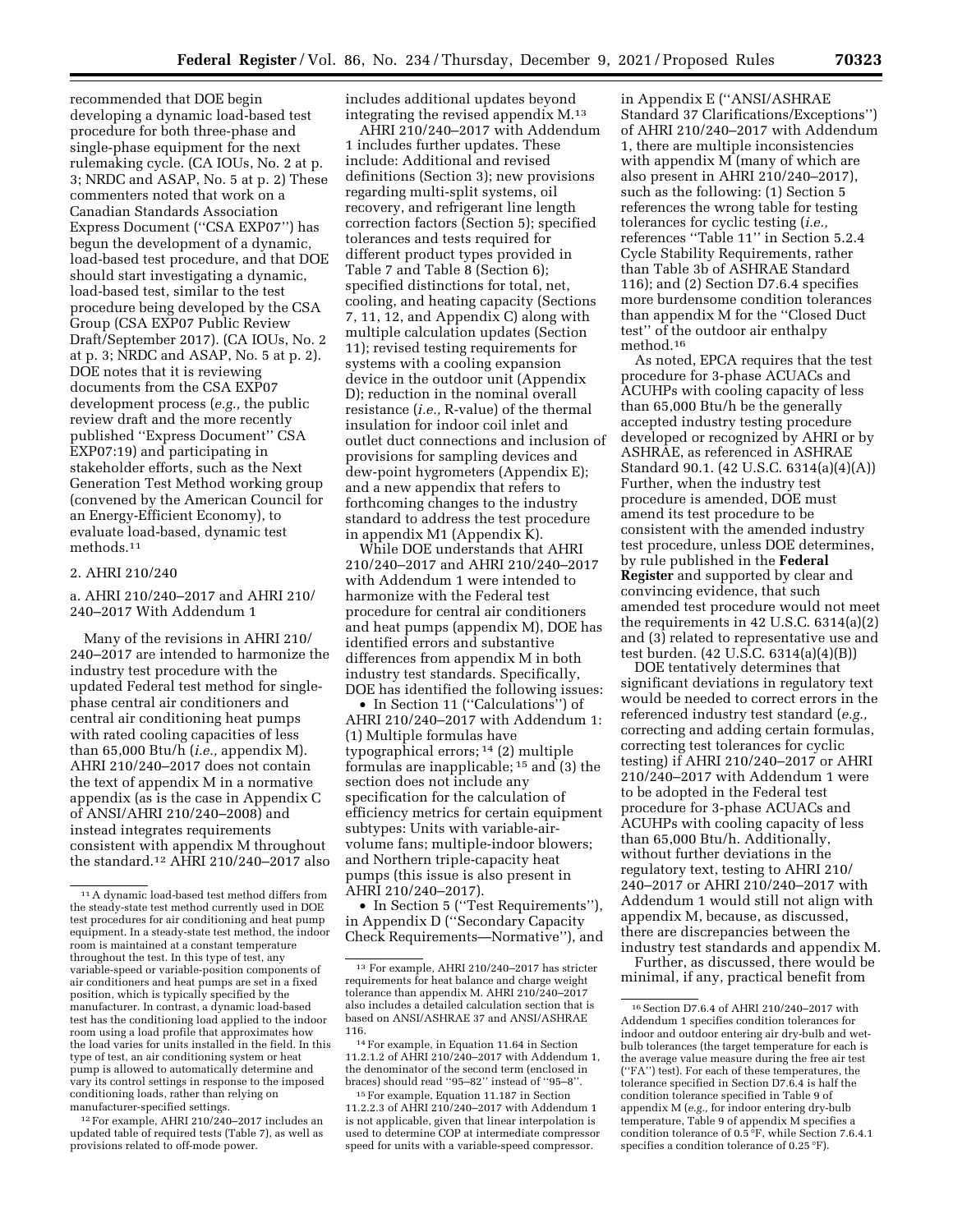harmonizing the test procedure for 3 phase ACUACs and ACUHPs with cooling capacity of less than 65,000 Btu/ h with the test procedure for singlephase products at appendix M, given that the applicability of appendix M for determining compliance of central air conditioners will end January 1, 2023, and it is unlikely that a compliance date for a final rule for this rulemaking, which would be 360 days after final rule publication if a final rule is issued, would precede January 1, 2023 by any significant amount of time.

For these reasons, DOE has tentatively concluded that adopting a revised test procedure (*i.e.,* referencing AHRI 210/ 240–2017 or AHRI 210/240–2017 with Addendum 1, along with the substantive corrections and deviations that would be required) for 3-phase ACUACs and ACUHPs with cooling capacity of less than 65,000 Btu/h would be unduly burdensome to manufacturers. DOE considers the reasoning discussed in the paragraphs above to constitute clear and convincing evidence that adopting AHRI 210/240– 2017 or AHRI 210/240–2017 with Addendum 1 would not meet the requirements specified in 42 U.S.C. 6314(a)(2).

As such, DOE proposes to maintain the current test procedure for 3-phase ACUACs and ACUHPs with cooling capacity of less than 65,000 Btu/h, which incorporates by reference ANSI/ AHRI 210/240–2008, until such time as compliance with the amended test procedure referencing AHRI 210/240– 2023 would be required.

*Issue 1:* DOE seeks comment on its proposal to maintain reference to ANSI/ AHRI 210/240–2008 with Addenda 1 and 2 as the Federal test procedure for 3-phase ACUACs and ACUHPs with cooling capacity of less than 65,000 Btu/ h, until such time as compliance would be required with the amended test procedure referencing AHRI 210/240– 2023.

#### b. AHRI 210/240–2023

DOE notes that AHRI 210/240–2023 generally corrects the errors in AHRI 210/240–2017 with Addendum 1 and harmonizes with the updated Federal test method for single-phase central air conditioners and central air conditioning heat pumps with rated cooling capacities of less than 65,000 Btu/h (*i.e.,* appendix M1, effective January 1, 2023), which includes singlephase, air-cooled, VRF multi-split systems with a cooling capacity of less than 65,000 Btu/h. The industry standard updates the performance metrics to EER2, SEER2 and HSPF2. Significant changes related to the new

efficiency metrics include higher minimum external static pressure (''ESP'') requirements for conventional systems (Table 10) and changes in the building heating load line for HSPF2 (Section 11). Additional changes in AHRI 210/240–2023 to align with appendix M1 include the addition of: (1) Minimum ESP requirements in Table 10 for varieties of ducted blower systems specified in appendix M1 (*i.e.,*  ceiling- and wall-mount, mobile home, and low/mid static); (2) a separate unit configuration of single stage system with a single variable-speed variable-airvolume blower or multiple indoor blowers in Table 7; and  $\overline{3}$  the optional H4 test (*i.e.,* the full-load heating test at 5 °F ambient temperature) in Table 7. These changes apply for testing of both 3-phase ACUACs and ACUHPs with cooling capacity of less than 65,000 Btu/ h and 3-phase VRF with cooling capacity of less than 65,000 Btu/h.

In addition, AHRI 210/240–2023 reflects and is consistent with DOE's appendix M1, which will be the required test procedure for single-phase central air conditioners and central air conditioning heat pumps with capacities of less than 65,000 Btu/h beginning January 1, 2023. No commenters suggested that the test procedure in appendix M1 would be inappropriate for the testing of threephase equipment.

As discussed, the updates contained in AHRI 210/240–2023 provide for measuring energy efficiency using the SEER2 and HSPF2 metrics, which are the metrics adopted by ASHRAE Standard 90.1–2019 for the 3-phase ACUACs and ACUHPs with cooling capacity of less than 65,000 Btu/h standards beginning January 1, 2023.17 In response to this update to AHRI 210/ 240, DOE proposes to incorporate AHRI 210/240–2023 as the test procedure with which representations must be made beginning with the compliance date of any amended DOE standards for threephase equipment relying on SEER2 and HSPF2 as the metrics.18

Harmonization of the test procedures would provide for more comparable

information between three-phase equipment and single-phase products. Commercial customers considering either single-phase or three-phase equipment would have ratings for both sets of equipment that are based on identical testing requirements when evaluating product options. Because AHRI 210/240–2023 aligns with appendix M1, the proposed incorporation of this industry testing procedure for the three-phase equipment at issue would produce comparable ratings between singlephase and three-phase equipment (as discussed in section III.E.1 of this NOPR). Consequently, DOE has tentatively concluded that this proposed test procedure would not be unduly burdensome to conduct.

Only certain sections of AHRI 210/ 240–2023 apply to the DOE test procedures for the three-phase equipment that is the subject of this NOPR. Therefore, DOE is proposing to reference AHRI 210/240–2023 in the proposed test procedure at appendix B1 except for the following sections:

• Section 6—Rating Requirements (these provisions are not related to the method of test and DOE separately addresses these topics in 10 CFR part 429):

 $\circ$  Sections 6.1.8, 6.4.1, 6.4.2, 6.4.3, 6.4.4 (minimum testing and certification requirements);

 $\circ$  Sections 6.2 and 6.4.6 (permit a given product to have multiple ratings of different values);

 $\vec{o}$  Section 6.5 (uncertainty allowances for testing, which are not relevant to the Federal test procedure);

• Sections 7 through 10, Appendix C, and Appendix I (these are relevant only to AHRI's certification program);

• Appendix F: Sections F15.2 and F17 (these pertain to electrical measurements and cyclic tolerances, respectively; DOE proposes modifications as discussed in the following paragraphs);

• Appendix G (pertains to configuration of the unit under test, discussed in the following paragraphs);

• Appendix H (pertains to Off-Mode testing, which is not required by DOE for three-phase equipment).

Regarding energy measurement provisions, section 2.8 of appendix M requires that the watt-hour (*i.e.,* ''W·h'', also referred to as ''integrated power'' or ''energy'') measuring system give readings that are accurate to within ±0.5 percent. In response to the October 2018 RFI, Carrier recommended that section 2.8.a of appendix M be revised to include a lower limit (*i.e.*, "greater of 0.5 percent of reading or 0.5 watts''), stating that, without a lower limit, compliance

<sup>17</sup>ASHRAE 90.1–2019 did not update the metrics for air-cooled, three-phase, variable refrigerant flow air conditioners and heat pumps with a cooling capacity of less than 65,000 Btu/h. Those metrics remain SEER and HSPF in ASHRAE Standard 90.1.

<sup>18</sup>The timing and implementation of any amended standards may be different for air-cooled, three-phase, small commercial package air conditioning and heating equipment with a cooling capacity of less than 65,000 Btu/h and for aircooled, three-phase variable refrigerant flow air conditioners and heat pumps with a cooling capacity of less than 65,000 Btu/h, depending on DOE rulemaking related to energy conservation standards for those separate categories of equipment.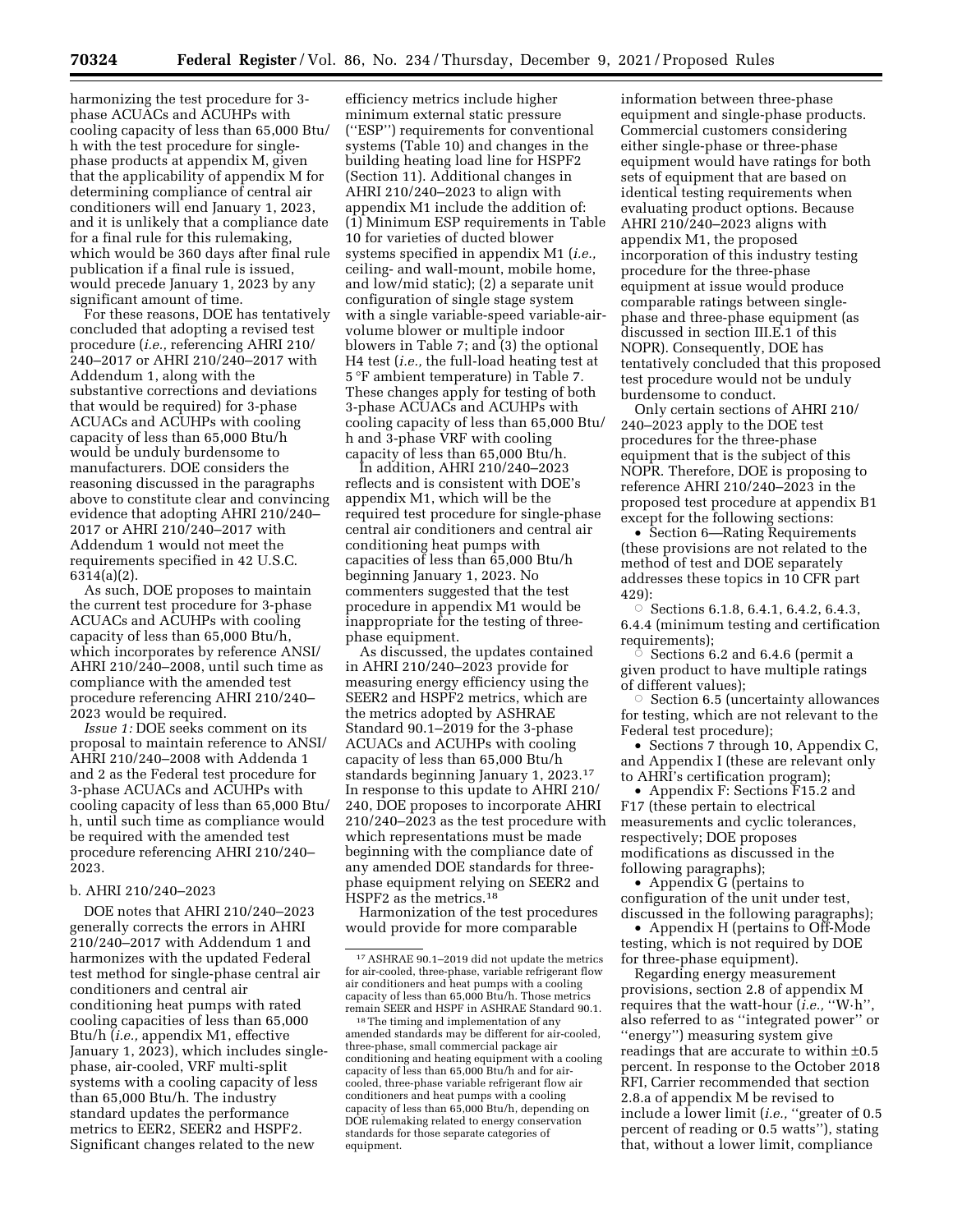with this requirement at times of low power (*e.g.,* during an OFF cycle) can be difficult for single-phase equipment and possibly unrealistic for three-phase equipment. (Carrier, No. 7 at p. 2) Section F15.2 of AHRI 210/240–2023 addresses Carrier's concern by adding a lower limit, stating that the ''watt-hour measurement system shall be accurate within ±0.5 percent or 0.5 W/h, whichever is greater''. However, Section F15.2 of AHRI 210/240–2023 specifies incorrect units of measurement and should refer to watt hours (W·h) (consistent with the first words of Section F15.2) rather than to ''W/h''. Therefore, DOE proposes not to reference Section F15.2, and instead to adopt similar provisions in section 3 of appendix B1 that correct the units of measurement to W·h.

Regarding cyclic test tolerances, Section F17 of AHRI 210/240–2023 appears to incorrectly reference ASHRAE 37 Table 2b for cyclic test operating and condition tolerances. ASHRAE 37 Table 2b does not specify tolerances specific to cyclic testing. Instead, as specified in footnote 1 to Table 8 of AHRI 210/240–2023, the tolerances in ASHRAE Standard 116 Table 3b (titled ''Test Tolerances for Cyclic Performance Tests'') should be used for cyclic testing. Therefore, DOE proposes not to reference Section F17, and instead to adopt similar provisions in section 4 of appendix B1 that do not reference ASHRAE 37 test tolerances.

Regarding Appendix G, currently enforcement testing of 3-phase ACUACs and ACUHPs with cooling capacity of less than 65,000 Btu/h and 3-phase VRF with cooling capacity of less than 65,000 Btu/h falls under DOE's Commercial HVAC Enforcement Policy,19 which outlines how certain features of this equipment will be treated for compliance testing. In Appendix G of AHRI 210/240–2023, AHRI included a list of components that must be present for testing (Section G1.2) and a list of features that are optional for testing (Section G2), which provides additional instruction to address certain of these features and additional details that are beyond the scope of the current Commercial HVAC Enforcement Policy. Also, there are five features 20 that are included in the Commercial HVAC Enforcement Policy for 3-phase ACUACs and ACUHPs with

cooling capacity of less than 65,000 Btu/ h that are not included in Section G2 of AHRI 210/240–2023.

DOE has reviewed the market for 3 phase ACUACs and ACUHPs with cooling capacity of less than 65,000 Btu/ h in connection with the specific treatment of components and optional features suggested in Appendix G of AHRI 210/240–2023. DOE found that certain optional features listed in Section G2 (as well as certain features that are included in DOE's current Commercial HVAC Enforcement Policy but not included in Section G2 of AHRI 210/240–2023) are present in models of 3-phase ACUACs and ACUHPs with cooling capacity of less than 65,000 Btu/ h. However, these same features are also present in models of single-phase central air conditioners and central air conditioning heat pumps with cooling capacity of less than 65,000 Btu/h. As discussed in section III.E.1, in response to the October 2018 RFI, all commenters supported fully harmonizing the test procedures for both 3-phase ACUACs and ACUHPs with cooling capacity of less than 65,000 Btu/h and single-phase central air conditioners and central air conditioning heat pumps with a cooling capacity of less than 65,000 Btu/h, which aligns with the proposals in this NOPR. DOE's Commercial HVAC Enforcement Policy does not apply to single-phase products and appendix M and M1 do not include any special treatment for these optional features within the test procedure. In addition, DOE has not received any waivers related to these features and DOE does not have technical justification to support differential treatment of such features for three-phase equipment as compared to single-phase products. As such, DOE has tentatively determined that any of these features present in 3 phase ACUACs and ACUHPs with cooling capacity of less than 65,000 Btu/ h can also be tested in accordance with the proposed test procedure and that to maintain harmonization with singlephase products, it is not necessary or appropriate to adopt Appendix G of AHRI 210/240–2023 as part of DOE's test procedure. While there are currently no models on the market of 3-phase VRF with cooling capacity of less than 65,000 Btu/h, DOE expects that, if there were, the same tentative determination would apply for the same reasons. Were DOE to adopt the proposals in this NOPR, DOE would rescind the Commercial HVAC Enforcement Policy to the extent that it is applicable to 3 phase ACUACs and ACUHPs with cooling capacity of less than 65,000 Btu/ h and 3-phase VRF with cooling

capacity of less than 65,000 Btu/h. DOE notes that all models (with or without any specific feature) may be tested by DOE at any time under DOE's current authorities if such a model is distributed in commerce in the U.S.

*Issue 2:* DOE seeks comment on its proposal to incorporate by reference AHRI 210/240–2023 in the DOE test procedure for 3-phase ACUACs and ACUHPs with cooling capacity of less than 65,000 Btu/h and 3-phase VRF with cooling capacity of less than 65,000 Btu/h. DOE also seeks comment on its proposal to require compliance with this test procedure on the compliance date of any amended energy conservation standards that DOE may decide to adopt later as part of a future rulemaking.

## 3. AHRI 1230

In May 2021, AHRI published AHRI 1230–2021, which excludes from its scope 3-phase VRF with cooling capacity of less than 65,000 Btu/h. As such, in this NOPR, DOE is considering revisions based on updated versions of AHRI 210/240 only, as AHRI 1230–2021 by its explicit terms is not applicable to the equipment considered in this NOPR.

As discussed, DOE is proposing to reference AHRI 210/240–2023 for testing 3-phase VRF with cooling capacity less than 65,000 Btu/h. As proposed, the current Federal test procedure for this equipment (which references ANSI/AHRI 1230–2010), would remain the required test procedure until DOE decides to adopt amended energy conservation standards for this equipment.

## 4. ASHRAE 37

ANSI/ASHRAE Standard 37, which provides a method of test for many categories of air conditioning and heating equipment, is referenced for testing by all versions of AHRI Standards 210/240 and 1230. Appendix E of AHRI 210/240–2023 provides additional instruction and exceptions regarding the application of the test methods specified in ANSI/ASHRAE 37–2009. ANSI/ASHRAE 37–2009 is referenced in ANSI/AHRI 1230–2010, which is currently the referenced industry test standard in the DOE test procedure for VRF multi-split systems. ANSI/ASHRAE 37–2005 is referenced by ANSI/AHRI 210/240–2008, which is currently the referenced industry test standard in the DOE test procedure for 3-phase ACUACs and ACUHPs with cooling capacity of less than 65,000 Btu/h.

Given the use of ANSI/ASHRAE 37– 2009 when testing according to AHRI 210/240–2023, DOE is proposing to

<sup>19</sup>The enforcement policy for commercial HVAC equipment can be found at *[www.energy.gov/gc/](http://www.energy.gov/gc/downloads/commercial-equipment-testing-enforcement-policies) [downloads/commercial-equipment-testing](http://www.energy.gov/gc/downloads/commercial-equipment-testing-enforcement-policies)[enforcement-policies.](http://www.energy.gov/gc/downloads/commercial-equipment-testing-enforcement-policies)* 

<sup>20</sup>These five features are high-static indoor blower or oversized motor; desuperheaters; outdoor fan with Variable Frequency Drive (''VFD''); indoor fan with VFD; and compressor with VFD.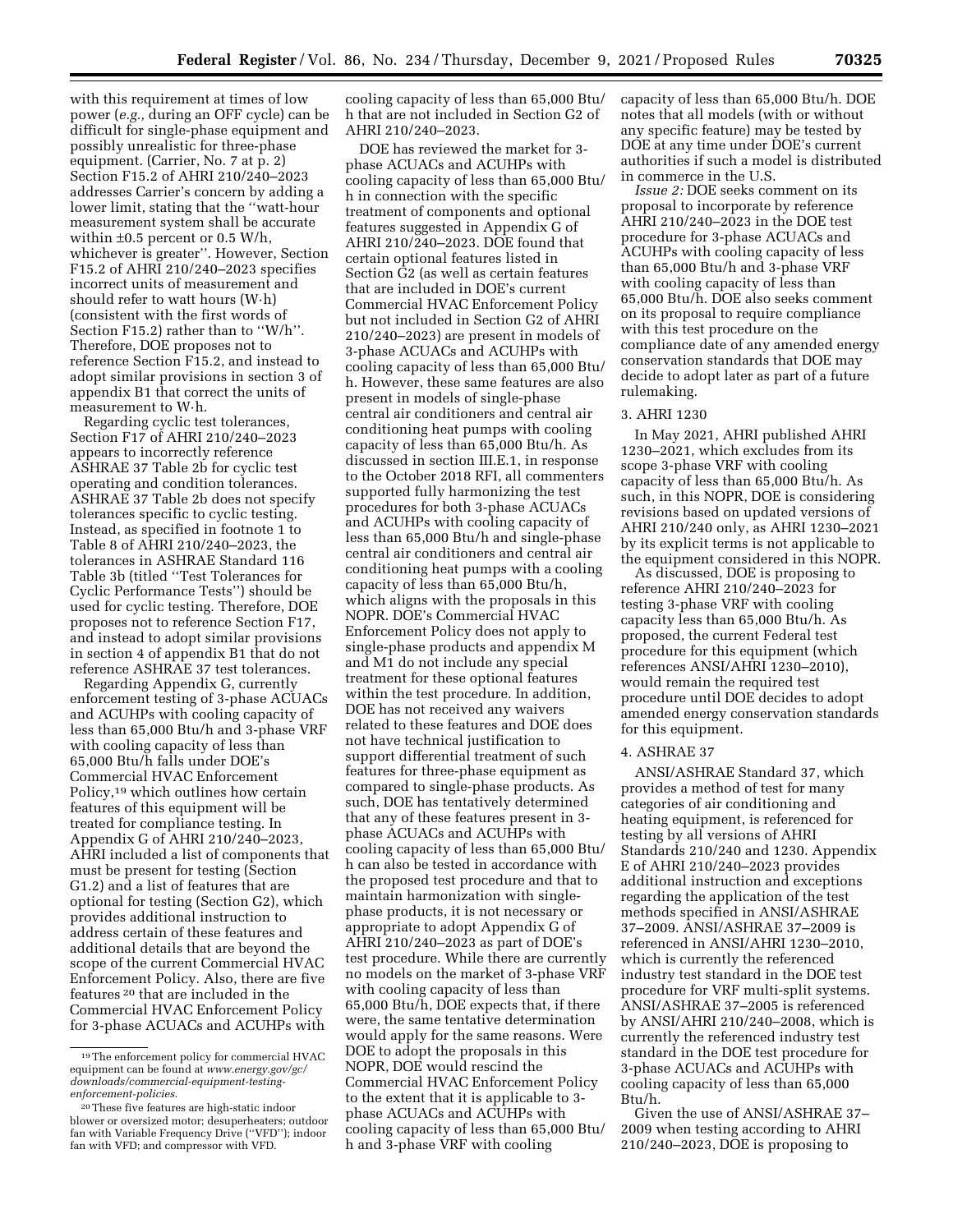reference ANSI/ASHRAE 37–2009 in its test procedure for 3-phase ACUACs and ACUHPs with cooling capacity of less than 65,000 Btu/h and 3-phase VRF with cooling capacity of less than 65,000 Btu/h. Specifically, in the proposed appendix B1, DOE is proposing to reference the applicable sections of ANSI/ASHRAE 37–2009 *i.e.,* all sections except sections 1, 2 and 4.21

## *F. Certification, Compliance, and Enforcement Requirements*

In the October 2018 RFI, DOE also requested comment on whether the general structure and language related to its certification, compliance, and enforcement requirements for threephase equipment in 10 CFR part 429 should mirror the structure and language of certification, compliance, and enforcement requirements for single-phase products already found in 10 CFR part 429. 83 FR 49501, 49505 (Oct. 2, 2018). DOE noted in the October 2018 RFI that AHRI 210/240–2017 included many updates to mirror these requirements, which apply to both single-phase products and three-phase equipment. *Id.* 

CA IOUs, Ingersoll Rand, and NRDC and ASAP supported adopting the certification, compliance, and enforcement requirements for singlephase systems and applying them to three-phase systems. (CA IOUs, No. 2 at p. 2; Ingersoll Rand, No. 3 at p. 2; NRDC and ASAP, No. 5 at p. 2) AHRI stated that single-phase reporting requirements are significantly more onerous than what has historically been reported, and that the reporting requirements for both consumer and commercial products should be simplified. (AHRI, No. 4 at p. 2) Carrier supported harmonizing threephase and single-phase requirements in 10 CFR part 429, stating that while the single-phase reporting requirements are significantly more onerous than what has historically been reported, aligning the reporting for the residential and commercial products is the simplest way to reduce manufacturer burden. (Carrier, No. 7 at p. 2)

After reviewing the comments, and given that AHRI has updated Standard 210/240 to include many of the requirements found in 10 CFR 429.16, DOE proposes to amend its representation requirements for 3-phase ACUACs and ACUHPs with cooling capacity of less than 65,000 Btu/h and for 3-phase VRF with cooling capacity

of less than 65,000 Btu/h by applying certain requirements currently applicable to single-phase central air conditioners and central air conditioning heat pumps (currently specified at 10 CFR 429.16 and 10 CFR  $429.70(e)$ ).<sup>22</sup> DOE is not proposing to amend its certification reporting requirements for the three-phase equipment that is the subject of this NOPR.

DOE is proposing to amend the basic model definition and product-specific enforcement provisions for the threephase equipment specified at 10 CFR 431.92 and 10 CFR 429.134, respectively, to align with the provisions for single-phase products.

Harmonizing the representation requirements for three-phase equipment with the representation requirements for single-phase products, as discussed, would not increase manufacturer burden as compared to industry practice under the industry certification program. Further, these proposals would not apply until such time as DOE amends the energy conservation standards for this equipment to rely on SEER2 and HSPF2. Therefore, these proposals would not impose an undue burden on manufacturers. DOE's proposals are discussed in detail in the following sub-sections.

#### 1. Representation Requirements

As discussed, DOE is proposing to amend certain representation requirements for the three-phase equipment addressed by this NOPR, to align with their single-phase counterparts. As part of this proposal, DOE is proposing to relocate its representation and certification requirements for three-phase equipment. Specifically, DOE is proposing that the representation and certification requirements for this threephase equipment would be included in a new section 10 CFR 429.64 and excluded from the scope of 10 CFR 429.43. DOE is also proposing to establish a new section 10 CFR 429.70(i) for alternative energy determination method (''AEDM'') requirements that would apply to the three-phase equipment addressed in this NOPR. As proposed, manufacturers would not be required to comply with the amended representation requirements, if made final, until such time that amended standards are established that would

require compliance with amended energy conservation standards that rely on SEER2 and HSPF2 (as applicable).

In particular, 10 CFR 429.43, which is applicable to commercial heating, ventilating, and air conditioning equipment, requires determination of the represented value for each basic model through either testing or by applying an AEDM, and 10 CFR  $429.70(c)(2)(iv)$  specifies that each AEDM must be validated by testing at least two basic models. Under 10 CFR 429.16, which is applicable to central air conditioners and central air conditioning heat pumps, determination of represented values is based on each individual model or combination (rather than for each basic model), and generally requires a minimum level of testing for each basic model. For all basic models except outdoor units with no match and multi-split systems, multi-circuit systems, and multi-head mini-split systems, represented values for individual models or combinations other than those required to be tested may be determined by using an AEDM in accordance with 10 CFR 429.70(e), with no additional testing required to validate the AEDM beyond the minimum testing required by 10 CFR 429.16. For outdoor units with no match and multi-split systems, multi-circuit systems, and multi-head mini-split systems, 10 CFR 429.16 contains additional requirements for determining represented values.

Through its newly proposed provisions in 10 CFR 429.64 and 10 CFR 420.70(i), DOE would mirror the representation requirements in 10 CFR 429.16 and 10 CFR 429.70(e), except for the minimum testing requirements and certain AEDM validation requirements for each basic model of single-package unit and single-split systems. As discussed, 10 CFR 429.16 for central air conditioners and central air conditioning heat pumps generally requires testing for every basic model. For 3-phase equipment, DOE proposes in 10 CFR 429.64 to generally maintain the current approach that not all basic models of three-phase, less than 65,000 Btu/h single-package units and single split-systems must be tested. The following paragraphs describe in further detail DOE's proposal that would allow a manufacturer to use an AEDM for rating all basic models of three-phase, less than 65,000 Btu/h single-package units and single split-systems in the case that the manufacturer rates all models with AEDMs validated with testing of otherwise identical singlephase models (*i.e.,* no testing of 3-phase equipment required), and would require testing of only two basic models of 3-

<sup>21</sup> DOE is proposing to exclude reference to Section 1 (''Purpose), Section 2 (''Scope''), and Section 4 (''Classifications'') in ANSI/ASHRAE 37– 2009 to avoid any potentially contradictory requirements with DOE regulations.

<sup>22</sup> DOE notes that these single-phase requirements are consistent with a consensus recommendation made by the Central Air Conditioners and Heat Pumps Working Group of the Appliance Standards and Rulemaking Federal Advisory Committee. (*See*  CAC/HP Term Sheet, Docket No. EERE–2014–BT– STD–0048, No. 0076, Recommendation #7.)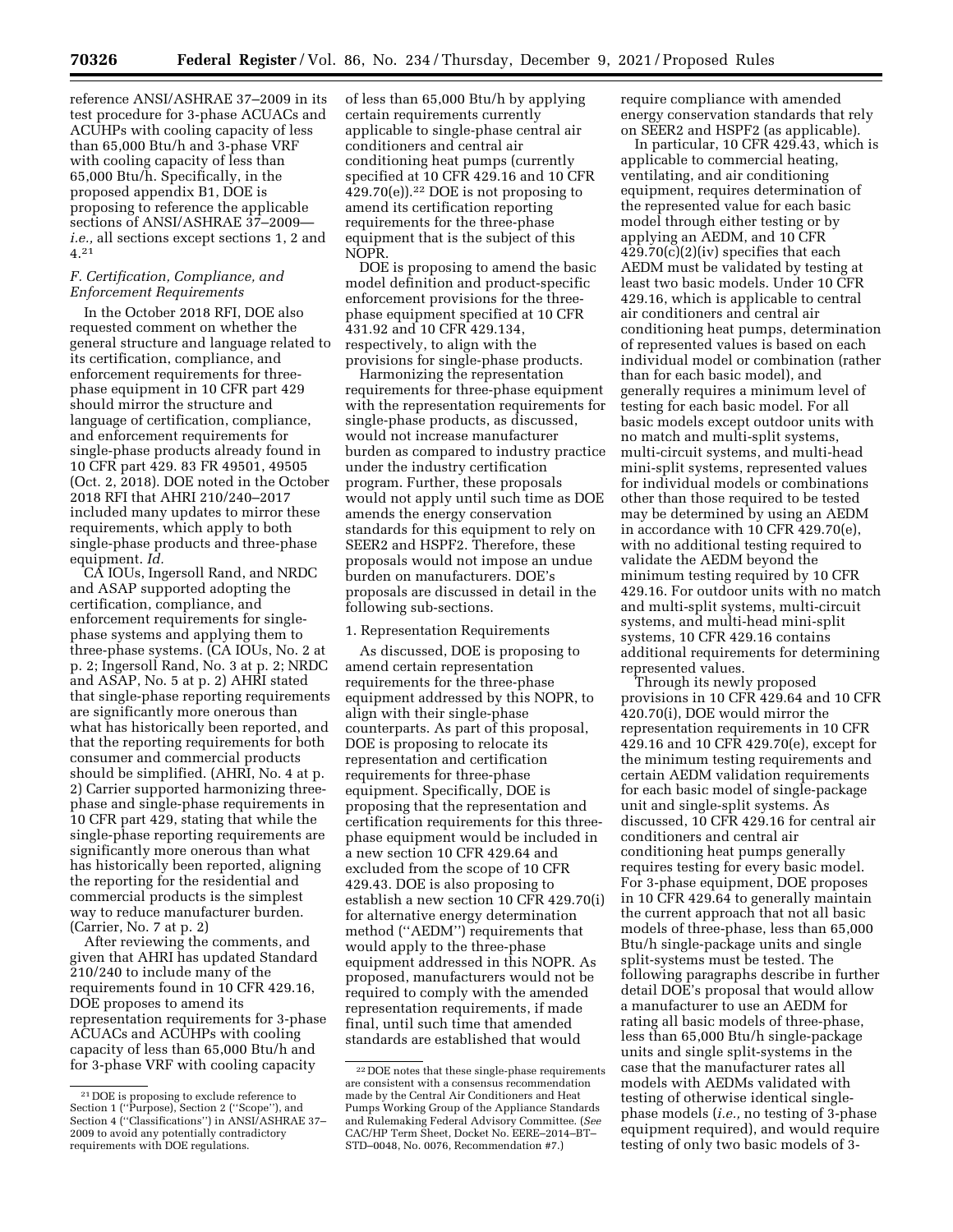phase equipment in other cases (*e.g.,*  manufacturers that do not rate with an AEDM validated with testing of an otherwise identical single-phase model).

DOE has initially determined that an AEDM validated pursuant to 10 CFR 429.70(e) would also be appropriate for rating basic models of three-phase, less than 65,000 Btu/h single-package units and single split-systems that have otherwise identical single-phase counterparts. Specifically, DOE understands that the vast majority of three-phase equipment with a cooling capacity of less than 65,000 Btu/h has an otherwise identical single-phase consumer product counterpart offered by the same manufacturer, thus providing comparable performance between single-phase products and three-phase equipment with a cooling capacity of less than 65,000 Btu/h. Further, DOE has tentatively concluded that any slight differences in performance between single-phase and three-phase models (*e.g.,* minor differences in compressor performance depending on the electrical phase of the compressor motor) are well understood and can be accounted for within an AEDM (*e.g.,* slightly different compressor coefficients used to model performance for single-phase vs threephase compressors), rather than requiring testing of three-phase models. Therefore, DOE has tentatively determined that for three-phase, less than 65,000 Btu/h single-package units and single split-systems with otherwise identical single-phase counterparts, ratings developed using an AEDM validated with the testing of otherwise identical single-phase central air conditioners and heat pumps would be no less representative than ratings developed using an AEDM validated with the testing of three-phase, less than 65,000 Btu/h equipment.

As such, for three-phase, less than 65,000 Btu/h single-package units and single split-systems, DOE proposes in 10  $CFR$  429.70(i)(2) to permit a manufacturer to rely on an AEDM for central air conditioners and heat pumps that is validated in accordance with 10  $CFR$  429.70 $(e)(2)$  with testing of otherwise identical single-phase counterparts, without additional validation testing.23 If a manufacturer offers three-phase models that do not have otherwise identical single-phase counterparts, or the manufacturer has not validated an AEDM in accordance with 10 CFR 429.70(e)(2) with testing of

the otherwise identical single-phase counterparts, the manufacturer would be required to test a single unit sample for each of two basic models to validate an AEDM, consistent with the existing requirements for all capacities of threephase equipment. DOE expects that this case would arise only for a small number of manufacturers who do not produce otherwise identical singlephase and three-phase equipment, but instead manufacture a line of commercial three-phase equipment that includes equipment below DOE's 65,000 Btu/h capacity boundary.

In conjunction with this proposal, DOE proposes to specify in the newly proposed 10 CFR 429.70(i)(3) that 'otherwise identical'' means differing only in the phase of the electrical system and the phase of power input for which the motors and compressors are designed.

*Issue 3:* DOE seeks comment on its proposal to align the representation requirements for the three-phase equipment addressed by this NOPR with the requirements specified for single-phase products at 10 CFR 429.16 and 10 CFR 429.70(e),—but with the exception of testing requirements and certain AEDM validation requirements for single-package and single-split system models. Specifically, DOE requests comment on its proposal to permit for three-phase, less than 65,000 Btu/h single-package and single-split system basic models with otherwise identical single-phase counterparts the use of ratings based on an AEDM validated using the test results from otherwise identical central air conditioners and heat pumps, rather than requiring validation using the test results of three-phase models. DOE also requests comment on its proposed specification of the term ''otherwise identical''. Finally, DOE requests comment on whether the proposed AEDM requirements should include a provision to validate the correlation between single-phase and three-phase performance as determined using an AEDM.

As part of the harmonization with single-phase requirements, the proposal in 10 CFR 429.64 would require that all representations for outdoor units with no match and for multi-split systems, multi-circuit systems, and multi-head mini-split systems must be determined through testing or other specified means, rather than through an AEDM. As currently specified, 10 CFR  $429.16(c)(2)–(3)$  do not permit AEDMs for single-phase products with these configurations; as such, there would not be any extensively validated AEDMs available for products and equipment

with these configurations. DOE is not aware of any three-phase models on the market with these configurations (*i.e.,*  outdoor unit with no match or multisplit, multi-circuit, and multi-head mini-split systems); therefore, DOE tentatively concludes that this proposal would not result in increased testing burden or costs for any manufacturer. DOE may consider permitting the use of an AEDM for these three-phase equipment categories if interested parties were to demonstrate a market for this equipment and provide information on what requirements for AEDM validation should be specified.

*Issue 4:* DOE seeks comment on whether there are three-phase, less than 65,000 Btu/h models of outdoor units with no match or multi-split, multicircuit, and multi-head mini-split systems on the market, and, if so, whether AEDMs should be allowed for their ratings and what requirements for AEDM validation should be specified.

DOE notes that, as part of the harmonization with single-phase requirements, the proposal in 10 CFR 429.64 would require every individual combination of single-split-system AC equipped with a single-stage or twostage compressor distributed in commerce to be rated as a coil-only combination, with additional blowercoil representations allowed as applicable. As discussed previously in this section, the three-phase equipment category may include models that are part of a line of commercial three-phase equipment that includes equipment below DOE's 65,000 Btu/h capacity boundary (rather than models that are otherwise identical to single-phase central air conditioners). Based on review of models certified in the DOE Compliance Certification Database, DOE expects almost all of these models to be packaged units, which are not impacted by this proposal.

*Issue 5:* DOE seeks comment on whether there are models of three-phase single-split-system air conditioners with single-stage or two-stage compressors that are not distributed in commerce as a coil-only combination (*i.e.,* distributed in commerce only as blower-coil combination(s)).

#### 2. Basic Model Definition

DOE proposes to amend its basic model definition for 3-phase ACUACs and ACUHPs with cooling capacity of less than 65,000 Btu/h and for 3-phase VRF with cooling capacity of less than 65,000 Btu/h to align with that for single-phase central air conditioners and central air conditioning heat pumps, as this definition forms the basis for the requirements in 10 CFR 429.16.

<sup>23</sup>While the AEDM would not need additional validation testing, it would need to reflect the slight difference in performance between single-phase and three-phase components.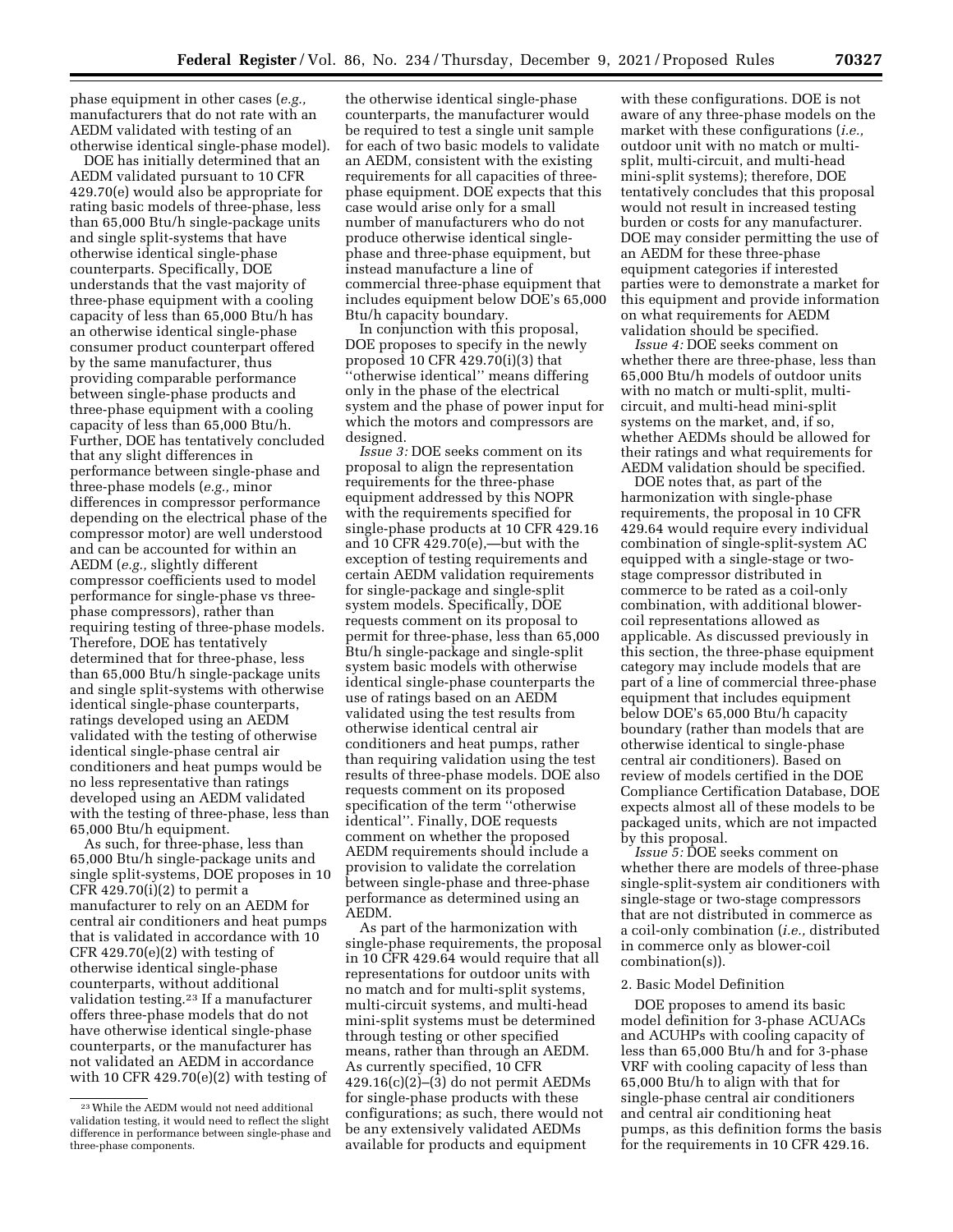The current definition of basic model for three-phase equipment in 10 CFR 431.92 refers to ''all units manufactured by one manufacturer within a single equipment class, having the same or comparably performing compressor(s), heat exchangers, and air moving system(s) that have a common ''nominal'' cooling capacity.'' *See* 10 CFR 431.92 $(2).<sup>24</sup>$  The definition of ''basic model'' for single-phase products in 10 CFR 430.2 provides additional specifications on this same concept. See 10 CFR 430.2 (defining the term ''basic model'' and detailing the application of this term to different configurations of central air conditioners and central air conditioner heat pumps). For example, for split systems manufactured by outdoor unit manufacturers, a basic model includes all individual combinations having the same model of outdoor unit but with percentage variation limits on compressor, outdoor coil, and outdoor fan characteristics. See *id.* 

*Issue 6:* DOE requests comment on its proposal to align the definition of basic model for three-phase equipment at 10 CFR 431.96 with that for single-phase products at 10 CFR 430.2.

3. Certification Reporting Requirements

DOE acknowledges that 10 CFR 429.16 currently requires more detail in filed certification reports than that required by 10 CFR 429.43. Therefore, DOE proposes to retain the requirements for certification reports (*i.e.,* the information that must be reported for each individual model or combination) currently found in 10 CFR 429.43 rather than adopting wholesale the certification report requirements for single-phase products found in 10 CFR 429.16.

In response to the October 2018 RFI, Carrier commented that the three-phase requirements should mirror the structure, language, and certification requirements for single-phase systems to minimize the manufacturer's burden. (Carrier, No. 7 at p. 2). In general, DOE agrees with Carrier's comments that further aligning certification reporting requirements across single-phase products and three-phase equipment could reduce overall manufacturer burden despite the additional singlephase requirements. Therefore, should interested parties provide detail as to which information required as part of the certification reports required under 10 CFR 429.16(e) would be particularly burdensome to report and not impact

DOE's ability to conduct enforcement testing, DOE may consider changes to the reporting requirements for both single-phase products and three-phase equipment in a separate rulemaking.

In addition, DOE may consider minor revisions to the certification reporting requirements in any energy conservation standards rulemaking that DOE may conduct for this equipment.

*Issue 7:* DOE seeks comment on its proposal not to amend certification reporting requirements for the threephase equipment subject to this notice to align with single-phase products at this time. DOE also requests details on whether any particular certification reporting requirements in 10 CFR 429.16(e) are particularly problematic for manufacturers (for both single-phase products and three-phase equipment) and why.

## 4. Product-Specific Enforcement Provisions

DOE is proposing to amend its product-specific enforcement requirements by adding provisions to a new 10 CFR 429.134(s) for the threephase equipment addressed in this NOPR that would align with those already required at 10 CFR 429.134(k) for single-phase products. These provisions would pertain only to DOE assessment and enforcement testing and would not impact manufacturer testing. Additionally, these requirements would apply only to equipment subject to any potential standards that DOE may set in terms of SEER2 and HSPF2.

Regarding cooling capacity, DOE is proposing that the cooling capacity of each tested unit would be measured pursuant to the test procedure and that the mean of the measurement(s) would be used to determine compliance with the applicable standards.

Regarding cyclic degradation coefficients, which are a measure of efficiency loss that would occur as a result of the compressor cycling to meet a low load level in field applications, DOE is proposing to measure the cooling and/or heating cyclic degradation coefficient,  $C_D^{\rm c}/C_D^{\rm h}$ , respectively, by conducting the optional cyclic tests if the manufacturer certifies that they conducted the optional cyclic tests. If the manufacturer certifies that it did not conduct the optional cyclic tests, the proposal would require that the default  $C_D^c/C_D^h$  values would be used as the basis for calculating SEER or HSPF for each unit tested.

## G. Test Procedure Costs

EPCA requires that the test procedures for commercial package air conditioning and heating equipment for small commercial package air conditioning and heating equipment, which includes 3-phase ACUACs and ACUHPs with cooling capacity of less than 65,000 Btu/h and 3-phase VRF with cooling capacity of less than 65,000 Btu/h, be generally accepted industry testing procedures or rating procedures developed or recognized by either AHRI or ASHRAE, as referenced in ASHRAE Standard 90.1. (42 U.S.C.  $6314(a)(4)(A)$  Further, if such an industry test procedure is amended, DOE must amend its test procedure to be consistent with the amended industry test procedure, unless DOE determines, by rule published in the **Federal Register** and supported by clear and convincing evidence, that such amended test procedure would not meet the requirements in 42 U.S.C. 6314(a)(2)–(3) related to representative use and test burden. (42 U.S.C. 6314(a)(4)(B))

In this NOPR, DOE proposes to amend the existing test procedures for threephase, less than 65,000 Btu/h equipment by incorporating by reference, with some modification, the updated version of the applicable industry test method, AHRI 210/240– 2023, including the energy efficiency metrics SEER2 and HSPF2. DOE also proposes to amend certain representation requirements to more closely align with the representation requirements for single-phase central air conditioners and heat pumps. Amendments to both the test procedures and representation requirements in this NOPR are consistent with comments from interested parties who supported aligning the Federal regulations for the three-phase equipment addressed in this document with the regulations of their single-phase consumer product counterparts.

DOE has tentatively determined that these proposed test procedures would be representative of an average use cycle and would not be unduly burdensome for manufacturers to conduct. The proposed appendix B, measuring both SEER and HSPF per ANSI/AHRI 210/ 240–2008, does not contain any changes from the current Federal test procedure, and therefore would not require retesting solely as a result of DOE's adoption of this proposed amendment. The proposed test procedure in appendix B1, measuring both SEER2 and HSPF2 per AHRI 210/240–2023, would not lead to an increase in cost from appendix B testing. Specifically, DOE estimates that the cost for thirdparty lab testing according to the proposed appendix B1 would be \$5,500 for air conditioners and \$8,500 for heat

<sup>24</sup>The definition applicable to variable refrigerant flow systems is different in wording but similar in content. *See* 10 CFR 431.92(5).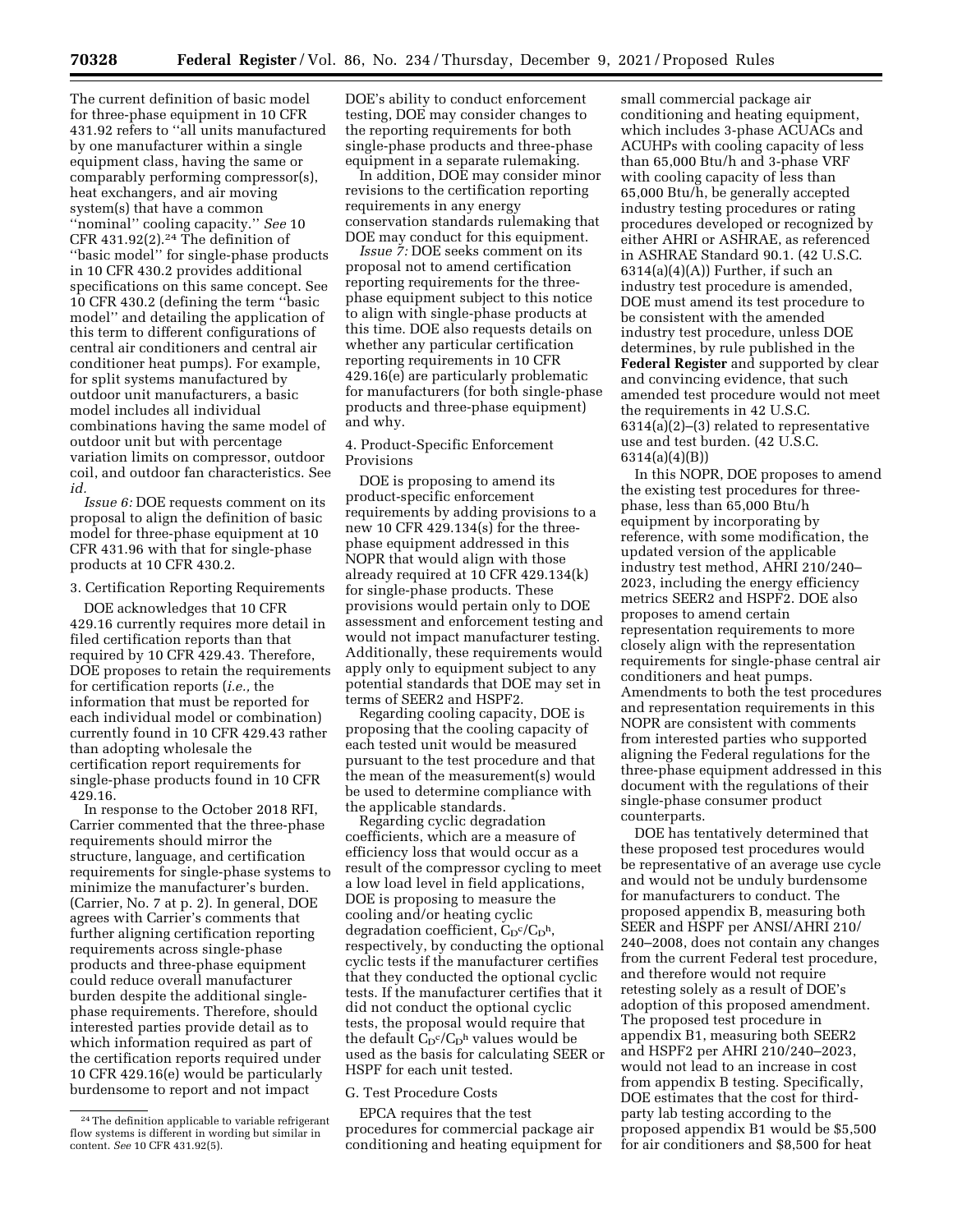pumps, consistent with the current test procedures.

As discussed in section III.F.1 of this NOPR, DOE is proposing to amend the representation requirements for certifying basic models of three-phase, less than 65,000 Btu/h equipment to harmonize with the requirements for single-phase products. For models of outdoor units with no match and multisplit, multi-circuit, and multi-head mini-split systems, this proposal may increase testing requirements for threephase equipment compared to the existing requirements. However, DOE is not aware of any such models on the market in these categories—accordingly, DOE does not believe the proposed representation requirements will lead to an increase in testing cost for any manufacturer.

As discussed in section III.F.1 of this NOPR, DOE is proposing to amend the AEDM 25 requirements for certifying basic models of three-phase, less than 65,000 Btu/h single-package units and single-split systems. Because most manufacturers' models of three-phase, less than 65,000 Btu/h equipment are nearly identical to the corresponding single-phase, consumer products, DOE is proposing to allow the use of an AEDM validated using testing of otherwise identical single-phase counterparts for certifying basic models of three-phase, less than 65,000 Btu/h single package units and split systems. For manufacturers that produce both single-phase consumer products and three-phase, less than 65,000 Btu/h equipment, this proposal would reduce any burden that might result from the proposed test procedures in appendix B1 of this NOPR, because for such manufacturers all certification of threephase, less than 65,000 Btu/h equipment could be conducted using AEDMs without resorting to the testing of three-phase, less than 65,000 Btu/h equipment.

As discussed previously throughout this NOPR, the proposed test procedure in appendix B1 would not be mandatory until such time as DOE decides whether to amend the energy conservation standards based on SEER2 and HSPF2. Given that most manufacturers of threephase equipment that are the subject of

this NOPR are AHRI members, and DOE is referencing the prevailing industry test procedure that was established for use in AHRI's certification program (which DOE presumes will be updated to include SEER2 and HSPF2), DOE expects that manufacturers will already be testing using the test methods in AHRI 210/240–2023 by January 1, 2023—the effective date for minimum SEER2 and HSPF2 levels in ASHRAE 90.1–2019 for three-phase equipment, and also the compliance date for testing according to appendix M1 for singlephase central air conditioners. Based on this expectation, DOE also has tentatively determined that the proposed test procedure amendments would not be expected to increase the testing burden on three-phase, less than 65,000 Btu/h equipment manufacturers. Additionally, DOE has tentatively determined that the test procedure amendments, if finalized, would not require manufacturers to redesign any of the covered equipment, would not require changes to how the equipment is manufactured, and would not impact the utility of the equipment.

*Issue 8:* DOE requests comment on its understanding of the impact of the test procedure proposals in this NOPR, specifically DOE's tentative determination that the proposed DOE test procedure amendments, if finalized, would not increase testing burden on manufacturers, compared to current industry practice as indicated by AHRI 210/240–2023.

#### H. Compliance Date

EPCA prescribes that, for the equipment at issue, all representations of energy efficiency and energy use, including those made on marketing materials and product labels, must be made in accordance with an amended test procedure, beginning 360 days after publication of such a test procedure final rule in the **Federal Register**. (42 U.S.C. 6314(d)(1))

## **IV. Procedural Issues and Regulatory Review**

#### *A. Review Under Executive Order 12866*

The Office of Management and Budget (''OMB'') has determined that this test procedure proposed rulemaking does not constitute a ''significant regulatory action'' under section 3(f) of Executive Order 12866, Regulatory Planning and Review, 58 FR 51735 (October 4, 1993). Accordingly, this action was not subject to review under the Executive order by the Office of Information and Regulatory Affairs (''OIRA'') in OMB.

#### *B. Review Under the Regulatory Flexibility Act*

The Regulatory Flexibility Act (5 U.S.C. 601 *et seq.*) requires preparation of an initial regulatory flexibility analysis (''IRFA'') for any rule that by law must be proposed for public comment, unless the agency certifies that the rule, if promulgated, will not have a significant economic impact on a substantial number of small entities. As required by Executive Order 13272, ''Proper Consideration of Small Entities in Agency Rulemaking,'' 67 FR 53461 (August 16, 2002), DOE published procedures and policies on February 19, 2003, to ensure that the potential impacts of its rules on small entities are properly considered during the DOE rulemaking process. 68 FR 7990. DOE has made its procedures and policies available on the Office of the General Counsel's website: *[www.energy.gov/gc/](http://www.energy.gov/gc/office-general-counsel)  [office-general-counsel.](http://www.energy.gov/gc/office-general-counsel)* DOE reviewed this proposed rule under the provisions of the Regulatory Flexibility Act and the procedures and policies published on February 19, 2003.

The following sections detail DOE's IRFA for this test procedure rulemaking.

1. Description of Reasons Why Action Is Being Considered

DOE is proposing to amend the existing DOE test procedures for 3-phase ACUACs and ACUHPs with cooling capacity of less than 65,000 Btu/h and 3-phase VRF with cooling capacity of less than 65,000 Btu/h. DOE must update the Federal test procedures to be consistent with the industry update unless there is clear and convincing evidence that the industry update would not be representative of an average use cycle or would be unduly burdensome to conduct. (42 U.S.C. 6314(a)(4)(B))

#### 2. Objective of, and Legal Basis for, Rule

EPCA requires that the test procedures for commercial package heating and cooling equipment, which includes 3-phase ACUACs and ACUHPs with cooling capacity of less than 65,000 Btu/h and 3-phase VRF with cooling capacity of less than 65,000 Btu/ h, be generally accepted industry testing procedures or rating procedures developed or recognized by either AHRI or ASHRAE, as referenced in ASHRAE Standard 90.1. (42 U.S.C. 6314(a)(4)(A)) Further, if such an industry test procedure is amended, DOE must amend its test procedure to be consistent with the amended industry test procedure, unless DOE determines, by rule published in the **Federal Register** and supported by clear and

<sup>25</sup>Manufacturers are not required to perform laboratory testing on all basic models. In accordance with 10 CFR 429.70, three-phase, less than 65,000 Btu/h manufacturers may elect to use AEDMs. An AEDM is a computer modeling or mathematical tool that predicts the performance of non-tested basic models. These computer modeling and mathematical tools, when properly developed, can provide a means to predict the energy usage or efficiency characteristics of a basic model of a given covered product or equipment and reduce the burden and cost associated with testing.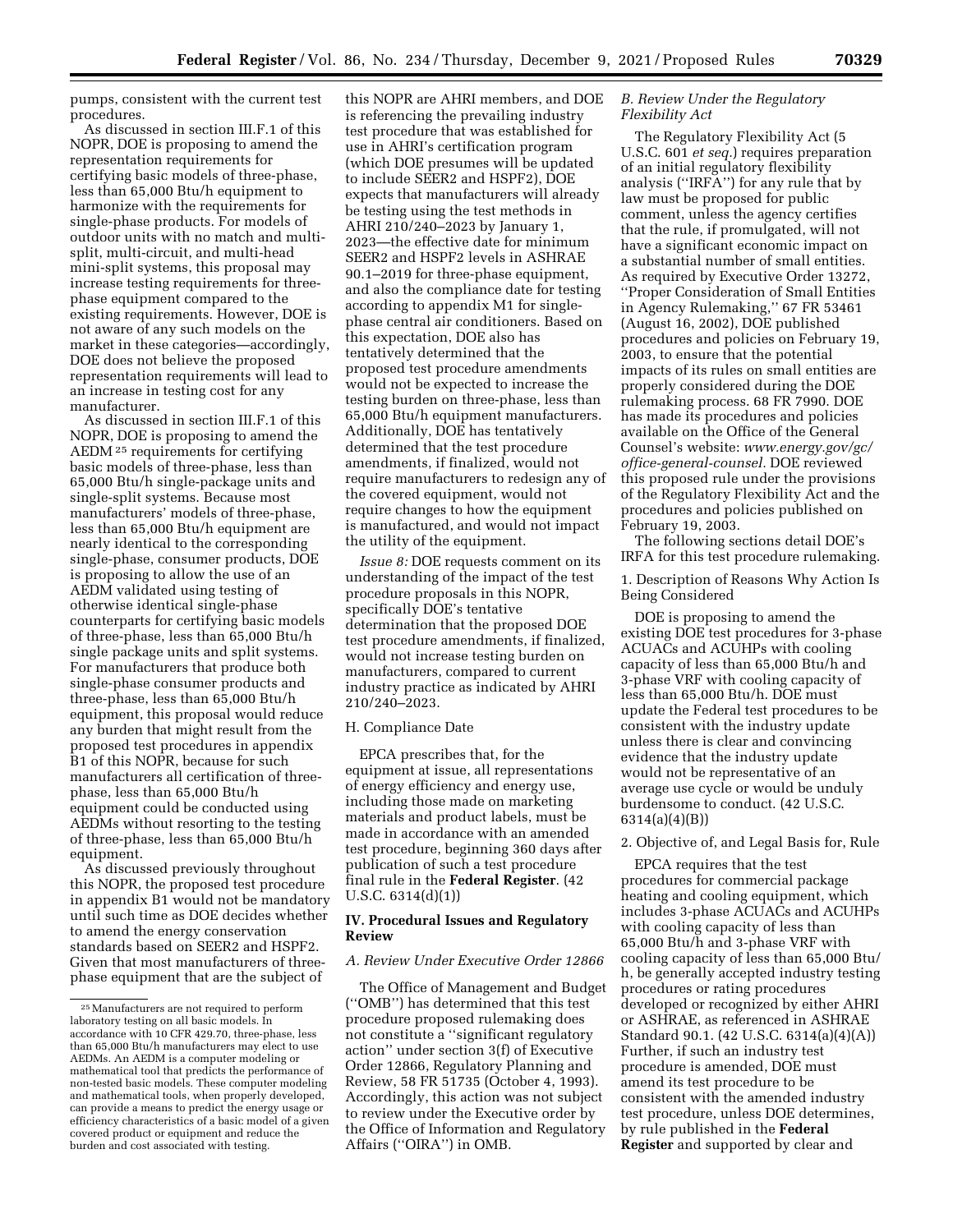convincing evidence, that such amended test procedure would not meet the requirements in 42 U.S.C. 6314(a)(2) and (3) related to representative use and test burden. (42 U.S.C. 6314(a)(4)(B))

EPCA also requires that, at least once every 7 years, DOE evaluate test procedures for each type of covered equipment, including 3-phase ACUACs and ACUHPs with cooling capacity of less than 65,000 Btu/h and 3-phase VRF with cooling capacity of less than 65,000 Btu/h, to determine whether amended test procedures would more accurately or fully comply with the requirements for the test procedures to not be unduly burdensome to conduct and be reasonably designed to produce test results that reflect energy efficiency, energy use, and estimated operating costs during a representative average use cycle. (42 U.S.C. 614(a)(1)(A))

## 3. Description and Estimate of Small Entities Regulated

For manufacturers of 3-phase ACUACs and ACUHPs with cooling capacity of less than 65,000 Btu/h and 3-phase VRF with cooling capacity of less than 65,000 Btu/h, the Small Business Administration (''SBA'') has set a size threshold, which defines those entities classified as ''small businesses'' for the purposes of the statute. DOE used the SBA's small business size standards to determine whether any small entities would be subject to the requirements of the rule. *See* 13 CFR part 121. The equipment covered by this proposed rule is classified under North American Industry Classification System (''NAICS'') code 333415 ,26 ''Air-Conditioning and Warm Air Heating Equipment and Commercial and Industrial Refrigeration Equipment Manufacturing.'' In 13 CFR 121.201, the SBA sets a threshold of 1,250 employees or fewer for an entity to be considered as a small business for this category.

DOE reviewed the test procedures proposed in this NOPR under the provisions of the Regulatory Flexibility Act and the procedures and policies published on February 19, 2003. DOE used publicly available information to identify potential small businesses that manufacture equipment covered this this rulemaking. DOE identified thirtyseven manufacturers of equipment covered by this rulemaking. Of the thirty-seven, thirty manufacturers are original equipment manufacturers (''OEM''). DOE screened out companies that do not meet the definition of a

''small business'' or are foreign-owned and operated. DOE identified eight small, domestic OEMs for consideration. DOE used subscription-based business information tools to determine headcount and revenue of the small businesses.

Of those eight small OEMs, four of them are AHRI members and four are not AHRI members. Of the four non-AHRI-member small OEMs, two certify their 3-phase, less than 65,000 Btu/h equipment models in the AHRI Directory of Certified Product Performance (''AHRI Directory'').27 Therefore, DOE identified two small OEMs who are not AHRI members and do not certify their covered equipment to the AHRI Directory.

#### 4. Description and Estimate of Compliance Requirements

DOE assumed each small business would have different potential regulatory costs depending whether they are an OEM, they are a member of AHRI, and/or they currently certify equipment in the AHRI Directory. DOE understands all AHRI members and all manufacturers currently certifying in the AHRI Directory (including small businesses) will be testing their models in accordance with AHRI 210/240–2023, the industry test procedure DOE is proposing to reference, and using AHRI's certification program, which DOE presumes will be updated to include the SEER2 and HSPF2 metrics. The proposed test procedure amendments would not add any additional testing burden to manufacturers that are or will be using the AHRI 210/240–2023 test procedure for their models of 3-phase ACUACs and ACUHPs with cooling capacity of less than 65,000 Btu/h and 3-phase VRF with cooling capacity of less than 65,000 Btu/h.

DOE estimated the range of additional potential testing costs for the two small businesses that both are not AHRI members and do not certify their equipment that is the subject of this NOPR to the AHRI Directory. These small businesses would only incur additional testing costs if these small businesses would not have otherwise been using the AHRI 210/240–2023 test procedure to test their models of 3 phase ACUACs and ACUHPs with cooling capacity of less than 65,000 Btu/ h and 3-phase VRF with cooling capacity of less than 65,000 Btu/h. Of these two small businesses, the first manufacturer certifies one basic model to the DOE Compliance Certification

Database and the second manufacturer certifies two basic models to the DOE Compliance Certification Database.28

In this NOPR, DOE is proposing to relocate the current DOE test procedures to a new appendix B of subpart F of part 431 (''appendix B'') without change. DOE is also proposing an amended test procedure at appendix B1 to subpart F of part 431 (''appendix B1''). Specifically, DOE is proposing in appendix B1 to incorporate by reference the updated industry test standard AHRI 210/240–2023 for 3-phase ACUACs and ACUHPs with cooling capacity of less than 65,000 Btu/h (for which the current Federal test procedure references AHRI 210–240–2008) and for 3-phase VRF with cooling capacity of less than 65,000 Btu/h (for which the current Federal test procedure references AHRI 1230–2010). In addition, DOE is proposing to adopt the efficiency metrics, SEER2 and HSPF2, from AHRI 210/240–2023 in the test procedure at appendix B1. Finally, DOE is proposing to harmonize representation and enforcement requirements with those applicable to single-phase products.

Appendix B does not contain any changes from the current Federal test procedure, and therefore would have no cost to industry and would not require retesting solely as a result of DOE's adoption of this proposed amendment to the test procedure, if made final. The proposed appendix B1 adopts the most recent industry test procedure, AHRI 210/240–2023. DOE estimated the cost for third-party lab testing according to the proposed appendix B1 test procedure to be \$8,500 for three-phase, less than 65,000 Btu/h heating equipment and \$5,500 for three-phase, less than 65,000 Btu/h air conditioning equipment. If manufacturers conduct physical testing to certify a basic model of the equipment that is the subject of this NOPR, two units are required to be tested per basic model. However, manufacturers are not required to perform laboratory testing on all basic models, as manufacturers may elect to use AEDMs.29 An AEDM is a computer modeling or mathematical tool that predicts the performance of non-tested basic models. These computer modeling and mathematical tools, when properly developed, can provide a means to predict the energy usage or efficiency characteristics of a basic model of a given covered product or equipment

<sup>26</sup>The size standards are listed by NAICS code and industry description and are available at: *[www.sba.gov/document/support--table-size](http://www.sba.gov/document/support--table-size-standards)[standards](http://www.sba.gov/document/support--table-size-standards)* (Last accessed on July 16, 2021).

<sup>27</sup>The AHRI Directory of Certified Product Performance is available at *[www.ahridirectory.org.](http://www.ahridirectory.org)* 

<sup>28</sup> DOE's Compliance Certification Database is available at: *[www.regulations.doe.gov/ccms](http://www.regulations.doe.gov/ccms)* (last accessed June 24, 2021).

<sup>29</sup> In accordance with 10 CFR 429.70.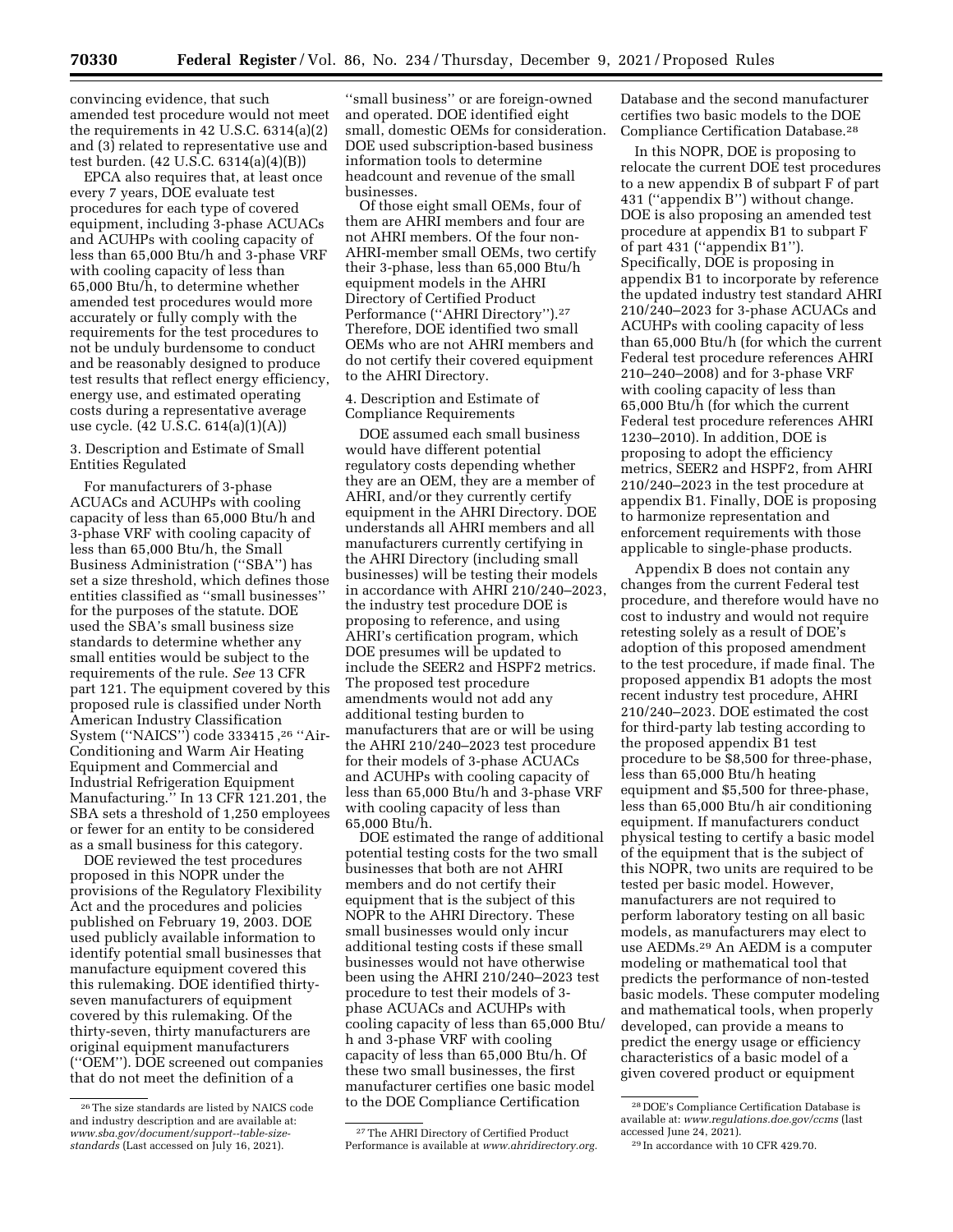and reduce the burden and cost associated with testing.

The first of the two analyzed small businesses manufactures one basic model of three-phase equipment with a cooling capacity less than 65,000 Btu/ h—the model is an air conditioner. If this manufacturer used a third-party lab to test this basic model, DOE estimates this small business would incur additional testing costs of approximately \$11,000. The annual revenue of the first small business is approximately \$82.5 million. DOE estimates testing costs to be less than 0.01 percent of annual revenue for this small business.

The second of two analyzed small businesses manufactures two basic model of three-phase equipment with a cooling capacity of less than 65,000 Btu/ h—the models are air conditioners. If this manufacturer used a third-party lab to test these basic models, DOE estimates this small business would incur additional testing costs of approximately \$22,000. DOE estimates that annual revenue of this small business to be approximately \$4 million. DOE estimates testing costs to be less than 0.6 percent of annual revenue for this small manufacturer. However, DOE notes that this second small business also manufactures singlephase central air conditioners and heat pumps; therefore, this manufacturer may use an AEDM for certifying their central air conditioner and heat pump (''CAC/HP'') models. Because the proposed test procedure in appendix B1 aligns with the test procedure for CACs/ HPs at appendix M1 to subpart B of 10 CFR part 430, this manufacturer could avoid testing costs and, as a lower-cost alternative, use their CAC/HP AEDM to certify performance for the equipment that is the subject of this notice and further reduce potential costs.30

*Issue 9:* DOE requests comment on the number of small businesses DOE identified. DOE also seeks comment on the potential cost estimates for each small business identified, compared to current industry practice, as indicated in AHRI 210/240–2023.

5. Duplication, Overlap, and Conflict With Other Rules and Regulations

DOE is not aware of any rules or regulations that duplicate, overlap, or conflict with the proposed rule being considered today.

## 6. Significant Alternatives to the Rule

DOE proposes to reduce burden on manufacturers, including small businesses, by allowing AEDMs in lieu of physically testing all basic models. The use of an AEDM is less costly than physical testing of models of 3-phase ACUACs and ACUHPs with cooling capacity of less than 65,000 Btu/h and 3-phase VRF with cooling capacity of less than 65,000 Btu/h.

Additionally, DOE considered alternative test methods and modifications to the AHRI 210/240– 2023 test procedure for three-phase, small commercial package heating and cooling equipment with a cooling capacity of less than 65,000 Btu/h. However, DOE has tentatively determined that there are no better alternatives than the existing industry test procedures, in terms of both meeting the agency's objectives and reducing burden on manufacturers. Therefore, DOE is proposing to amend the existing DOE test procedure for this equipment through incorporation by reference of AHRI 210/240–2023.

In addition, individual manufacturers may petition for a waiver of the applicable test procedure. (*See* 10 CFR 431.401) Also, Section 504 of the Department of Energy Organization Act, 42 U.S.C. 7194, provides authority for the Secretary to adjust a rule issued under EPCA in order to prevent ''special hardship, inequity, or unfair distribution of burdens'' that may be imposed on that manufacturer as a result of such rule. Manufacturers should refer to 10 CFR part 1003 for additional details.

#### *C. Review Under the Paperwork Reduction Act of 1995*

Manufacturers of 3-phase ACUACs and ACUHPs with cooling capacity of less than 65,000 Btu/h and 3-phase VRF with cooling capacity of less than 65,000 Btu/h must certify to DOE that their products comply with any applicable energy conservation standards. To certify compliance, manufacturers must first obtain test data for their products according to the DOE test procedures, including any amendments adopted for those test procedures. DOE has established regulations for the certification and recordkeeping requirements for all covered consumer products and commercial equipment, including for 3 phase ACUACs and ACUHPs with cooling capacity of less than 65,000 Btu/ h and 3-phase VRF with cooling capacity of less than 65,000 Btu/h. (See generally 10 CFR part 429.) The collection-of-information requirement

for the certification and recordkeeping is subject to review and approval by OMB under the Paperwork Reduction Act (''PRA''). This requirement has been approved by OMB under OMB control number 1910–1400. Public reporting burden for the certification is estimated to average 35 hours per response, including the time for reviewing instructions, searching existing data sources, gathering and maintaining the data needed, and completing and reviewing the collection of information.

Notwithstanding any other provision of the law, no person is required to respond to, nor shall any person be subject to a penalty for failure to comply with, a collection of information subject to the requirements of the PRA, unless that collection of information displays a currently valid OMB Control Number.

## *D. Review Under the National Environmental Policy Act of 1969*

DOE is analyzing this proposed regulation in accordance with the National Environmental Policy Act of 1969 (''NEPA'') and DOE's NEPA implementing regulations (10 CFR part 1021). DOE's regulations include a categorical exclusion for rulemakings interpreting or amending an existing rule or regulation that does not change the environmental effect of the rule or regulation being amended. 10 CFR part 1021, subpart D, appendix A5. DOE anticipates that this rulemaking qualifies for categorical exclusion A5 because it is an interpretive rulemaking that does not change the environmental effect of the rule and otherwise meets the requirements for application of a categorical exclusion. *See* 10 CFR 1021.410. DOE will complete its NEPA review before issuing the final rule.

#### *E. Review Under Executive Order 13132*

Executive Order 13132, ''Federalism,'' 64 FR 43255 (August 10, 1999) imposes certain requirements on agencies formulating and implementing policies or regulations that preempt State law or that have federalism implications. The Executive order requires agencies to examine the constitutional and statutory authority supporting any action that would limit the policymaking discretion of the States and to carefully assess the necessity for such actions. The Executive order also requires agencies to have an accountable process to ensure meaningful and timely input by State and local officials in the development of regulatory policies that have federalism implications. On March 14, 2000, DOE published a statement of policy describing the intergovernmental consultation process it will follow in the development of such regulations. 65 FR

<sup>30</sup>As discussed in section 111.G.1 of this NOPR, DOE is proposing to allow the use of a AEDM that is validated with single-phase CACs/HPs to be used for certifying 3-phase ACUACs and ACUHPs with cooling capacity less than 65,000 Btu/h.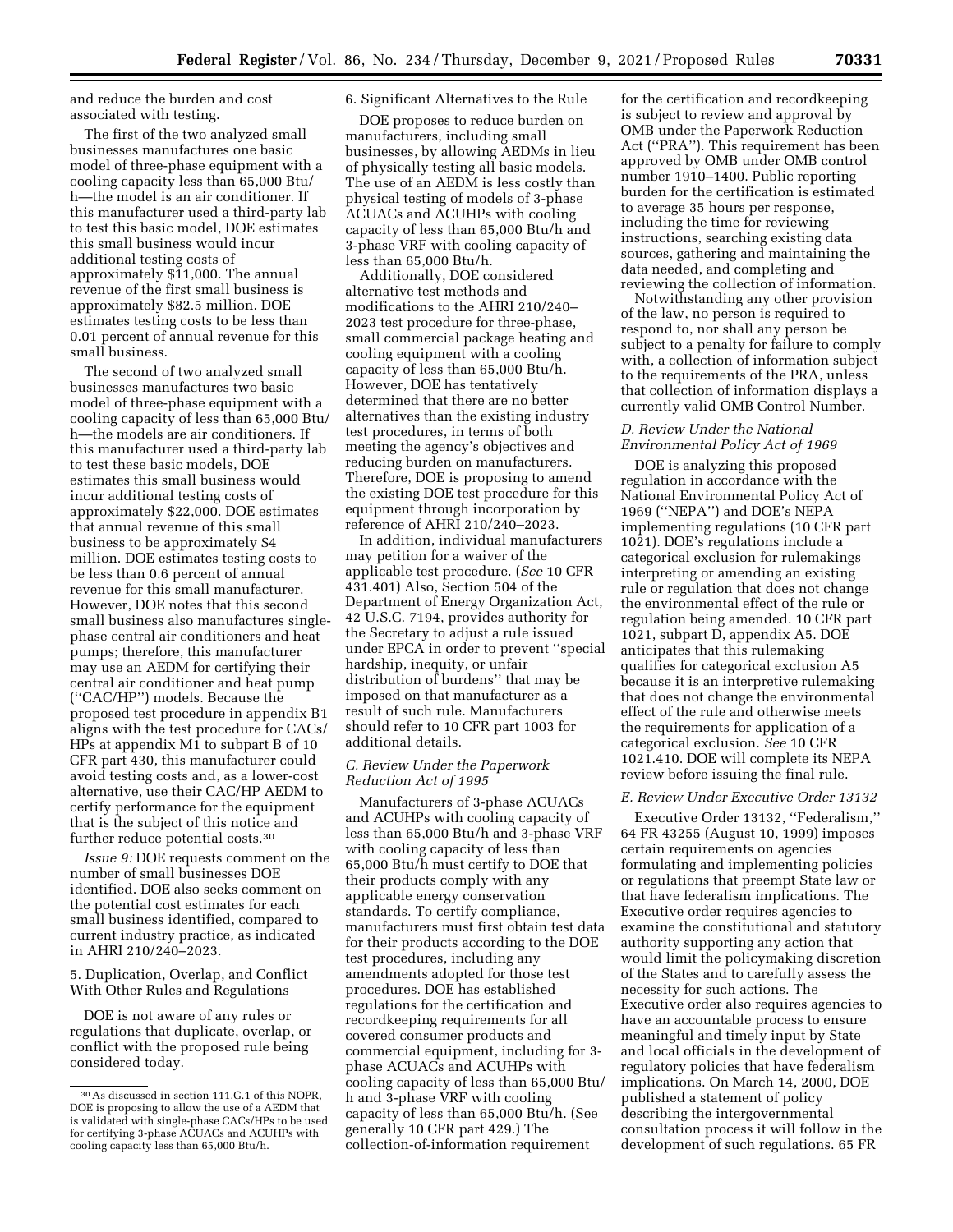13735. DOE has examined this proposed rule and has determined that it would not have a substantial direct effect on the States, on the relationship between the national government and the States, or on the distribution of power and responsibilities among the various levels of government. EPCA governs and prescribes Federal preemption of State regulations as to energy conservation for the products that are the subject of this proposed rule. States can petition DOE for exemption from such preemption to the extent, and based on criteria, set forth in EPCA (42 U.S.C. 6297(d)). No further action is required by Executive Order 13132.

#### *F. Review Under Executive Order 12988*

Regarding the review of existing regulations and the promulgation of new regulations, section 3(a) of Executive Order 12988, ''Civil Justice Reform,'' 61 FR 4729 (February 7, 1996), imposes on Federal agencies the general duty to adhere to the following requirements: (1) Eliminate drafting errors and ambiguity, (2) write regulations to minimize litigation, (3) provide a clear legal standard for affected conduct rather than a general standard, and (4) promote simplification and burden reduction. Section 3(b) of Executive Order 12988 specifically requires that executive agencies make every reasonable effort to ensure that the regulation (1) clearly specifies the preemptive effect, if any, (2) clearly specifies any effect on existing Federal law or regulation, (3) provides a clear legal standard for affected conduct while promoting simplification and burden reduction, (4) specifies the retroactive effect, if any, (5) adequately defines key terms, and (6) addresses other important issues affecting clarity and general draftsmanship under any guidelines issued by the Attorney General. Section 3(c) of Executive Order 12988 requires Executive agencies to review regulations in light of applicable standards in sections 3(a) and 3(b) to determine whether they are met, or it is unreasonable to meet one or more of them. DOE has completed the required review and determined that, to the extent permitted by law, the proposed rule meets the relevant standards of Executive Order 12988.

## *G. Review Under the Unfunded Mandates Reform Act of 1995*

Title II of the Unfunded Mandates Reform Act of 1995 (''UMRA'') requires each Federal agency to assess the effects of Federal regulatory actions on State, local, and Tribal governments, and the private sector. Public Law 104–4, sec. 201 (codified at 2 U.S.C. 1531). For a

proposed regulatory action likely to result in a rule that may cause the expenditure by State, local, and Tribal governments, in the aggregate, or by the private sector of \$100 million or more in any one year (adjusted annually for inflation), section 202 of UMRA requires a Federal agency to publish a written statement that estimates the resulting costs, benefits, and other effects on the national economy. (2 U.S.C. 1532(a), (b)) The UMRA also requires a Federal agency to develop an effective process to permit timely input by elected officers of State, local, and Tribal governments on a proposed ''significant intergovernmental mandate,'' and requires an agency plan for giving notice and opportunity for timely input to potentially affected small governments before establishing any requirements that might significantly or uniquely affect small governments. On March 18, 1997, DOE published a statement of policy on its process for intergovernmental consultation under UMRA. 62 FR 12820; also available at *[www.energy.gov/gc/office-general](http://www.energy.gov/gc/office-general-counsel)[counsel.](http://www.energy.gov/gc/office-general-counsel)* DOE examined this proposed rule according to UMRA and its statement of policy and determined that the rule contains neither an intergovernmental mandate, nor a mandate that may result in the expenditure of \$100 million or more in any year, so these requirements do not apply.

## *H. Review Under the Treasury and General Government Appropriations Act, 1999*

Section 654 of the Treasury and General Government Appropriations Act, 1999 (Pub. L. 105–277) requires Federal agencies to issue a Family Policymaking Assessment for any rule that may affect family well-being. This proposed rule would not have any impact on the autonomy or integrity of the family as an institution. Accordingly, DOE has concluded that it is not necessary to prepare a Family Policymaking Assessment.

#### *I. Review Under Executive Order 12630*

DOE has determined, under Executive Order 12630, ''Governmental Actions and Interference with Constitutionally Protected Property Rights'' 53 FR 8859 (March 18, 1988), that this proposed regulation would not result in any takings that might require compensation under the Fifth Amendment to the U.S. Constitution.

## *J. Review Under Treasury and General Government Appropriations Act, 2001*

Section 515 of the Treasury and General Government Appropriations

Act, 2001 (44 U.S.C. 3516 note) provides for agencies to review most disseminations of information to the public under guidelines established by each agency pursuant to general guidelines issued by OMB. OMB's guidelines were published at 67 FR 8452 (February 22, 2002), and DOE's guidelines were published at 67 FR  $62446$  (October 7, 2002). Pursuant to OMB Memorandum M–19–15, Improving Implementation of the Information Quality Act (April 24, 2019), DOE published updated guidelines which are available at *[www.energy.gov/sites/prod/files/2019/](http://www.energy.gov/sites/prod/files/2019/12/f70/DOE%20Final%20Updated%20IQA%20Guidelines%20Dec%202019.pdf) [12/f70/DOE%20Final%20](http://www.energy.gov/sites/prod/files/2019/12/f70/DOE%20Final%20Updated%20IQA%20Guidelines%20Dec%202019.pdf) [Updated%20IQA%20](http://www.energy.gov/sites/prod/files/2019/12/f70/DOE%20Final%20Updated%20IQA%20Guidelines%20Dec%202019.pdf) [Guidelines%20Dec%202019.pdf.](http://www.energy.gov/sites/prod/files/2019/12/f70/DOE%20Final%20Updated%20IQA%20Guidelines%20Dec%202019.pdf)* DOE has reviewed this proposed rule under the OMB and DOE guidelines and has concluded that it is consistent with applicable policies in those guidelines.

#### *K. Review Under Executive Order 13211*

Executive Order 13211, ''Actions Concerning Regulations That Significantly Affect Energy Supply, Distribution, or Use,'' 66 FR 28355 (May 22, 2001), requires Federal agencies to prepare and submit to OMB, a Statement of Energy Effects for any proposed significant energy action. A ''significant energy action'' is defined as any action by an agency that promulgated or is expected to lead to promulgation of a final rule, and that (1) is a significant regulatory action under Executive Order 12866, or any successor order; and (2) is likely to have a significant adverse effect on the supply, distribution, or use of energy; or (3) is designated by the Administrator of OIRA as a significant energy action. For any proposed significant energy action, the agency must give a detailed statement of any adverse effects on energy supply, distribution, or use should the proposal be implemented, and of reasonable alternatives to the action and their expected benefits on energy supply, distribution, and use.

The proposed regulatory action to amend the test procedures for measuring the energy efficiency of 3 phase ACUACs and ACUHPs with cooling capacity of less than 65,000 Btu/ h and 3-phase VRF with cooling capacity of less than 65,000 Btu/h is not a significant regulatory action under Executive Order 12866. Moreover, it would not have a significant adverse effect on the supply, distribution, or use of energy, nor has it been designated as a significant energy action by the Administrator of OIRA. Therefore, it is not a significant energy action, and, accordingly, DOE has not prepared a Statement of Energy Effects.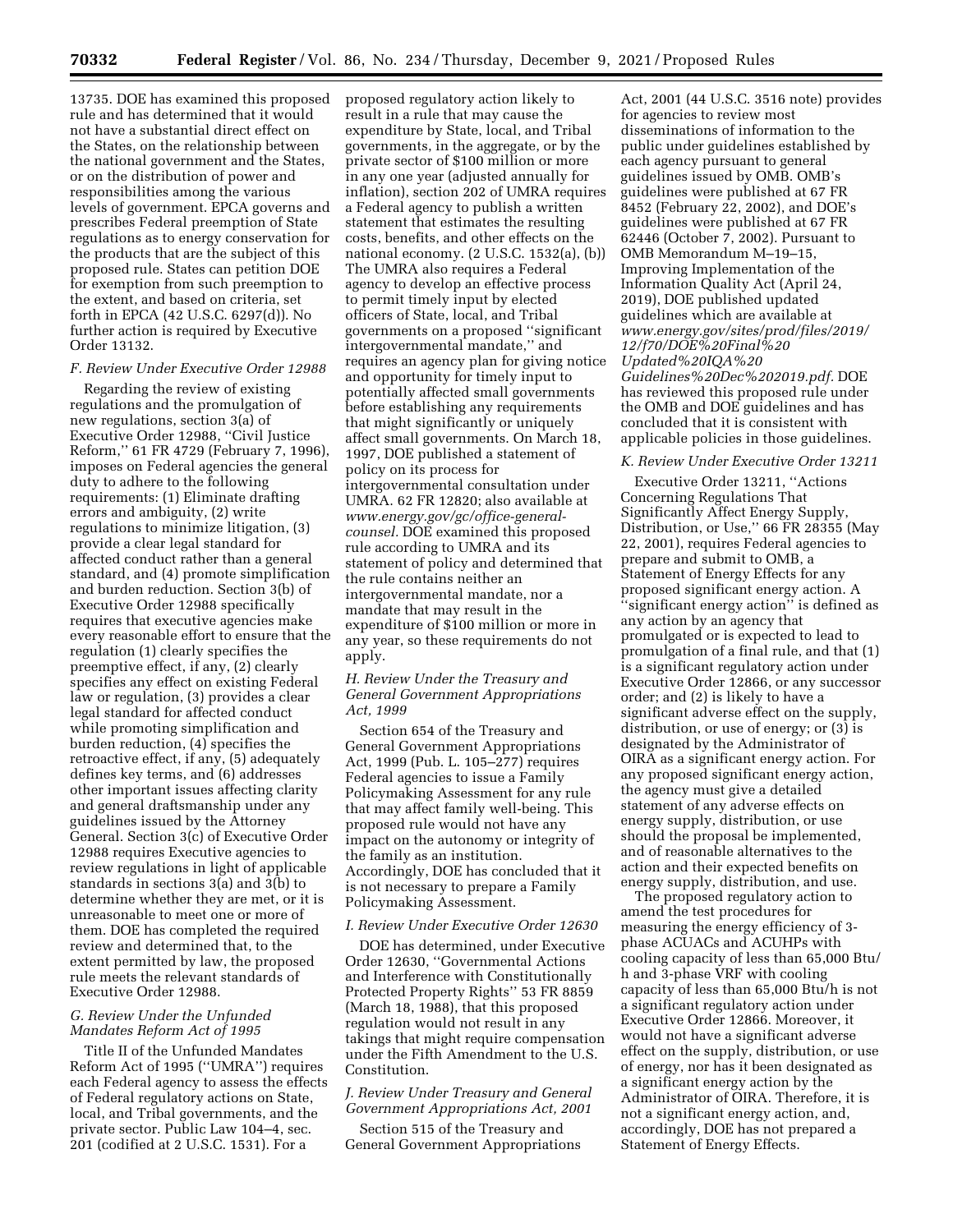## *L. Review Under Section 32 of the Federal Energy Administration Act of 1974*

Under section 301 of the Department of Energy Organization Act (Pub. L. 95– 91; 42 U.S.C. 7101), DOE must comply with section 32 of the Federal Energy Administration Act of 1974, as amended by the Federal Energy Administration Authorization Act of 1977. (15 U.S.C. 788; ''FEAA'') Section 32 essentially provides in relevant part that, where a proposed rule authorizes or requires use of commercial standards, the notice of proposed rulemaking must inform the public of the use and background of such standards. In addition, section 32(c) requires DOE to consult with the Attorney General and the Chairman of the Federal Trade Commission (''FTC'') concerning the impact of the commercial or industry standards on competition.

The proposed modifications to the test procedures for 3-phase ACUACs and ACUHPs with cooling capacity of less than 65,000 Btu/h and for 3-phase VRF with cooling capacity of less than 65,000 Btu/h would reference testing methods contained in certain sections of the following commercial standards: AHRI 210/240–2023 and ANSI/ ASHRAE 37–2009. DOE has evaluated these standards and is unable to conclude whether they fully comply with the requirements of section 32(b) of the FEAA (*i.e.,* whether it was developed in a manner that fully provides for public participation, comment, and review). DOE will consult with both the Attorney General and the Chairman of the FTC concerning the impact of these test procedures on competition, prior to prescribing a final rule.

## *M. Description of Materials Incorporated by Reference*

In this NOPR, DOE proposes to incorporate by reference the following test standard:

(1) The test standard published by AHRI, titled ''2023 Standard for Performance Rating of Unitary Air-Conditioning & Air-Source Heat Pump Equipment,'' AHRI Standard 210/ 240–2023. AHRI Standard 210/240–2023 is an industry-accepted test procedure for measuring the performance of air conditioning and heating equipment. AHRI Standard 210/240–2023 is available on AHRI's website *[www.ahrinet.org/search](http://www.ahrinet.org/search-standards.aspx)[standards.aspx.](http://www.ahrinet.org/search-standards.aspx)* 

In this NOPR, DOE proposes to amend the incorporation by reference previously approved for the following test standard:

(2) The test standard published by ASHRAE, titled ''Methods of Testing for

Rating Electrically Driven Unitary Air-Conditioning and Heat Pump Equipment,'' ANSI/ASHRAE Standard 37–2009. ANSI/ ASHRAE Standard 37–2009 is an industryaccepted test procedure that provides a method of test for many categories of air conditioning and heating equipment. ANSI/ ASHRAE Standard 37–2009 is available on ANSI's website at *[https://webstore.ansi.org/](https://webstore.ansi.org/RecordDetail.aspx?sku=ANSI%2FASHRAE+Standard+37-2009)  [RecordDetail.aspx?sku=ANSI%2FASHRAE+](https://webstore.ansi.org/RecordDetail.aspx?sku=ANSI%2FASHRAE+Standard+37-2009) [Standard+37-2009.](https://webstore.ansi.org/RecordDetail.aspx?sku=ANSI%2FASHRAE+Standard+37-2009)* 

(3) In this NOPR, DOE proposes to maintain and update the incorporation by reference previously approved for the following test standards: The test standard published by AHRI, titled 210/240–2008, ''Performance Rating of Unitary Air-Conditioning & Air-Source Heat Pump Equipment,'' approved by ANSI on October 27, 2011 and updated by addendum 1 in June 2011 and addendum 2 in March 2012. ANSI/ AHRI Standard 210/240–2008 is an industryaccepted test procedure for measuring the performance of air conditioning and heating equipment. ANSI/AHRI Standard 210/240– 2008 is available on AHRI's website at *[www.ahrinet.org/search-standards.aspx.](http://www.ahrinet.org/search-standards.aspx)* 

(4) The test standards published by AHRI titled, ANSI/AHRI Standard 1230–2010, ''2010 Standard for Performance Rating of Variable Refrigerant Flow (VRF) Multi-split Air-Conditioning and Heat Pump Equipment,'' approved August 2, 2010 and updated by addendum 1 in March 2011. ANSI/AHRI Standard 1230–2010 is an industry-accepted test procedure for measuring the performance of air conditioning and heating equipment. ANSI/ AHRI Standard 1230–2010 is available on AHRI's website *[www.ahrinet.org/search](http://www.ahrinet.org/search-standards.aspx)[standards.aspx.](http://www.ahrinet.org/search-standards.aspx)* 

#### **V. Public Participation**

#### *A. Participation in the Webinar*

The time and date of the webinar are listed in the **DATES** and **ADDRESSES** sections at the beginning of this document. If no participants register for the webinar then it will be cancelled*.*  Webinar registration information, participant instructions, and information about the capabilities available to webinar participants will be published on DOE's website: *[https://](https://www1.eere.energy.gov/buildings/appliance_standards/standards.aspx?productid=75&action=viewlive) [www1.eere.energy.gov/buildings/](https://www1.eere.energy.gov/buildings/appliance_standards/standards.aspx?productid=75&action=viewlive)  appliance*\_*[standards/standards.aspx?](https://www1.eere.energy.gov/buildings/appliance_standards/standards.aspx?productid=75&action=viewlive) [productid=75&action=viewlive](https://www1.eere.energy.gov/buildings/appliance_standards/standards.aspx?productid=75&action=viewlive)*  Participants are responsible for ensuring their systems are compatible with the webinar software.

#### *B. Procedure for Submitting Prepared General Statements for Distribution*

Any person who has an interest in the topics addressed in this NOPR, or who is representative of a group or class of persons that has an interest in these issues, may request an opportunity to make an oral presentation at the webinar. Such persons may submit to *[ApplianceStandardsQuestions@](mailto:ApplianceStandardsQuestions@ee.doe.gov) [ee.doe.gov.](mailto:ApplianceStandardsQuestions@ee.doe.gov)* Persons who wish to speak

should include with their request a computer file in WordPerfect, Microsoft Word, PDF, or text (ASCII) file format that briefly describes the nature of their interest in this rulemaking and the topics they wish to discuss. Such persons should also provide a daytime telephone number where they can be reached.

Persons requesting to speak should briefly describe the nature of their interest in this rulemaking and provide a telephone number for contact. DOE requests persons selected to make an oral presentation to submit an advance copy of their statements at least two weeks before the webinar. At its discretion, DOE may permit persons who cannot supply an advance copy of their statement to participate, if those persons have made advance alternative arrangements with the Building Technologies Office. As necessary, requests to give an oral presentation should ask for such alternative arrangements.

#### *C. Conduct of the Webinar*

DOE will designate a DOE official to preside at the webinar and may also use a professional facilitator to aid discussion. The meeting will not be a judicial or evidentiary-type public hearing, but DOE will conduct it in accordance with section 336 of EPCA (42 U.S.C. 6306). A court reporter will be present to record the proceedings and prepare a transcript. DOE reserves the right to schedule the order of presentations and to establish the procedures governing the conduct of the webinar/public meeting. There shall not be discussion of proprietary information, costs or prices, market share, or other commercial matters regulated by U.S. anti-trust laws. After the webinar and until the end of the comment period, interested parties may submit further comments on the proceedings and any aspect of the rulemaking.

The webinar will be conducted in an informal, conference style. DOE will allow time for prepared general statements by participants and encourage all interested parties to share their views on issues affecting this rulemaking. Each participant will be allowed to make a general statement (within time limits determined by DOE), before the discussion of specific topics. DOE will permit, as time permits, other participants to comment briefly on any general statements.

At the end of all prepared statements on a topic, DOE will permit participants to clarify their statements briefly. Participants should be prepared to answer questions by DOE and by other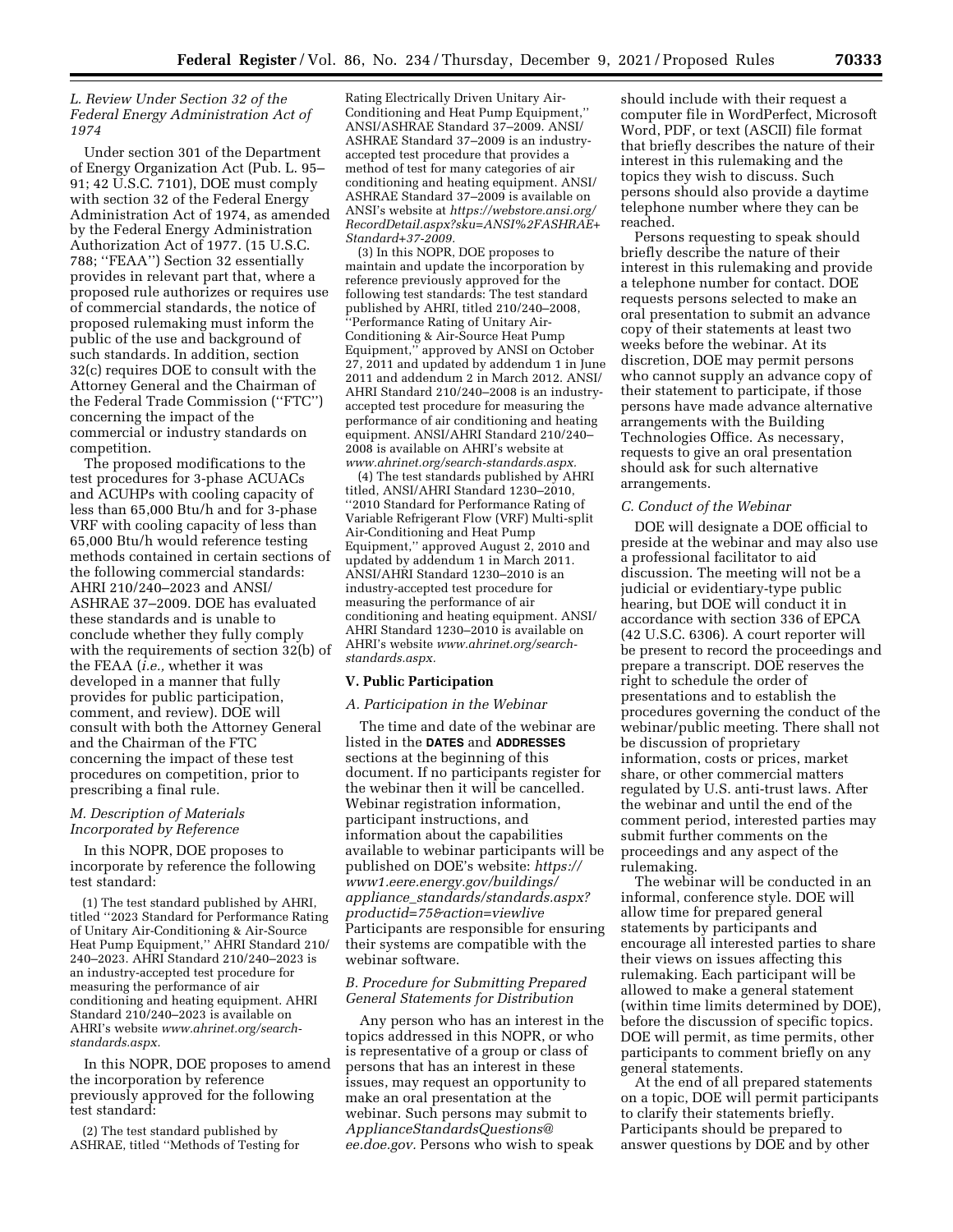participants concerning these issues. DOE representatives may also ask questions of participants concerning other matters relevant to this rulemaking. The official conducting the webinar/public meeting will accept additional comments or questions from those attending, as time permits. The presiding official will announce any further procedural rules or modification of the above procedures that may be needed for the proper conduct of the webinar/public meeting.

A transcript of the webinar will be included in the docket, which can be viewed as described in the Docket section at the beginning of this NOPR. In addition, any person may buy a copy of the transcript from the transcribing reporter.

#### *D. Submission of Comments*

DOE will accept comments, data, and information regarding this proposed rule no later than the date provided in the **DATES** section at the beginning of this proposed rule. Interested parties may submit comments using any of the methods described in the **ADDRESSES** section at the beginning of this NOPR.<sup>31</sup> Submitting comments via *[www.regulations.gov.](http://www.regulations.gov)* The *[www.regulations.gov](http://www.regulations.gov)* web page will require you to provide your name and contact information. Your contact information will be viewable to DOE Building Technologies staff only. Your contact information will not be publicly viewable except for your first and last names, organization name (if any), and submitter representative name (if any). If your comment is not processed properly because of technical difficulties, DOE will use this information to contact you. If DOE cannot read your comment due to technical difficulties and cannot contact you for clarification, DOE may not be able to consider your comment.

However, your contact information will be publicly viewable if you include it in the comment or in any documents attached to your comment. Any information that you do not want to be publicly viewable should not be included in your comment, nor in any document attached to your comment. Persons viewing comments will see only first and last names, organization names, correspondence containing comments, and any documents submitted with the comments.

Do not submit to *[www.regulations.gov](http://www.regulations.gov)*  information for which disclosure is restricted by statute, such as trade secrets and commercial or financial information (hereinafter referred to as Confidential Business Information (''CBI'')). Comments submitted through *[www.regulations.gov](http://www.regulations.gov)* cannot be claimed as CBI. Comments received through the website will waive any CBI claims for the information submitted. For information on submitting CBI, see the Confidential Business Information section.

DOE processes submissions made through *[www.regulations.gov](http://www.regulations.gov)* before posting. Normally, comments will be posted within a few days of being submitted. However, if large volumes of comments are being processed simultaneously, your comment may not be viewable for up to several weeks. Please keep the comment tracking number that *[www.regulations.gov](http://www.regulations.gov)*  provides after you have successfully uploaded your comment.

*Submitting comments via email.*  Comments and documents submitted via email also will be posted to *[www.regulations.gov.](http://www.regulations.gov)* If you do not want your personal contact information to be publicly viewable, do not include it in your comment or any accompanying documents. Instead, provide your contact information on a cover letter. Include your first and last names, email address, telephone number, and optional mailing address. The cover letter will not be publicly viewable as long as it does not include any comments.

Include contact information each time you submit comments, data, documents, and other information to DOE. If you submit via postal mail or hand delivery/ courier, please provide all items on a CD, if feasible. It is not necessary to submit printed copies. No facsimiles (faxes) will be accepted.

Comments, data, and other information submitted to DOE electronically should be provided in PDF (preferred), Microsoft Word or Excel, WordPerfect, or text (ASCII) file format. Provide documents that are not secured, written in English and free of any defects or viruses. Documents should not contain special characters or any form of encryption and, if possible, they should carry the electronic signature of the author.

*Campaign form letters.* Please submit campaign form letters by the originating organization in batches of between 50 to 500 form letters per PDF or as one form letter with a list of supporters' names compiled into one or more PDFs. This reduces comment processing and posting time.

*Confidential Business Information.*  According to 10 CFR 1004.11, any person submitting information that he or she believes to be confidential and exempt by law from public disclosure should submit via email two wellmarked copies: One copy of the document marked confidential including all the information believed to be confidential, and one copy of the document marked non-confidential with the information believed to be confidential deleted. DOE will make its own determination about the confidential status of the information and treat it according to its determination.

It is DOE's policy that all comments may be included in the public docket, without change and as received, including any personal information provided in the comments (except information deemed to be exempt from public disclosure).

## *E. Issues on Which DOE Seeks Comment*

Although DOE welcomes comments on any aspect of this proposal, DOE is particularly interested in receiving comments and views of interested parties concerning the following issues:

*Issue 1:* DOE seeks comment on its proposal to maintain reference to ANSI/ AHRI 210/240–2008 with Addenda 1 and 2 as the Federal test procedure for 3-phase ACUACs and ACUHPs with cooling capacity of less than 65,000 Btu/ h, until such time as compliance would be required with the amended test procedure referencing AHRI 210/240– 2023.

*Issue 2:* DOE seeks comment on its proposal to incorporate by reference AHRI 210/240–2023 in the DOE test procedure for 3-phase ACUACs and ACUHPs with cooling capacity of less than 65,000 Btu/h and 3-phase VRF with cooling capacity of less than 65,000 Btu/h. DOE also seeks comment on its proposal to require compliance with this test procedure on the compliance date of any amended energy conservation standards that DOE may

<sup>31</sup> DOE has historically provided a 75-day comment period for test procedure NOPRs pursuant to the North American Free Trade Agreement, U.S.- Canada-Mexico (''NAFTA''), Dec. 17, 1992, 32 I.L.M. 289 (1993); the North American Free Trade Agreement Implementation Act, Public Law 103– 182, 107 Stat. 2057 (1993) (codified as amended at 10 U.S.C.A. 2576) (1993) (''NAFTA Implementation Act''); and Executive Order 12889, ''Implementation of the North American Free Trade Agreement,'' 58 FR 69681 (Dec. 30, 1993). However, on July 1, 2020, the Agreement between the United States of America, the United Mexican States, and the United Canadian States (''USMCA''), Nov. 30, 2018, 134 Stat. 11 (*i.e.,* the successor to NAFTA), went into effect, and Congress's action in replacing NAFTA through the USMCA Implementation Act, 19 U.S.C. 4501 *et seq.* (2020), implies the repeal of E.O. 12889 and its 75-day comment period requirement for technical regulations. Thus, the controlling laws are EPCA and the USMCA Implementation Act. Consistent with EPCA's public comment period requirements for consumer products, the USMCA only requires a minimum comment period of 60 days. Consequently, DOE now provides a 60-day public comment period for test procedure NOPRs.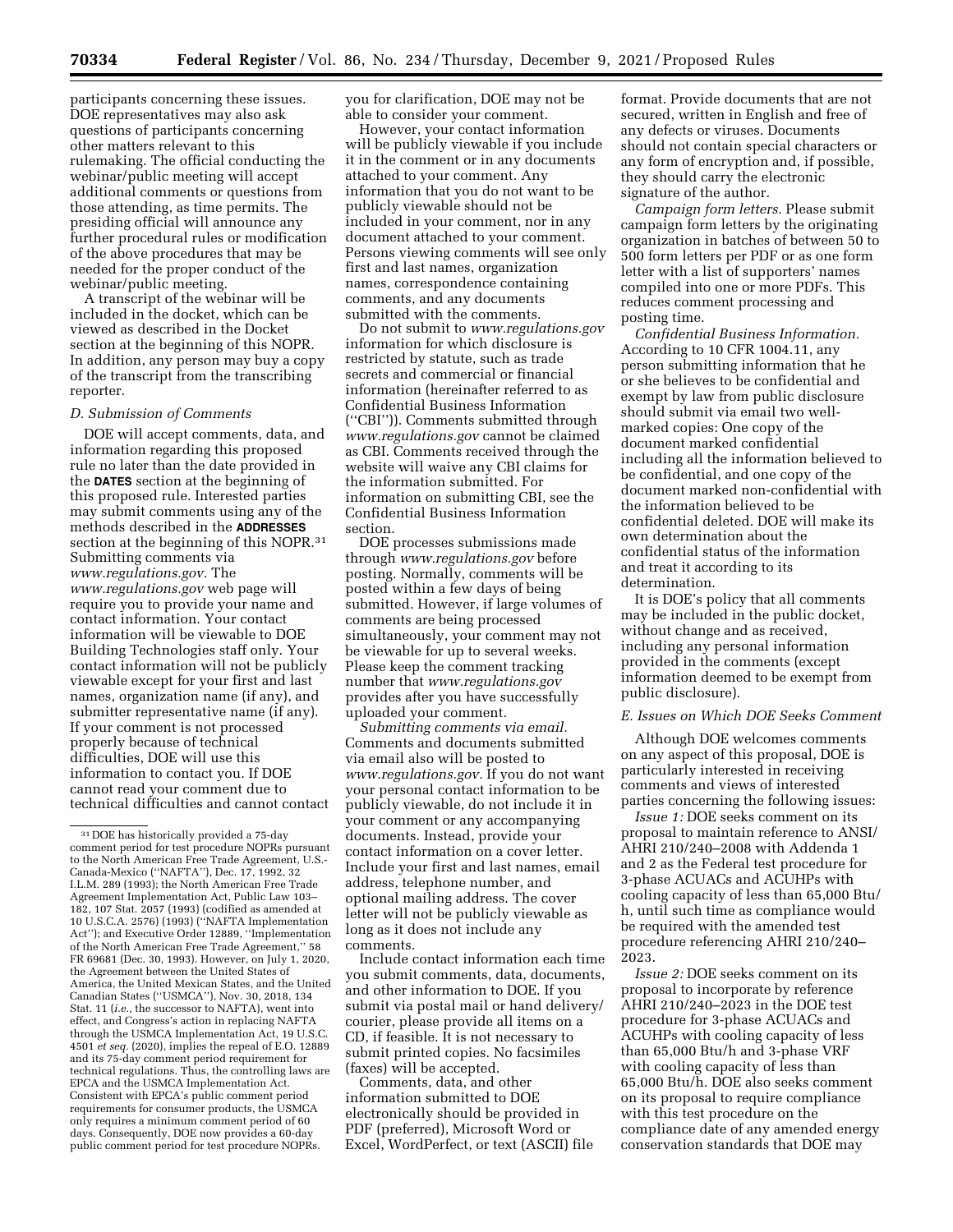decide to adopt later as part of a future rulemaking.

*Issue 3:* DOE seeks comment on its proposal to align the representation requirements for the three-phase equipment addressed by this NOPR with the requirements specified for single-phase products at 10 CFR 429.16 and 10 CFR 429.70(e),—but with the exception of testing requirements and certain AEDM validation requirements for single-package and single-split system models. Specifically, DOE requests comment on its proposal to permit for three-phase, less than 65,000 Btu/h single-package and single-split system basic models with otherwise identical single-phase counterparts the use of ratings based on an AEDM validated using the test results from otherwise identical central air conditioners and heat pumps, rather than requiring validation using the test results of three-phase models. DOE also requests comment on its proposed specification of the term ''otherwise identical''. Finally, DOE requests comment on whether the proposed AEDM requirements should include a provision to validate the correlation between single-phase and three-phase performance as determined using an AEDM.

*Issue 4:* DOE seeks comment on whether there are three-phase, less than 65,000 Btu/h models of outdoor units with no match or multi-split, multicircuit, and multi-head mini-split systems on the market, and, if so, whether AEDMs should be allowed for their ratings and what requirements for AEDM validation should be specified.

*Issue 5:* DOE seeks comment on whether there are models of three-phase single-split-system air conditioners with single-stage or two-stage compressors that are not distributed in commerce as a coil-only combination (*i.e.,* distributed in commerce only as blower-coil combination(s)).

*Issue 6:* DOE requests comment on its proposal to align the definition of basic model for three-phase equipment at 10 CFR 431.96 with that for single-phase products at 10 CFR 430.2.

*Issue 7:* DOE seeks comment on its proposal not to amend certification reporting requirements for the threephase equipment subject to this notice to align with single-phase products at this time. DOE also requests details on whether any particular certification reporting requirements in 10 CFR 429.16(e) are particularly problematic for manufacturers (for both single-phase products and three-phase equipment) and why.

*Issue 8:* DOE requests comment on its understanding of the impact of the test

procedure proposals in this NOPR, specifically DOE's tentative determination that the proposed DOE test procedure amendments, if finalized, would not increase testing burden on manufacturers, compared to current industry practice as indicated by AHRI 210/240–2023.

*Issue 9:* DOE requests comment on the number of small businesses DOE identified. DOE also seeks comment on the potential cost estimates for each small business identified, compared to current industry practice, as indicated in AHRI 210/240–2023.

#### **VI. Approval of the Office of the Secretary**

The Secretary of Energy has approved publication of this notice of proposed rulemaking and request for comment.

## **List of Subjects**

#### *10 CFR Part 429*

Administrative practice and procedure, Confidential business information, Energy conservation, Household appliances, Imports, Incorporation by reference, Intergovernmental relations, Reporting and recordkeeping requirements, Small businesses.

#### *10 CFR Part 431*

Administrative practice and procedure, Confidential business information, Energy conservation test procedures, Incorporation by reference, and Reporting and recordkeeping requirements.

## **Signing Authority**

This document of the Department of Energy was signed on November 5, 2021, by Kelly Speakes-Backman, Principal Deputy Assistant Secretary and Acting Assistant Secretary for Energy Efficiency and Renewable Energy, pursuant to delegated authority from the Secretary of Energy. That document with the original signature and date is maintained by DOE. For administrative purposes only, and in compliance with requirements of the Office of the Federal Register, the undersigned DOE Federal Register Liaison Officer has been authorized to sign and submit the document in electronic format for publication, as an official document of the Department of Energy. This administrative process in no way alters the legal effect of this document upon publication in the **Federal Register**.

Signed in Washington, DC, on November 9, 2021 .

#### **Treena V. Garrett,**

*Federal Register Liaison Officer, U.S. Department of Energy.* 

For the reasons stated in the preamble, DOE is proposing to amend parts 429 and 431 of Chapter II of Title 10, Code of Federal Regulations as set forth below:

## **PART 429—CERTIFICATION, COMPLIANCE, AND ENFORCEMENT FOR CONSUMER PRODUCTS AND COMMERCIAL AND INDUSTRIAL EQUIPMENT**

■ 1. The authority citation for part 429 continues to read as follows:

**Authority:** 42 U.S.C. 6291–6317; 28 U.S.C. 2461 note.

■ 2. Amend § 429.4 by adding paragraph (c)(3) to read as follows.

## **§ 429.4 Materials incorporated by reference.**

- \* \* \* \* \*
	- (c) \* \* \*

(3) AHRI Standard 210/240–2023, (''AHRI 210/240–2023''), 2023 Standard for Performance Rating of Unitary Air-Conditioning & Air-Source Heat Pump Equipment, approved 2020, IBR approved for §§ 429.64 and 429.134.

\* \* \* \* \* ■ 3. Amend § 429.12 by revising paragraph (b)(8) to read as follows:

## **§ 429.12 General requirements applicable to certification reports.**

\* \* \* \* \*

(b) \* \* \* (8) The test sample size as follows: (i) The number of units tested for the basic model, or

(ii) In the case of single-split system or single-package central air conditioners and central air conditioning heat pumps; air-cooled, three-phase, small commercial package air conditioning and heating equipment with a cooling capacity of less than 65,000 Btu/h; air-cooled, three-phase, variable refrigerant flow multi-split air conditioners and heat pumps with a cooling capacity of less than 65,000 Btu/ h; or multi-split, multi-circuit, or multihead mini-split systems other than the ''tested combination'', the number of units tested for each individual combination or individual model, or (iii) If an AEDM was used in lieu of testing, enter ''0'' (and in the case of central air conditioners and central air conditioning heat pumps, this must be indicated separately for each metric);

- \* \* \* \* \*
- 4. Amend § 429.43 by:
- a. Revising the section heading;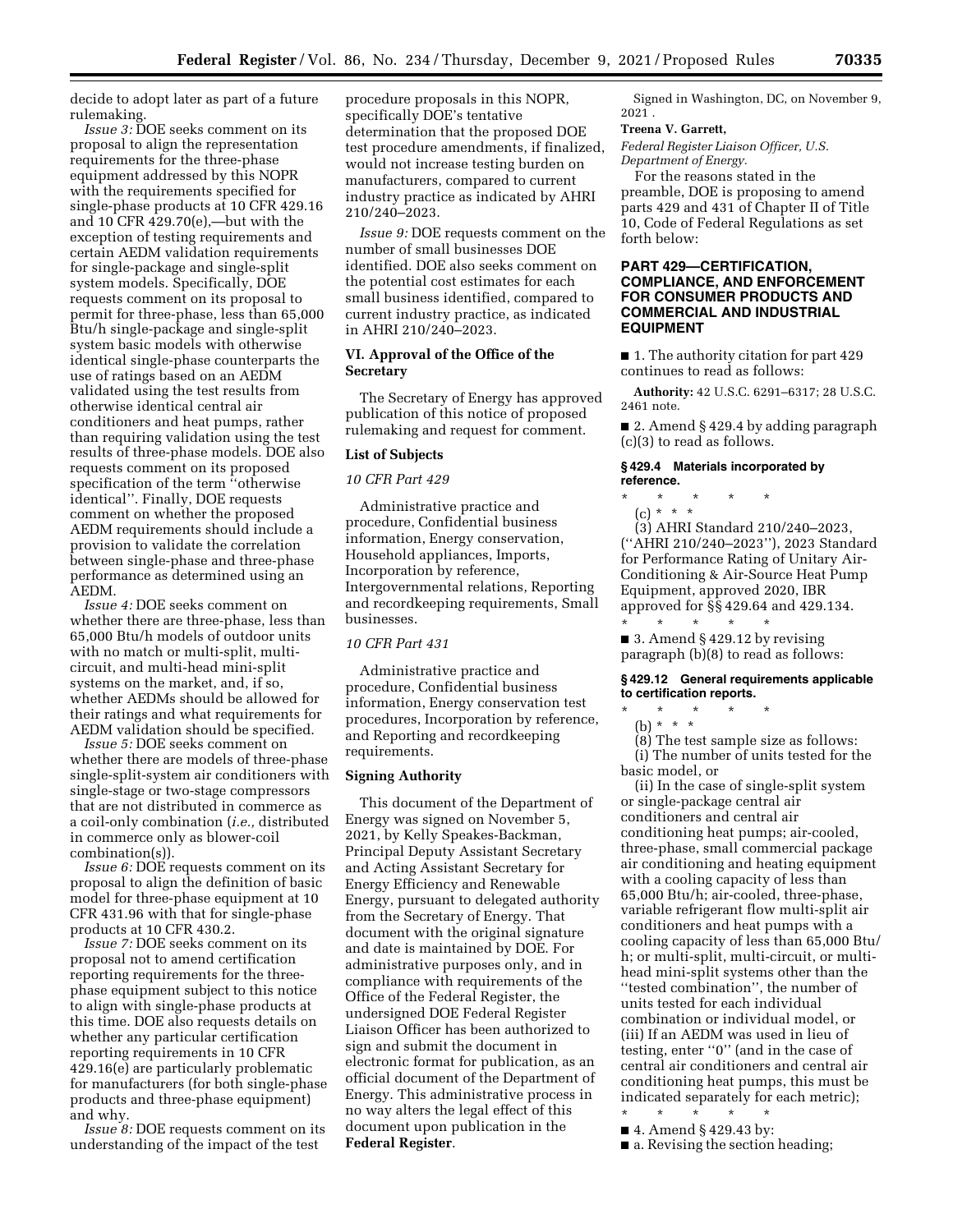$\blacksquare$  b. Removing paragraphs (b)(2)(iii),  $(iv,)(ix)$  and  $(x)$ ;

 $\blacksquare$  c. Redesignating paragraphs (b)(2)(v) through (viii), and (xi) through (xv) as paragraphs (b)(2)(iii) through (vi), and (vii) through (xi), respectively;

■ d. Removing paragraphs (b)(4)(iii) through (vi); and

 $\blacksquare$  e. Redesignating paragraphs (b)(4)(vii) through (xiv) as paragraphs (b)(4)(iii) through (x).

The revisions read as follows:

**§ 429.43 Commercial heating, ventilating, air conditioning (HVAC) equipment (excluding air-cooled, three-phase, small commercial package air conditioning and heating equipment with a cooling capacity of less than 65,000 British thermal units per hour and air-cooled, three-phase, variable refrigerant flow multi-split air conditioners and heat pumps with less than 65,000 British thermal units per hour cooling capacity).** 

\* \* \* \* \*

 $\blacksquare$  5. Add § 429.64 to read as follows:

**§ 429.64 Air-cooled, three-phase, small commercial package air conditioning and heating equipment with a cooling capacity of less than 65,000 British thermal units per hour and air-cooled, three-phase, variable refrigerant flow multi-split air conditioners and heat pumps with a cooling capacity of less than 65,000 British thermal units per hour.** 

(a) *Applicability.* (1) For air-cooled, three-phase, small commercial package air conditioning and heating equipment with a cooling capacity of less than 65,000 Btu/h and air-cooled, threephase, variable refrigerant flow multisplit air conditioners and heat pumps with a cooling capacity of less than 65,000 Btu/h subject to standards in terms of seasonal energy efficiency ratio (SEER) and heating seasonal performance factor (HSPF), representations with respect to the energy use or efficiency, including compliance certifications, are subject to the requirements in § 429.43 of this title as it appeared in the 10 CFR parts 200– 499 edition revised as of January 1, 2021.

(2) For air-cooled, three-phase, small commercial package air conditioning

and heating equipment with a cooling capacity of less than 65,000 Btu/h and air-cooled, three-phase, variable refrigerant flow multi-split air conditioners and heat pumps with a cooling capacity of less than 65,000 Btu/ h subject to standards in terms of seasonal energy efficiency ratio 2 (''SEER2'') and heating seasonal performance factor 2 (''HSPF2'') metrics, representations with respect to the energy use or efficiency, including compliance certifications, are subject to the requirements in this section. If manufacturers choose to certify compliance with any standards in terms of SEER2 and HSPF2 prior to the applicable compliance date for those standards, the requirements of this section must be followed.

(b) *Determination of Represented Value*—(1) Required represented values. Determine the represented values (including SEER2, HSPF2, cooling capacity, and heating capacity, as applicable) for the individual models/ combinations (or ''tested combinations'') specified in the table to this paragraph (b)(1).

| Category                                                                                           | Equipment subcategory                                                                                                                                          | Required represented values                                                                                                                                                                                                                                                                                                                                                                                                                                                                                                                                                                                         |
|----------------------------------------------------------------------------------------------------|----------------------------------------------------------------------------------------------------------------------------------------------------------------|---------------------------------------------------------------------------------------------------------------------------------------------------------------------------------------------------------------------------------------------------------------------------------------------------------------------------------------------------------------------------------------------------------------------------------------------------------------------------------------------------------------------------------------------------------------------------------------------------------------------|
| Single-Package unit                                                                                | Single-Package AC (including<br>Space-Constrained).<br>Single-Package HP (including<br>Space-Constrained).                                                     | Every individual model distributed in commerce.                                                                                                                                                                                                                                                                                                                                                                                                                                                                                                                                                                     |
| Outdoor Unit and Indoor Unit (Dis-<br>tributed in Commerce by OUM<br>(Outdoor Unit Manufacturer)). | Single-Split-System AC with Sin-<br>gle-Stage or Two-Stage Com-<br>pressor (including Space-Con-<br>strained and Small-Duct, High<br>Velocity Systems (SDHV)). | Every individual combination distributed in commerce must be rated<br>as a coil-only combination. For each model of outdoor unit, this<br>must include at least one coil-only value that is representative of<br>the least efficient combination distributed in commerce with that<br>particular model of outdoor unit. Additional blower-coil representa-<br>tions are allowed for any applicable individual combinations, if dis-<br>tributed in commerce.                                                                                                                                                        |
|                                                                                                    | Single-Split-System AC with Other<br>Than Single-Stage or Two-<br>Stage Compressor (including<br>Space-Constrained and SDHV).                                  | Every individual combination distributed in commerce, including all<br>coil-only and blower coil combinations.                                                                                                                                                                                                                                                                                                                                                                                                                                                                                                      |
|                                                                                                    | Single-Split-System HP (including<br>Space-Constrained and SDHV).                                                                                              | Every individual combination distributed in commerce.                                                                                                                                                                                                                                                                                                                                                                                                                                                                                                                                                               |
|                                                                                                    | Multi-Split, Multi-Circuit, or Multi-<br>Head Mini-Split Split System-<br>non-SDHV (including Space-<br>Constrained).                                          | For each model of outdoor unit, at a minimum, a non-ducted "tested<br>combination." For any model of outdoor unit also sold with models<br>of ducted indoor units, a ducted "tested combination." When deter-<br>mining represented values on or after the compliance date of any<br>amended energy conservation standards, the ducted "tested com-<br>bination" must comprise the highest static variety of ducted indoor<br>unit distributed in commerce <i>(i.e., conventional, mid-static, or low-</i><br>static). Additional representations are allowed, as described in<br>paragraph (d)(3) of this section. |
|                                                                                                    | Multi-Split, Multi-Circuit, or Multi-<br>Head Mini-Split Split System-<br>SDHV.                                                                                | For each model of outdoor unit, an SDHV "tested combination." Ad-<br>ditional representations are allowed, as described in paragraph<br>$(d)(3)$ of this section.                                                                                                                                                                                                                                                                                                                                                                                                                                                   |
| Indoor Unit Only Distributed in<br>Commerce by ICM (Independent<br>Coil Manufacturer).             | Single-Split-System Air Condi-<br>tioner (including Space-Con-<br>strained and SDHV).                                                                          | Every individual combination distributed in commerce.                                                                                                                                                                                                                                                                                                                                                                                                                                                                                                                                                               |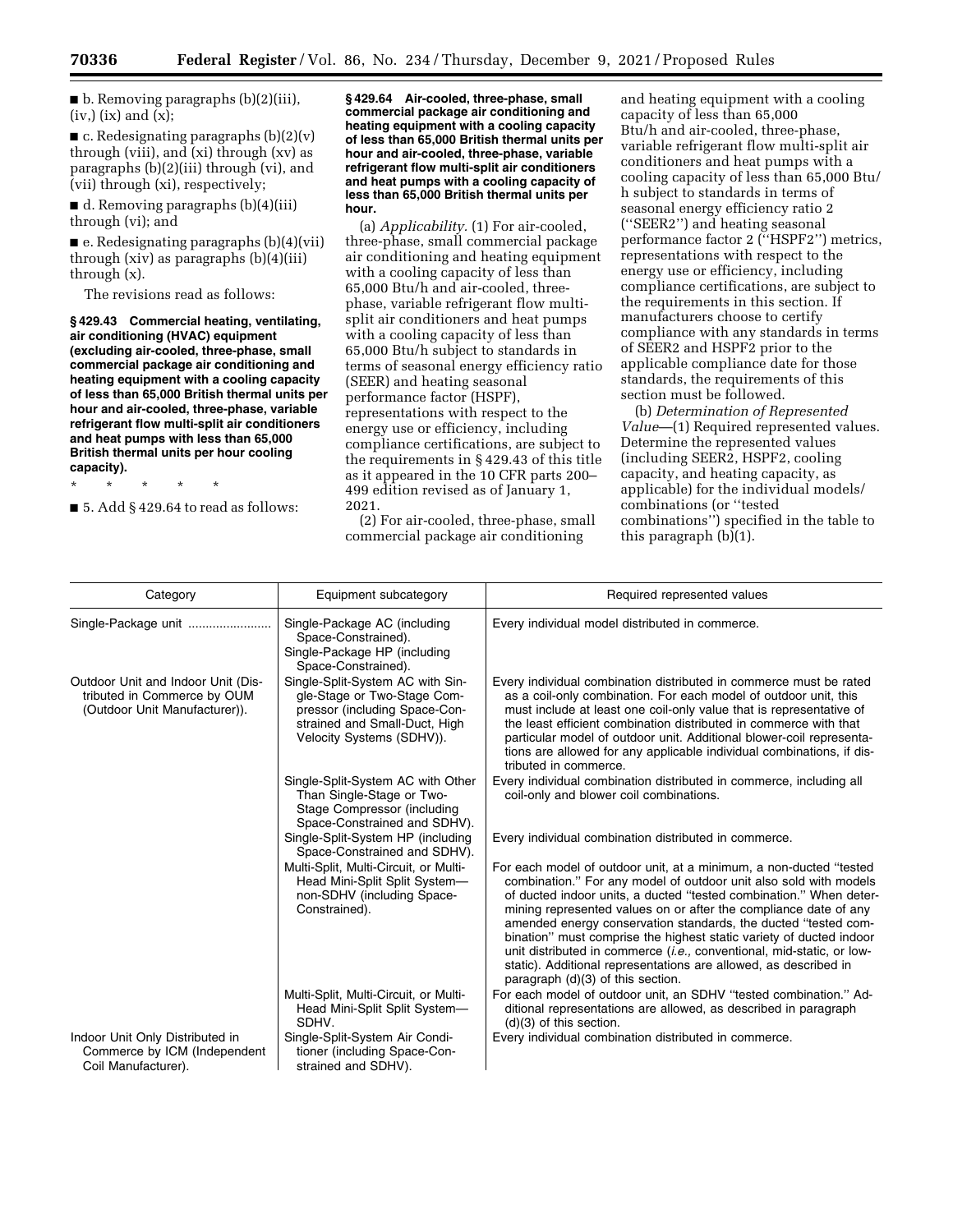| Category | Equipment subcategory                                                                                                                                          | Required represented values                                                                                                                                                          |
|----------|----------------------------------------------------------------------------------------------------------------------------------------------------------------|--------------------------------------------------------------------------------------------------------------------------------------------------------------------------------------|
|          | Single-Split-System Heat Pump<br>(including Space-Constrained<br>and SDHV).<br>Multi-Split, Multi-Circuit, or Multi-<br>Head Mini-Split Split System-<br>SDHV. | For a model of indoor unit within each basic model, a SDHV "tested<br>combination." Additional representations are allowed, as described<br>in section $(d)(3)(ii)$ of this section. |
|          |                                                                                                                                                                | Every model of outdoor unit distributed in commerce (tested with a<br>model of coil-only indoor unit as specified in paragraph (c)(2) of<br>this section).                           |

(2) Refrigerants. (i) If a model of outdoor unit (used in a single-split, multi-split, multi-circuit, multi-head mini-split, and/or outdoor unit with no match system) is distributed in commerce and approved for use with multiple refrigerants, a manufacturer must determine all represented values for that model using each refrigerant that can be used in an individual combination of the basic model (including outdoor units with no match or ''tested combinations''). This requirement may apply across the listed categories in the table in paragraph (b)(1) of this section. A refrigerant is considered approved for use if it is listed on the nameplate of the outdoor unit. If any of the refrigerants approved for use is HCFC–22 or has a 95 °F midpoint saturation absolute pressure that is  $\pm 18$  percent of the 95 °F saturation absolute pressure for HCFC– 22, or if there are no refrigerants designated as approved for use, a manufacturer must determine represented values (including SEER2, HSPF2, cooling capacity, and heating capacity, as applicable) for, at a minimum, an outdoor unit with no match. If a model of outdoor unit is not charged with a specified refrigerant from the point of manufacture or if the unit is shipped requiring the addition of more than two pounds of refrigerant to meet the charge required for testing per section 5.1.8 of AHRI 210/240–2023 (incorporated by reference, see § 429.4) (unless either (a) the factory charge is equal to or greater than 70% of the outdoor unit internal volume multiplied by the liquid density of refrigerant at 95 °F or (b) an A2L refrigerant is approved for use and listed in the certification report), a manufacturer must determine represented values (including SEER2, HSPF2, cooling capacity, and heating capacity, as applicable) for, at a minimum, an outdoor unit with no match.

(ii) If a model is approved for use with multiple refrigerants, a manufacturer may make multiple separate

representations for the performance of that model (all within the same individual combination or outdoor unit with no match) using the multiple approved refrigerants. In the alternative, manufacturers may certify the model (all within the same individual combination or outdoor unit with no match) with a single representation, provided that the represented value is no more efficient than its performance using the least-efficient refrigerant. A single representation made for multiple refrigerants may not include equipment in multiple categories or equipment subcategories listed in the table in paragraph (b)(1) of this section.

(3) *Limitations for represented values of individual combinations.* The following paragraph explains the limitations for represented values of individual combinations (or ''tested combinations'').

(i) Multiple product classes. Models of outdoor units that are rated and distributed in individual combinations that span multiple product classes must be tested, rated, and certified pursuant to paragraph (b) of this section as compliant with the applicable standard for each product class.

(ii) Reserved.

(4) *Requirements.* All represented values under paragraph (b) of this section must be based on testing in accordance with the requirements in paragraph (c) of this section or the application of an AEDM or other methodology as allowed in paragraph (d) of this section.

(c) *Units tested*—(1) *General.* The general requirements of § 429.11 apply to air-cooled, three-phase, small commercial package air conditioning and heating equipment with a cooling capacity of less than 65,000 Btu/h, and air-cooled, three-phase, variable refrigerant flow multi-split air conditioners and heat pumps with a cooling capacity of less than 65,000 Btu/ h; and

(2) *Sampling plans and represented values.* For individual models (for single-package systems) or individual

combinations (for split-systems, including ''tested combinations'' for multi-split, multi-circuit, and multihead mini-split systems) with represented values determined through testing, each individual model/ combination (or ''tested combination'') must have a sample of sufficient size tested in accordance with the applicable provisions of this subpart. For heat pumps (other than heating-only heat pumps), all units of the sample population must be tested in both the cooling and heating modes and the results used for determining all representations. The represented values for any individual model/combination must be assigned such that:

(i) *Off-Mode.* Any represented value of power consumption or other measure of energy consumption for which consumers would favor lower values must be greater than or equal to the higher of:

(A) The mean of the sample, where:

$$
\bar{x} = \frac{1}{n} \sum_{i=1}^n x_i
$$

and, x is the sample mean; n is the number of samples; and  $x_i$  is the ith sample; or,

(B) The upper 90 percent confidence limit (UCL) of the true mean divided by 1.05, where:

$$
UCL = \hat{x} + t_{.90} \left(\frac{s}{\sqrt{n}}\right)
$$

And x is the sample mean; s is the sample standard deviation; n is the number of samples; and  $t_{0.90}$  is the t statistic for a 90 percent one-tailed confidence interval with  $n-1$  degrees of freedom (from appendix A of this subpart). Round represented values of off-mode power consumption to the nearest watt.

(ii) *SEER2 and HSPF2.* Any represented value of the energy efficiency or other measure of energy consumption for which consumers would favor higher values shall be less than or equal to the lower of: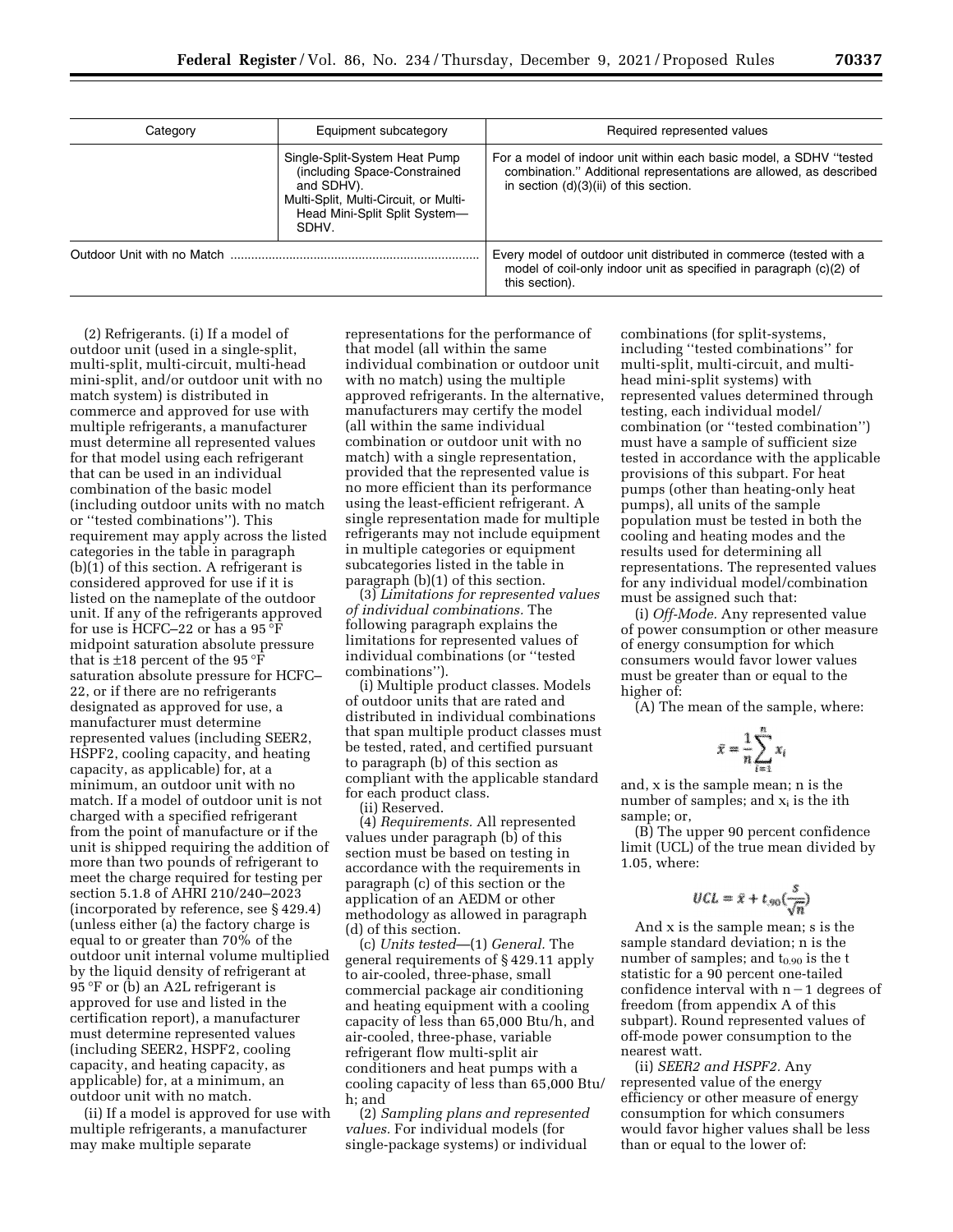(A) The mean of the sample, where:

$$
\bar{x} = \frac{1}{n} \sum_{i=1}^n x_i
$$

and, *x¯* is the sample mean; *n* is the number of samples; and  $x_i$  is the ith sample; or,

(B) The lower 90 percent confidence limit (LCL) of the true mean divided by 0.95, where:

$$
LCL = \bar{x} - t_{.90}(\frac{s}{\sqrt{n}})
$$

And  $\bar{x}$  is the sample mean; *s* is the sample standard deviation; *n* is the number of samples; and  $t_{0.90}$  is the t statistic for a 90 percent one-tailed confidence interval with  $n-1$  degrees of freedom (from appendix A of this subpart). Round represented values of SEER2 and HSPF2 to the nearest 0.05.

(iii) *Cooling Capacity and Heating Capacity.* The represented values of cooling capacity and heating capacity must each be a self-declared value that is:

(A) Less than or equal to the lower of: (*1*) The mean of the sample, where:

$$
\bar{x} = \frac{1}{n} \sum_{i=1}^n x_i
$$

and, *x¯* is the sample mean; *n* is the number of samples; and  $x_i$  is the ith sample; or,

(*2*) The lower 90 percent confidence limit (LCL) of the true mean divided by 0.95, where:

$$
LCL = \bar{x} - t_{.90}(\frac{s}{\sqrt{n}})
$$

And  $\bar{x}$  is the sample mean; *s* is the sample standard deviation; *n* is the number of samples; and  $t_{0.90}$  is the t statistic for a 90 percent one-tailed confidence interval with  $n-1$  degrees of freedom (from appendix D of this part).

(B) Rounded according to:

(*1*) The nearest 100 Btu/h if cooling capacity or heating capacity is less than 20,000 Btu/h,

(*2*) The nearest 200 Btu/h if cooling capacity or heating capacity is greater than or equal to 20,000 Btu/h but less than 38,000 Btu/h, and

(*3*) The nearest 500 Btu/h if cooling capacity or heating capacity is greater than or equal to 38,000 Btu/h and less than 65,000 Btu/h.

(d) *Determination of represented values*—(1) *All basic models except outdoor units with no match and multisplit systems, multi-circuit systems, and multi-head mini-split systems.* 

(i) For every individual model/ combination within a basic model, either—

(A) A sample of sufficient size, comprised of production units or representing production units, must be tested as complete systems with the resulting represented values for the individual model/combination obtained in accordance with paragraphs (c)(1) and (2) of this section; or

(B) The represented values of the measures of energy efficiency or energy consumption through the application of an AEDM in accordance with paragraph (e) of this section and § 429.70.

(2) *Outdoor units with no match.* All models of outdoor units with no match within a basic model must be tested with a model of coil-only indoor unit meeting the requirements of section 5.1.6.2 of AHRI 210/240–2023. Models of outdoor units with no match may not be rated with an AEDM, other than to determine the represented values for models using approved refrigerants other than the one used in testing.

(3) *For multi-split systems, multicircuit systems, and multi-head minisplit systems.* The following applies:

(i) For each non-SDHV basic model, at a minimum, a manufacturer must test the model of outdoor unit with a ''tested combination'' composed entirely of nonducted indoor units. For any models of outdoor units also sold with models of ducted indoor units, a manufacturer must test a second ''tested combination'' composed entirely of ducted indoor units (in addition to the non-ducted combination). The ducted ''tested combination'' must comprise the highest static variety of ducted indoor unit distributed in commerce (*i.e.,*  conventional, mid-static, or low-static).

(ii) If a manufacturer chooses to make representations of a variety of a basic model (*i.e.,* conventional, low static, or mid-static) other than a variety for which a representation is required under paragraph (b)(1) of this section the manufacturer must conduct testing of a tested combination according to the requirements in paragraphs (c)(1) and (2) of this section.

(iii) For basic models that include mixed combinations of indoor units (*i.e.,* combinations that are comprised of any two of the following varieties—nonducted, low-static, mid-static, and conventional ducted indoor units), the represented value for the mixed combination is the mean of the represented values for the individual component combinations as determined in accordance with paragraphs (c)(1) and  $(2)$  and paragraphs  $(d)(3)(i)$  and  $(ii)$ of this section.

(iv) For each SDHV basic model distributed in commerce by an OUM, the OUM must, at a minimum, test the model of outdoor unit with a ''tested

combination'' composed entirely of SDHV indoor units. For each SDHV basic model distributed in commerce by an ICM, the ICM must test the model of indoor unit with a ''tested combination'' composed entirely of SDHV indoor units, where the outdoor unit is the least efficient model of outdoor unit with which the SDHV indoor unit will be paired. The least efficient model of outdoor unit is the model of outdoor unit in the lowest SEER2 combination as certified by the outdoor unit manufacturer. If there are multiple outdoor unit models with the same lowest SEER2 represented value, the indoor coil manufacturer may select one for testing purposes.

(v) For basic models that include SDHV and an indoor unit of another variety (*i.e.,* non-ducted, low-static, mid-static, and conventional ducted), the represented value for the mixed SDHV/other combination is the mean of the represented values for the SDHV and other tested combination as determined in accordance with paragraphs (c)(1) through (2) and paragraphs (d)(3)(i) through (ii) of this section.

(vi) All other individual combinations of models of indoor units for the same model of outdoor unit for which the manufacturer chooses to make representations must be rated as separate basic models, and the provisions of paragraphs (c)(1) through  $(2)$  and  $(d)(3)(i)$  through  $(v)$  of this section apply.

(e) *Alternative efficiency determination methods.* In lieu of testing, represented values of efficiency or consumption may be determined through the application of an AEDM pursuant to the requirements of § 429.70(i) and the provisions of this section.

(1) *Power or energy consumption.* Any represented value of the average off mode power consumption or other measure of energy consumption of an individual model/combination for which consumers would favor lower values must be greater than or equal to the output of the AEDM but no greater than the standard.

(2) *Energy efficiency.* Any represented value of the SEER2, HSPF2, or other measure of energy efficiency of an individual model/combination for which consumers would favor higher values must be less than or equal to the output of the AEDM but no less than the standard.

(3) *Cooling capacity.* The represented value of cooling capacity of an individual model/combination must be no greater than the cooling capacity output simulated by the AEDM.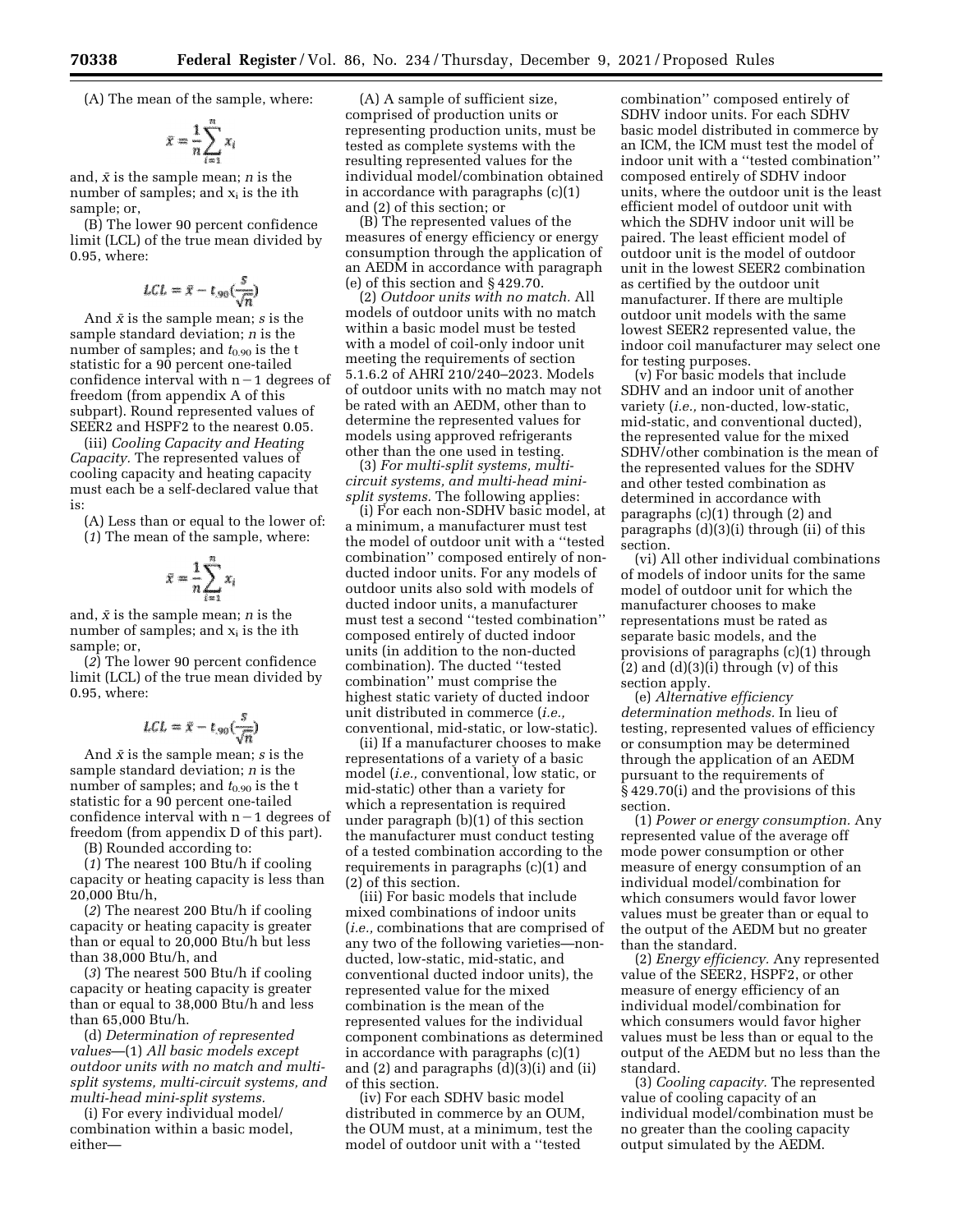(4) *Heating capacity.* The represented value of heating capacity of an individual model/combination must be no greater than the heating capacity output simulated by the AEDM.

(f) *Certification reports.* This paragraph specifies the information that must be included in a certification report.

(1) The requirements of § 429.12; and (2) Pursuant to § 429.12(b)(13), for each individual model (for singlepackage systems) or individual combination (for split-systems, including outdoor units with no match and ''tested combinations'' for multisplit, multi-circuit, and multi-head mini-split systems), a certification report must include the following public equipment-specific information:

(i) Commercial package air conditioning equipment that is aircooled with a cooling capacity of less than 65,000 Btu/h (3-Phase): The seasonal energy efficiency ratio (SEER in British thermal units per Watt-hour (Btu/Wh), and the rated cooling capacity in British thermal units per hour (Btu/ h).

(ii) Commercial package heating equipment that is air-cooled with a cooling capacity of less than 65,000 Btu/ h (3-Phase): The seasonal energy efficiency ratio (SEER in British thermal units per Watt-hour (Btu/Wh)), the heating seasonal performance factor (HSPF in British thermal units per Watthour (Btu/Wh)), and the rated cooling capacity in British thermal units per hour (Btu/h).

(iii) Variable refrigerant flow multisplit air conditioners that are air-cooled with rated cooling capacity of less than 65,000 Btu/h (3-Phase): The seasonal energy efficiency ratio (SEER in British thermal units per Watt-hour (Btu/Wh)) and rated cooling capacity in British thermal units per hour (Btu/h).

(iv) Variable refrigerant flow multisplit heat pumps that are air-cooled with rated cooling capacity of less than 65,000 Btu/h (3-Phase): The seasonal energy efficiency ratio (SEER in British thermal units per Watt-hour (Btu/Wh)), the heating seasonal performance factor (HSPF in British thermal units per Watthour (Btu/Wh)), and rated cooling capacity in British thermal units per hour (Btu/h).

(3) Pursuant to § 429.12(b)(13), for each individual model/combination (including outdoor units with no match and ''tested combinations''), a certification report must include supplemental information submitted in PDF format. The equipment-specific, supplemental information must include any additional testing and testing set up instructions (*e.g.,* charging instructions)

for the basic model; identification of all special features that were included in rating the basic model; and all other information (*e.g.,* operational codes or component settings) necessary to operate the basic model under the required conditions specified by the relevant test procedure. A manufacturer may also include with a certification report other supplementary items in PDF format (*e.g.,* manuals) for DOE consideration in performing testing under subpart C of this part. The equipment-specific, supplemental information must include at least the following:

(i) Air cooled commercial package air conditioning equipment with a cooling capacity of less than 65,000 Btu/h (3 phase): The nominal cooling capacity in British thermal units per hour (Btu/h); rated airflow in standard cubic feet per minute (SCFM) for each fan coil; rated static pressure in inches of water; refrigeration charging instructions (*e.g.,*  refrigerant charge, superheat and/or subcooling temperatures); frequency or control set points for variable speed components (*e.g.,* compressors, VFDs); required dip switch/control settings for step or variable components; a statement whether the model will operate at test conditions without manufacturer programming; any additional testing instructions, if applicable; if a variety of motors/drive kits are offered for sale as options in the basic model to account for varying installation requirements, the model number and specifications of the motor (to include efficiency, horsepower, open/closed, and number of poles) and the drive kit, including settings, associated with that specific motor that were used to determine the certified rating; and which, if any, special features were included in rating the basic model.

(ii) Commercial package heating equipment that is air-cooled with a cooling capacity of less than 65,000 Btu/ h (3-phase): The nominal cooling capacity in British thermal units per hour (Btu/h); rated heating capacity in British thermal units per hour (Btu/h); rated airflow in standard cubic feet per minute (SCFM) for each fan coil; rated static pressure in inches of water; refrigeration charging instructions (*e.g.,*  refrigerant charge, superheat and/or subcooling temperatures); frequency or control set points for variable speed components (*e.g.,* compressors, VFDs); required dip switch/control settings for step or variable components; a statement whether the model will operate at test conditions without manufacturer programming; any additional testing instructions, if

applicable; if a variety of motors/drive kits are offered for sale as options in the basic model to account for varying installation requirements, the model number and specifications of the motor (to include efficiency, horsepower, open/closed, and number of poles) and the drive kit, including settings, associated with that specific motor that were used to determine the certified rating; and which, if any, special features were included in rating the basic model.

(iii) Variable refrigerant flow multisplit air conditioners that are air-cooled with a cooling capacity of less than 65,000 Btu/h (3-Phase): The nominal cooling capacity in British thermal units per hour (Btu/h); outdoor unit(s) and indoor units identified in the tested combination; components needed for heat recovery, if applicable; rated airflow in standard cubic feet per minute (SCFM) for each indoor unit; rated static pressure in inches of water; compressor frequency set points; required dip switch/control settings for step or variable components; a statement whether the model will operate at test conditions without manufacturer programming; any additional testing instructions, if applicable; if a variety of motors/drive kits are offered for sale as options in the basic model to account for varying installation requirements, the model number and specifications of the motor (to include efficiency, horsepower, open/closed, and number of poles) and the drive kit, including settings, associated with that specific motor that were used to determine the certified rating; and which, if any, special features were included in rating the basic model. Additionally, upon DOE request, the manufacturer must provide a layout of the system set-up for testing including charging instructions consistent with the installation manual.

(iv) Variable refrigerant flow multisplit heat pumps that are air-cooled with rated cooling capacity of less than 65,000 Btu/h (3-Phase): The nominal cooling capacity in British thermal units per hour (Btu/h); rated heating capacity in British thermal units per hour (Btu/ h); outdoor unit(s) and indoor units identified in the tested combination; components needed for heat recovery, if applicable; rated airflow in standard cubic feet per minute (SCFM) for each indoor unit; rated static pressure in inches of water; compressor frequency set points; required dip switch/control settings for step or variable components; a statement whether the model will operate at test conditions without manufacturer programming; any additional testing instructions, if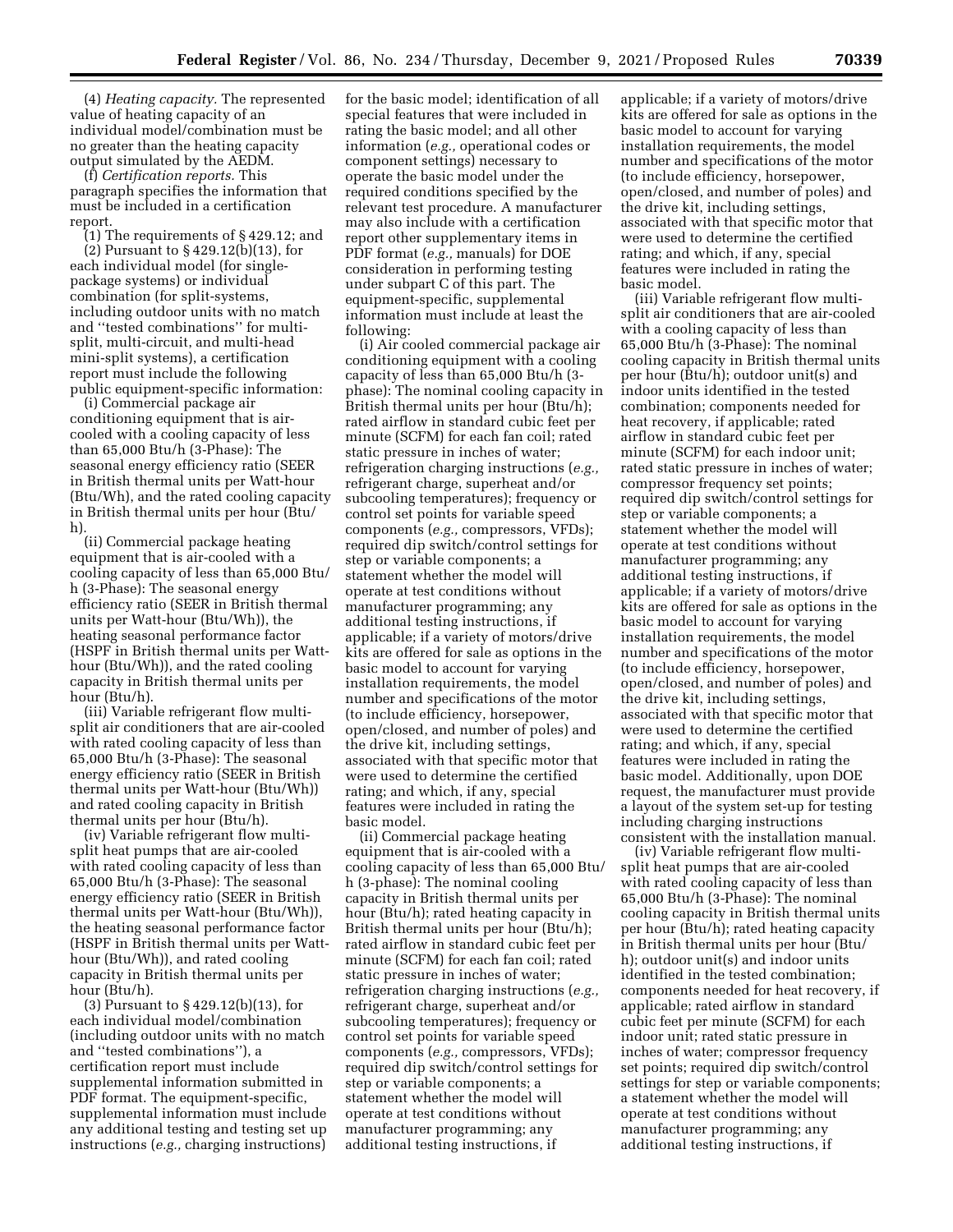applicable; if a variety of motors/drive kits are offered for sale as options in the basic model to account for varying installation requirements, the model number and specifications of the motor (to include efficiency, horsepower, open/closed, and number of poles) and the drive kit, including settings, associated with that specific motor that were used to determine the certified rating; and which, if any, special features were included in rating the basic model. Additionally, upon DOE request, the manufacturer must provide a layout of the system set-up for testing

including charging instructions consistent with the installation manual.

■ 6. Amend § 429.70 by: ■ a. Revising paragraph (c) introductory

text;

■ b. Revising the tables in paragraphs  $(c)(2)(iv)$  and  $(c)(5)(vi)(B)$ ; and

■ c. Adding paragraph (i).

The revisions and addition read as follows:

#### **§ 429.70 Alternative methods for determining energy efficiency and energy use.**

\* \* \* \* \* (c) *Alternative efficiency determination method (AEDM) for* 

Validation class

*commercial HVAC & WH products (excluding air-cooled, three-phase, small commercial package air conditioning and heating equipment with a cooling capacity of less than 65,000 Btu/h* and *air-cooled, threephase, variable refrigerant flow multisplit air conditioners and heat pumps with less than 65,000 Btu/h cooling capacity), and commercial refrigerators, freezers, and refrigerator-freezers*—

\* \* \* \* \*  $(2) * * * *$ 

 $(iv) * * * *$ 

Minimum number of distinct models that must be tested per AEDM

## **(A) Commercial HVAC validation classes**

| Air-Cooled, Split and Packaged ACs and HPs Greater than or Egual to 65,000 Btu/h Cooling Capacity and Less than<br>760,000 Btu/h Cooling Capacity. | 2 Basic Models. |
|----------------------------------------------------------------------------------------------------------------------------------------------------|-----------------|
|                                                                                                                                                    |                 |
|                                                                                                                                                    |                 |
|                                                                                                                                                    |                 |
|                                                                                                                                                    |                 |
|                                                                                                                                                    | 2 Basic Models. |
|                                                                                                                                                    |                 |
|                                                                                                                                                    |                 |
|                                                                                                                                                    |                 |
|                                                                                                                                                    |                 |

#### **(B) Commercial water heater validation classes**

#### **(C) Commercial packaged boilers validation classes**

| 2 Basic Models. |
|-----------------|
| 2 Basic Models. |
| 2 Basic Models. |
| 2 Basic Models. |
| 2 Basic Models. |
| 2 Basic Models. |

#### **(D) Commercial furnace validation classes**

| Gas<br>. . |   |
|------------|---|
| Oil-fire   | . |

## **(E) Commercial refrigeration equipment validation classes**

1The minimum number of tests indicated above must be comprised of a transparent model, a solid model, a vertical model, a semi-vertical model, a horizontal model, and a service-over-the counter model, as applicable based on the equipment offering. However, manufacturers do not need to include all types of these models if it will increase the minimum number of tests that need to be conducted.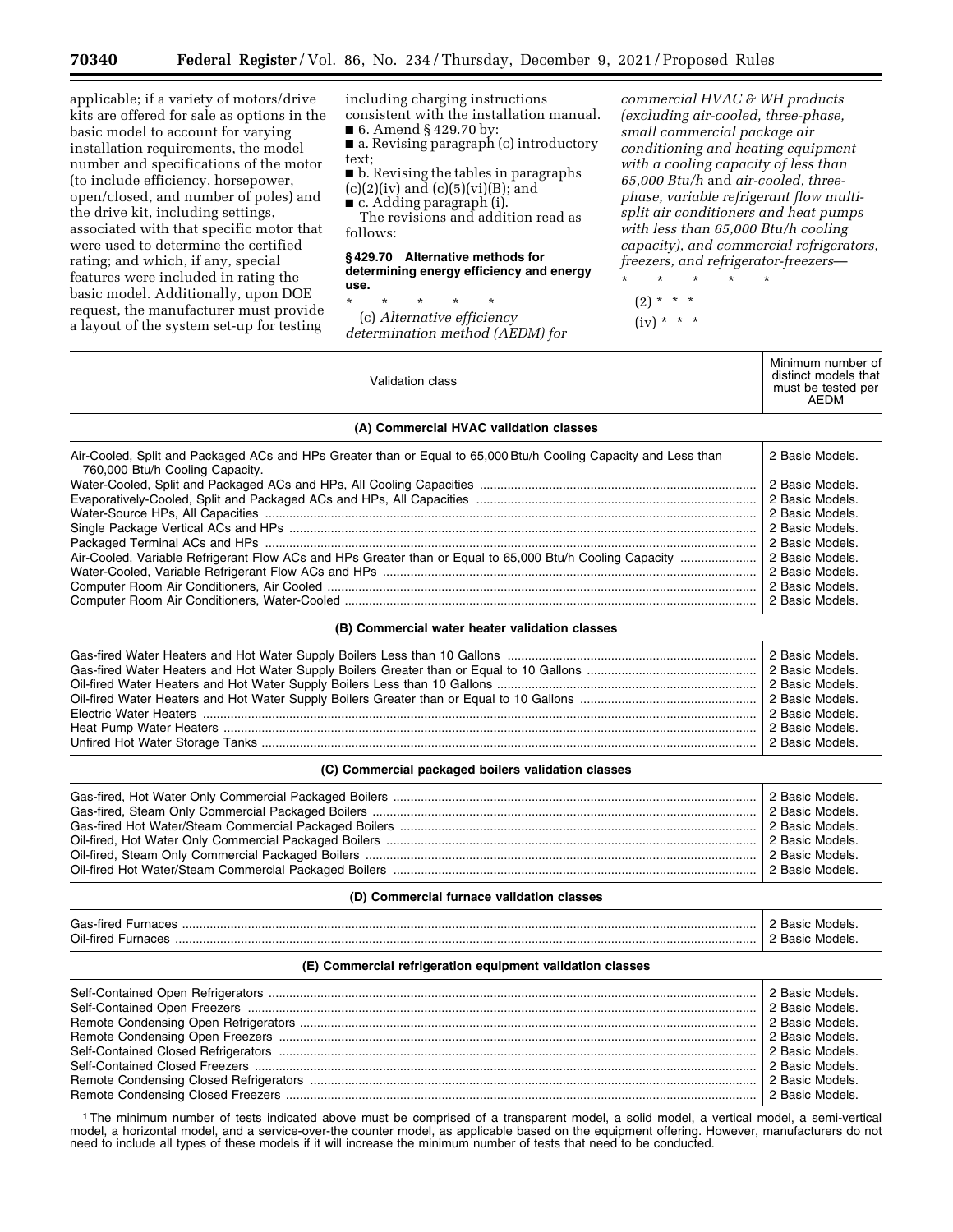```
* * * * * 
(5) * * * 
(vi) * * * *
```
 $(B) * * * *$ 

| Equipment                                                                       | Metric                              | Applicable<br>tolerance<br>(%) |
|---------------------------------------------------------------------------------|-------------------------------------|--------------------------------|
|                                                                                 |                                     | 5(0.05)                        |
|                                                                                 |                                     | 5(0.05)                        |
|                                                                                 |                                     | 5(0.05)                        |
|                                                                                 |                                     | 10(0.1)                        |
|                                                                                 |                                     | 10(0.1)                        |
| Air-Cooled, Split and Packaged ACs and HPs Greater than or Equal to 65,000 Btu/ |                                     | 5(0.05)                        |
| h Cooling Capacity and Less than 760,000 Btu/h Cooling Capacity.                | Coefficient of Performance          | 5(0.05)                        |
|                                                                                 | Integrated Energy Efficiency Ratio  | 10(0.1)                        |
| Water-Cooled, Split and Packaged ACs and HPs, All Cooling Capacities            |                                     | 5(0.05)                        |
|                                                                                 |                                     | 5(0.05)                        |
|                                                                                 | Integrated Energy Efficiency Ratio  | 10(0.1)                        |
| Evaporatively-Cooled, Split and Packaged ACs and HPs, All Capacities            |                                     | 5(0.05)                        |
|                                                                                 | Coefficient of Performance          | 5(0.05)                        |
|                                                                                 | Integrated Energy Efficiency Ratio  | 10(0.1)                        |
|                                                                                 |                                     | 5(0.05)                        |
|                                                                                 | Coefficient of Performance          | 5(0.05)                        |
|                                                                                 | Integrated Energy Efficiency Ratio  | 10(0.1)                        |
|                                                                                 | Energy Efficiency Ratio             | 5(0.05)                        |
|                                                                                 | Coefficient of Performance          | 5(0.05)                        |
|                                                                                 |                                     | 5(0.05)                        |
|                                                                                 | Coefficient of Performance          | 5(0.05)                        |
| Variable Refrigerant Flow ACs and HPs (Excluding Air-Cooled, Three-phase with   | Energy Efficiency Ratio             | 5(0.05)                        |
| Less than 65,000 Btu/h Cooling Capacity).                                       | Coefficient of Performance          | 5(0.05)                        |
|                                                                                 | Integrated Energy Efficiency Ratio  | 10(0.1)                        |
|                                                                                 | Sensible Coefficient of Performance | 5(0.05)                        |
|                                                                                 |                                     | 5(0.05)                        |
|                                                                                 |                                     | 5(0.05)                        |

\* \* \* \* \* (i) *Alternate Efficiency Determination Method (AEDM) for air-cooled, threephase, small commercial package air conditioning and heating equipment with a cooling capacity of less than 65,000 Btu/h* and *air-cooled, threephase, variable refrigerant flow multisplit air conditioners and heat pumps with less than 65,000 Btu/h cooling capacity.* 

(1) *Applicability.* (i) For air-cooled, three-phase, small commercial package air conditioning and heating equipment with a cooling capacity of less than 65,000 Btu/h and air-cooled, threephase, variable refrigerant flow multisplit air conditioners and heat pumps with a cooling capacity of less than 65,000 Btu/h subject to standards in terms of seasonal energy efficiency ratio (SEER) and heating seasonal performance factor (HSPF), representations with respect to the energy use or efficiency, including compliance certifications, are subject to the requirements in § 429.70(c) of this title as it appeared in the 10 CFR parts 200–499 edition revised as of January 1, 2021.

(ii) For air-cooled, three-phase, small commercial package air conditioning and heating equipment with a cooling capacity of less than 65,000 Btu/h and

air-cooled, three-phase, variable refrigerant flow multi-split air conditioners and heat pumps with a cooling capacity of less than 65,000 Btu/ h subject to standards in terms of seasonal energy efficiency ratio 2 (''SEER2'') and heating seasonal performance factor 2 (''HSPF2'') metrics, representations with respect to the energy use or efficiency, including compliance certifications, are subject to the requirements in this section. If manufacturers choose to certify compliance with any standards in terms of SEER2 and HSPF2 prior to the applicable compliance date for those standards, the requirements of this section must be followed.

(2) *Criteria an AEDM must satisfy.* A manufacturer may not apply an AEDM to an individual model/combination to determine its represented values (SEER2 and HSPF2, as applicable) pursuant to this section unless authorized pursuant to § 429.64(e) and:

(i) The AEDM is derived from a mathematical model that estimates the energy efficiency or energy consumption characteristics of the individual model or combination (SEER2 and HSPF2, as applicable) as measured by the applicable DOE test procedure; and

(ii) The manufacturer has validated the AEDM in accordance with paragraph (i)(3) of this section.

(3) *Validation of an AEDM.* For manufacturers whose models of aircooled, three-phase, small commercial package air conditioning and heating equipment with a cooling capacity of less than 65,000 Btu/h or air-cooled, three-phase, variable refrigerant flow multi-split air conditioners and heat pumps with a cooling capacity of less than 65,000 Btu/h are otherwise identical to their central air conditioner and heat pump models (meaning differing only in phase of the electrical system and the phase of power input for which the motors and compressors are designed) and who have validated an AEDM for the otherwise identical central air conditioners and heat pumps under § 429.70(e)(2), no additional validation is required. For manufacturers whose models of aircooled, three-phase, small commercial package air conditioning and heating equipment with a cooling capacity of less than 65,000 Btu/h or air-cooled, three-phase, variable refrigerant flow multi-split air conditioners and heat pumps with a cooling capacity of less than 65,000 Btu/h who have not validated an AEDM for otherwise identical central air conditioners and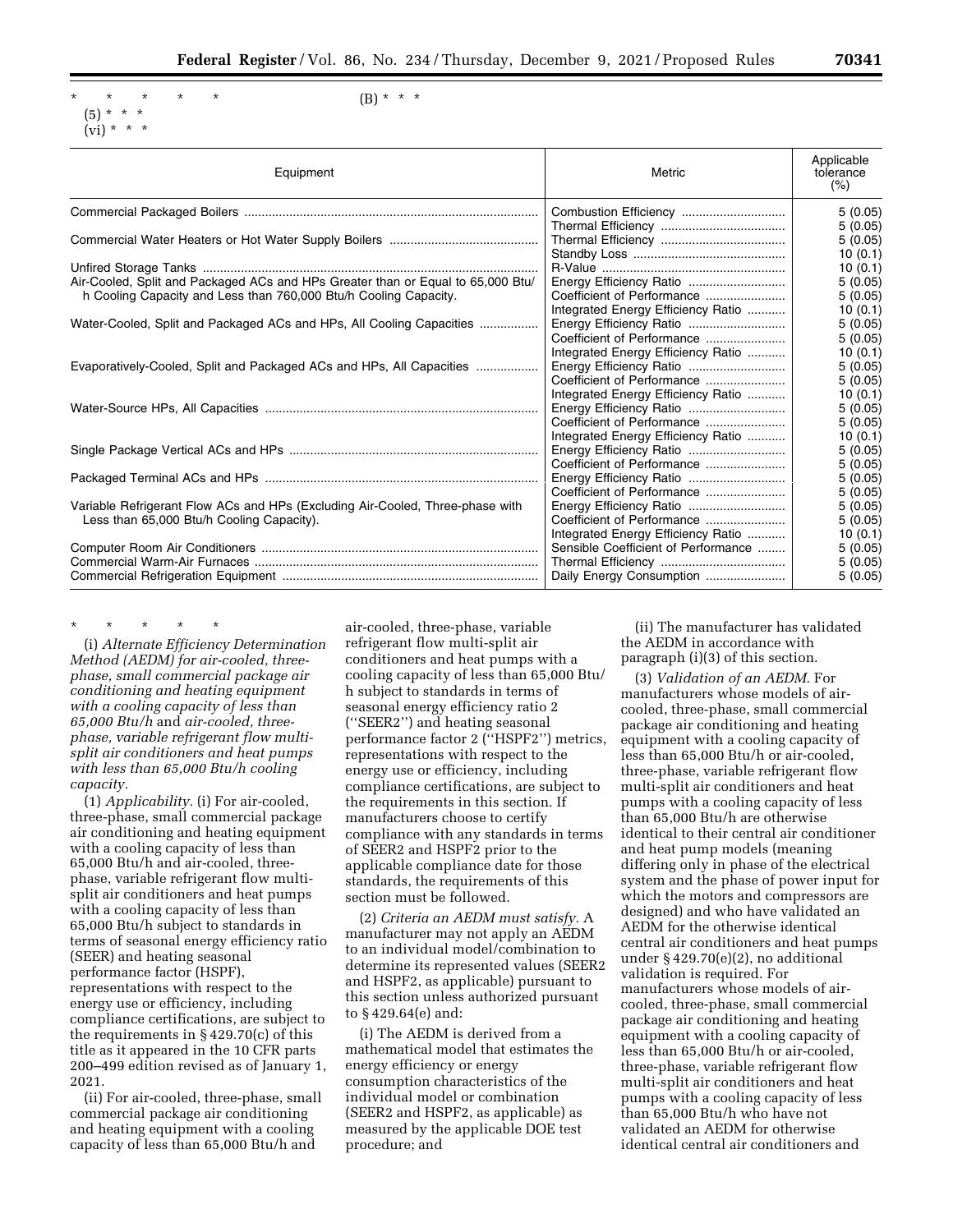heat pumps under § 429.70(e)(2) must, before using an AEDM, validate the AEDM's accuracy and reliability as follows:

(i) *Minimum testing.* The manufacturer must test a single unit each of two basic models in accordance with paragraph (i)(3)(iii) of this section. Using the AEDM, calculate the energy use or efficiency for each of the tested individual models/combinations within each basic model. Compare the represented value based on testing and the AEDM energy use or efficiency output according to paragraph (i)(3)(ii) of this section. The manufacturer is responsible for ensuring the accuracy and reliability of the AEDM and that their representations are appropriate and the models being distributed in commerce meet the applicable standards, regardless of the amount of testing required in this paragraph.

(ii) *Individual model/combination tolerances.* This paragraph (i)(3)(ii) provides the tolerances applicable to individual models/combinations rated using an AEDM.

(A) The predicted represented values for each individual model/combination calculated by applying the AEDM may not be more than four percent greater (for measures of efficiency) or less (for measures of consumption) than the values determined from the corresponding test of the individual model/combination.

(B) The predicted energy efficiency or consumption for each individual model/ combination calculated by applying the AEDM must meet or exceed the applicable federal energy conservation standard.

(iii) *Additional test unit requirements.*  (A) Each AEDM must be supported by test data obtained from physical tests of current individual models/ combinations; and

(B) Test results used to validate the AEDM must meet or exceed current, applicable Federal standards as specified in part 431 of this chapter; and

(C) Each test must have been performed in accordance with the applicable DOE test procedure with which compliance is required at the time the individual models/ combinations used for validation are distributed in commerce.

(4) *AEDM records retention requirements.* If a manufacturer has used an AEDM to determine representative values pursuant to this section, the manufacturer must have available upon request for inspection by the Department records showing:

(i) The AEDM, including the mathematical model, the engineering or statistical analysis, and/or computer

simulation or modeling that is the basis of the AEDM;

(ii) Product information, complete test data, AEDM calculations, and the statistical comparisons from the units tested that were used to validate the AEDM pursuant to paragraph (i)(3) of this section; and

(iii) Product information and AEDM calculations for each individual model/ combination to which the AEDM has been applied.

(5) *Additional AEDM requirements.* If requested by the Department, the manufacturer must:

(i) Conduct simulations before representatives of the Department to predict the performance of particular individual models/combinations;

(ii) Provide analyses of previous simulations conducted by the manufacturer; and/or

(iii) Conduct certification testing of individual models or combinations selected by the Department.

(6) *AEDM verification testing.* DOE may use the test data for a given individual model/combination generated pursuant to § 429.104 to verify the represented value determined by an AEDM as long as the following process is followed:

(i) *Selection of units.* DOE will obtain one or more units for test from retail, if available. If units cannot be obtained from retail, DOE will request that a unit be provided by the manufacturer;

(ii) *Lab requirements.* DOE will conduct testing at an independent, third-party testing facility of its choosing. In cases where no third-party laboratory is capable of testing the equipment, testing may be conducted at a manufacturer's facility upon DOE's request.

(iii) *Testing.* At no time during verification testing may the lab and the manufacturer communicate without DOE authorization. If, during test set-up or testing, the lab indicates to DOE that it needs additional information regarding a given individual model or combination in order to test in accordance with the applicable DOE test procedure, DOE may organize a meeting between DOE, the manufacturer, and the lab to provide such information.

(iv) *Failure to meet certified value.* If an individual model/combination tests worse than its certified value (*i.e.,* lower than the certified efficiency value or higher than the certified consumption value) by more than 5 percent, or the test results in cooling capacity that is lower than its certified cooling capacity, DOE will notify the manufacturer. DOE will provide the manufacturer with all documentation related to the test set up, test conditions, and test results for the

unit. Within the timeframe allotted by DOE, the manufacturer may present any and all claims regarding testing validity.

(v) *Tolerances.* This paragraph specifies the tolerances DOE will permit when conducting verification testing.

(A) For consumption metrics, the result from a DOE verification test must be less than or equal to 1.05 multiplied by the certified represented value.

(B) For efficiency metrics, the result from a DOE verification test must be greater than or equal to 0.95 multiplied by the certified represented value.

(vi) *Invalid represented value.* If, following discussions with the manufacturer and a retest where applicable, DOE determines that the verification testing was conducted appropriately in accordance with the DOE test procedure, DOE will issue a determination that the represented values for the basic model are invalid. The manufacturer must conduct additional testing and re-rate and recertify the individual models/ combinations within the basic model that were rated using the AEDM based on all test data collected, including DOE's test data.

(vii) *AEDM use.* This paragraph (i)(6)(vii) specifies when a manufacturer's use of an AEDM may be restricted due to prior invalid represented values.

(A) If DOE has determined that a manufacturer made invalid represented values on individual models/ combinations within two or more basic models rated using the manufacturer's AEDM within a 24-month period, the manufacturer must test the least efficient and most efficient individual model/combination within each basic model in addition to the individual model/combination specified in § 429.16(b)(2). The 24-month period begins with a DOE determination that a represented value is invalid through the process outlined in paragraphs (i)(6)(i) through (vi) of this section.

(B) If DOE has determined that a manufacturer made invalid represented values on more than four basic models rated using the manufacturer's AEDM within a 24-month period, the manufacturer may no longer use an AEDM.

(C) If a manufacturer has lost the privilege of using an AEDM, the manufacturer may regain the ability to use an AEDM by:

(*1*) Investigating and identifying cause(s) for failures;

(*2*) Taking corrective action to address cause(s);

(*3*) Performing six new tests per basic model, a minimum of two of which must be performed by an independent,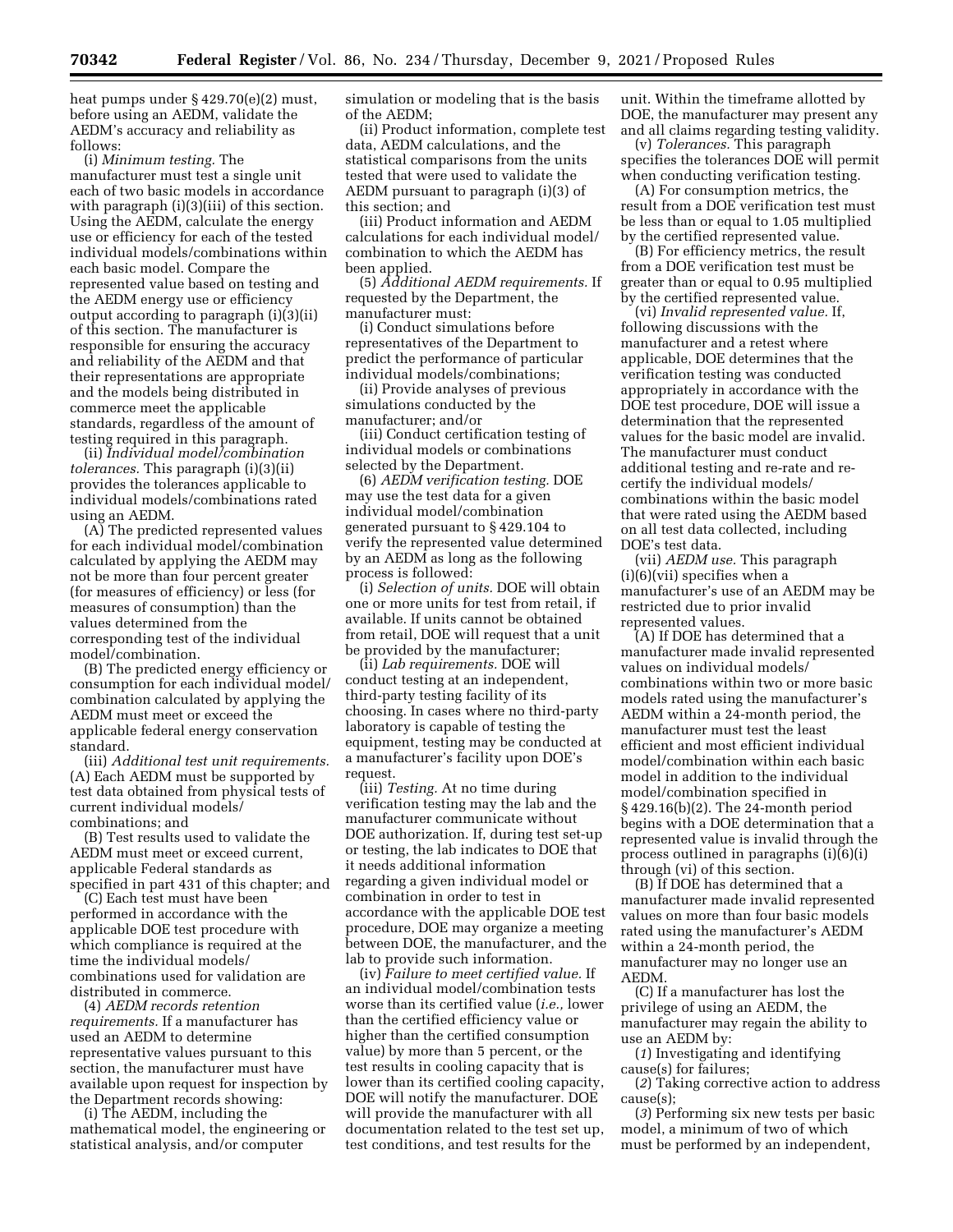third-party laboratory from units obtained from retail to validate the AEDM; and

(*4*) Obtaining DOE authorization to resume use of an AEDM.

■ 7. Section 429.134 is amended by adding paragraph (s) to read as follows:

#### **§ 429.134 Product-specific enforcement provisions.**

\* \* \* \* \* (s) *Air-cooled, three-phase, small commercial package air conditioning and heating equipment with a cooling capacity of less than 65,000 Btu/h* and *air-cooled, three-phase, variable refrigerant flow multi-split air conditioners and heat pumps with a cooling capacity of less than 65,000 Btu/ h.* The following provisions apply for assessment and enforcement testing of models subject to standards in terms of SEER2 and HSPF2 (as applicable).

(1) *Verification of cooling capacity.*  The cooling capacity of each tested unit of the individual model (for singlepackage units) or individual combination (for split systems) will be measured pursuant to the test requirements of appendix B1 to subpart F of part 431. The mean of the cooling capacity measurement(s) (either the measured cooling capacity for a single unit sample or the average of the measured cooling capacities for a multiple unit sample) will be used to determine the applicable standards for purposes of compliance.

(2) *Verification of CD value.* (i) For models other than models of outdoor units with no match, if manufacturers certify that they did not conduct the optional tests to determine the  $C<sup>c</sup>$  and/ or Ch value for an individual model (for single-package systems) or individual combination (for split systems), as applicable, the default  $C<sup>c</sup>$  and/or  $C<sup>h</sup>$ value will be used as the basis for calculation of SEER2 or HSPF2 for each unit tested. If manufacturers certify that they conducted the optional tests to determine the  $C<sup>c</sup>$  and/or  $C<sup>h</sup>$  value for an individual model (for single-package systems) or individual combination (for split systems), as applicable, the  $C<sup>c</sup>$  and/ or Ch value will be measured pursuant to the test requirements of appendix B1 to subpart F of part 431 for each unit tested and the result for each unit tested (either the tested value or the default value, as selected according to the criteria for the cyclic test in Sections 6.1.3.1 and 6.1.3.2 of AHRI 210/240– 2023 (incorporated by reference, see § 429.4)) used as the basis for calculation of SEER2 or HSPF2 for that unit.

(ii) For models of outdoor units with no match, DOE will use the default Cc

and/or Ch value pursuant to appendix B1 to subpart F of part 431.

## **PART 431—ENERGY EFFICIENCY PROGRAM FOR CERTAIN COMMERCIAL AND INDUSTRIAL EQUIPMENT**

■ 8. The authority citation for part 431 continues to read as follows:

**Authority:** 42 U.S.C. 6291–6317; 28 U.S.C. 2461 note.

■ 9. Amend § 431.92 in the definition of *Basic model,* by:

■ a. Revising paragraphs (2) and (5); and ■ b. Adding paragraph (7).

The revisions and addition read as follows:

#### **§ 431.92 Definitions concerning commercial air conditioners and heat pumps.**

\* \* \* \* \* *Basic model* includes:  $\star$   $\star$   $\star$ 

(2) *Small, large, and very large aircooled or water-cooled commercial package air conditioning and heating equipment* (excluding *air-cooled, threephase, small commercial package air conditioning and heating equipment with a cooling capacity of less than 65,000 Btu/h* cooling capacity) means all units manufactured by one manufacturer within a single equipment class, having the same or comparably performing compressor(s), heat exchangers, and air moving system(s) that have a common ''nominal'' cooling capacity.

\* \* \* \* \*

(5) *Variable refrigerant flow systems (excluding air-cooled, three-phase, variable refrigerant flow air conditioners and heat pumps with a cooling capacity of less than 65,000 Btu/h)* means all units manufactured by one manufacturer within a single equipment class, having the same primary energy source (*e.g.,* electric or gas), and which have the same or comparably performing compressor(s) that have a common ''nominal'' cooling capacity and the same heat rejection medium (*e.g.,* air or water) (includes VRF water source heat pumps).

\* \* \* \* \* (7) *Air-cooled, three-phase, small commercial package air conditioning and heating equipment with a cooling capacity of less than 65,000 Btu/h* and *air-cooled, three-phase, variable refrigerant flow multi-split air conditioners and heat pumps with a cooling capacity of less than 65,000 Btu/ h* means all units manufactured by one manufacturer; having the same primary energy source; and, which have

essentially identical electrical, physical, and functional (or hydraulic) characteristics that affect energy consumption, energy efficiency, water consumption, or water efficiency; where essentially identical electrical, physical, and functional (or hydraulic) characteristics means:

(i) For split systems manufactured by outdoor unit manufacturers (OUMs): All individual combinations having the same model of outdoor unit, which means comparably performing compressor(s) [a variation of no more than five percent in displacement rate (volume per time) as rated by the compressor manufacturer, and no more than five percent in capacity and power input for the same operating conditions as rated by the compressor manufacturer], outdoor coil(s) [no more than five percent variation in face area and total fin surface area; same fin material; same tube material], and outdoor fan(s) [no more than ten percent variation in airflow and no more than twenty percent variation in power input];

(ii) For split systems having indoor units manufactured by independent coil manufacturers (ICMs): All individual combinations having comparably performing indoor coil(s) [plus or minus one square foot face area, plus or minus one fin per inch fin density, and the same fin material, tube material, number of tube rows, tube pattern, and tube size]; and

(iii) For single-package systems: All individual models having comparably performing compressor(s) [no more than five percent variation in displacement rate (volume per time) rated by the compressor manufacturer, and no more than five percent variations in capacity and power input rated by the compressor manufacturer corresponding to the same compressor rating conditions], outdoor coil(s) and indoor coil(s) [no more than five percent variation in face area and total fin surface area; same fin material; same tube material], outdoor fan(s) [no more than ten percent variation in outdoor airflow], and indoor blower(s) [no more than ten percent variation in indoor airflow, with no more than twenty percent variation in fan motor power input];

(iv) Except that,

(A) For single-package systems and single-split systems, manufacturers may instead choose to make each individual model/combination its own basic model provided the testing and represented value requirements in 10 CFR 429.64 of this chapter are met; and

(B) For multi-split, multi-circuit, and multi-head mini-split combinations, a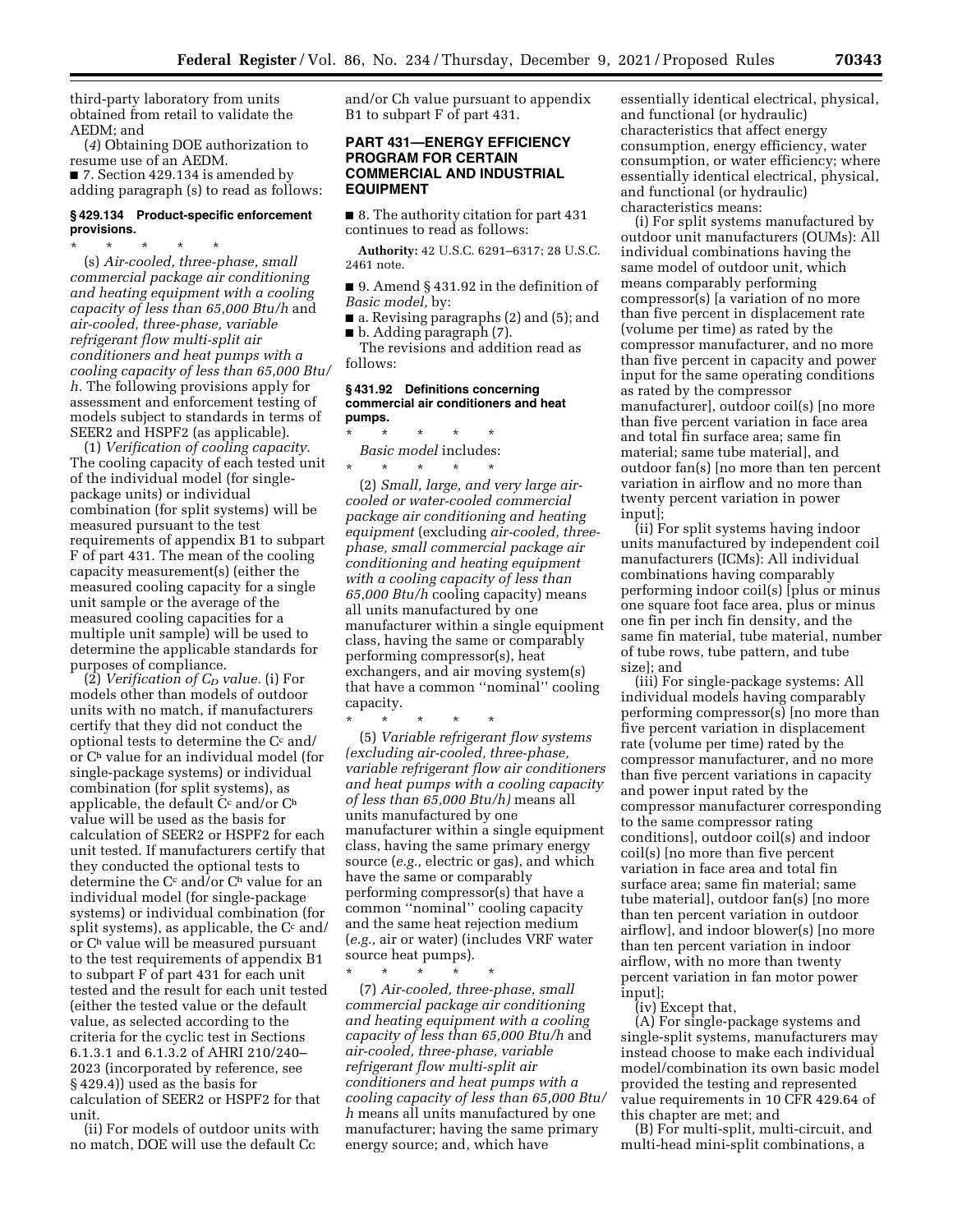basic model may not include both individual small-duct, high velocity (SDHV) combinations and non-SDHV combinations even when they include the same model of outdoor unit. The manufacturer may choose to identify specific individual combinations as additional basic models.

- \* \* \* \* \*
- 10. Amend § 431.95 by:
- $\blacksquare$  a. Removing paragraph (b)(1);

■ b. Redesignating paragraph (b)(2) as  $(b)(1)$ :

■ c. Revising newly redesignated paragraph (b)(1);

- $\blacksquare$  d. Adding new paragraph (b)(2);
- e. Revising paragraph (b)(6); and
- f. Revising paragraph (c)(2).

The revisions and addition read as follows:

#### **§ 431.95 Materials incorporated by reference.**

- \* \* \* \* \*
	- (b) \* \* \*

(1) ANSI/AHRI Standard 210/240– 2008, ''2008 Standard for *Performance Rating of Unitary Air-Conditioning & Air-Source Heat Pump Equipment*''*,*  approved by ANSI on October 27, 2011 and updated by addendum 1 in June 2011 and addendum 2 in March 2012 (AHRI 210/240–2008), IBR approved for § 431.96 and appendix B to this subpart.

(2) AHRI Standard 210/240–2023, ''Performance Rating of Unitary Air-Conditioning & Air-Source Heat Pump Equipment,'' approved May 2020 (AHRI 210/240–2023), IBR approved for appendix B1 to this subpart.

\* \* \* \* \*

(6) ANSI/AHRI Standard 1230–2010, ''2010 Standard for *Performance Rating of Variable Refrigerant Flow (VRF) Multi-split Air-Conditioning and Heat Pump Equipment,*'' approved August 2, 2010 and updated by addendum 1 in March 2011 (AHRI 1230–2010), IBR approved for § 431.96 and appendix B to this subpart.

 $(c) * \frac{1}{2}$ 

(2) ANSI/ASHRAE Standard 37–2009, (''ANSI/ASHRAE 37–2009''), ''Methods of Testing for Rating Electrically Driven Unitary Air-Conditioning and Heat Pump Equipment,'' ASHRAE approved June 24, 2009, IBR approved for § 431.96 and appendices A and B1 to this subpart. \* \* \* \* \*

 $\blacksquare$  11. Amend § 431.96 by revising paragraph (b)(1) and Table 1 to paragraph (b)(2), to read as follows:

**§ 431.96 Uniform test method for the measurement of energy efficiency of commercial air conditioners and heat pumps.** 

\* \* \* \* \*

(b) *Testing and calculations.* (1) Determine the energy efficiency of each type of covered equipment by conducting the test procedure(s) listed in table 1 to this section along with any additional testing provisions set forth in paragraphs (c) through (g) of this section and appendices A, B, and B1 to this subpart, that apply to the energy efficiency descriptor for that equipment, category, and cooling capacity. The omitted sections of the test procedures listed in table 1 to this section must not be used. For equipment with multiple appendices listed in table 1, consult the notes at the beginning of those appendices to determine the applicable appendix to use for testing.

## $(2) * * * *$

|  |  | TABLE 1 TO § 431.96—TEST PROCEDURES FOR COMMERCIAL AIR CONDITIONERS AND HEAT PUMPS |  |  |  |  |  |  |  |
|--|--|------------------------------------------------------------------------------------|--|--|--|--|--|--|--|
|--|--|------------------------------------------------------------------------------------|--|--|--|--|--|--|--|

| Equipment type                                                                 | Category                                         | Cooling capacity                           | Energy efficiency<br>descriptor | Use tests,<br>conditions, and<br>procedures in 1 | Additional test<br>procedure<br>provisions as<br>indicated in the<br>listed paragraphs<br>of this section |
|--------------------------------------------------------------------------------|--------------------------------------------------|--------------------------------------------|---------------------------------|--------------------------------------------------|-----------------------------------------------------------------------------------------------------------|
| Small Commercial Package Air-Con-<br>ditioning and Heating Equipment.          | Air-Cooled, 3-<br>Phase, AC and<br>HP.           | <65,000 Btu/h                              | SEER and HSPF                   | Appendix B to this<br>subpart <sup>2</sup> .     | None.                                                                                                     |
|                                                                                |                                                  |                                            | SEER2 and<br>HSPF2.             | Appendix B1 to<br>this subpart <sup>2</sup> .    | None.                                                                                                     |
|                                                                                | Air-Cooled AC and<br>HP.                         | $\geq$ 65,000 Btu/h and<br><135,000 Btu/h. | EER, IEER, and<br>COP.          | Appendix A to this<br>subpart.                   | None.                                                                                                     |
|                                                                                | Water-Cooled and<br>Evaporatively-<br>Cooled AC. | <65,000 Btu/h                              | EER                             | AHRI 210/240-<br>2008 (omit sec-<br>tion 6.5).   | Paragraphs (c)<br>and $(e)$ .                                                                             |
|                                                                                |                                                  | ≥65,000 Btu/h and<br><135,000 Btu/h.       | EER                             | AHRI 340/360-<br>2007 (omit sec-<br>tion 6.3).   | Paragraphs (c)<br>and $(e)$ .                                                                             |
|                                                                                | Water-Source HP                                  | <135,000 Btu/h                             | EER and COP                     | <b>ISO Standard</b><br>13256-1 (1998).           | Paragraph (e).                                                                                            |
| Large Commercial Package Air-Con-<br>ditioning and Heating Equipment.          | Air-Cooled AC and<br>HP.                         | ≥135,000 Btu/h<br>and <240,000<br>Btu/h.   | EER, IEER and<br>COP.           | Appendix A to this<br>subpart.                   | None.                                                                                                     |
|                                                                                | Water-Cooled and<br>Evaporatively-<br>Cooled AC. | ≥135,000 Btu/h<br>and <240,000<br>Btu/h.   | EER                             | AHRI 340/360-<br>2007 (omit sec-<br>tion 6.3).   | Paragraphs (c)<br>and $(e)$ .                                                                             |
| Very Large Commercial Package Air-<br>Conditioning and Heating Equip-<br>ment. | Air-Cooled AC and<br>HP.                         | ≥240,000 Btu/h<br>and <760,000<br>Btu/h.   | EER, IEER and<br>COP.           | Appendix A to this<br>subpart.                   | None.                                                                                                     |
|                                                                                | Water-Cooled and<br>Evaporatively-<br>Cooled AC. | ≥240.000 Btu/h<br>and <760,000<br>Btu/h.   | EER                             | AHRI 340/360-<br>2007 (omit sec-<br>tion 6.3).   | Paragraphs (c)<br>and $(e)$ .                                                                             |
| Packaged Terminal Air Conditioners<br>and Heat Pumps.                          | AC and HP                                        | <760,000 Btu/h                             | EER and COP                     | Paragraph (g) of<br>this section.                | Paragraphs (c),<br>$(e)$ , and $(g)$ .                                                                    |
| Computer Room Air Conditioners                                                 | AC                                               | <65,000 Btu/h                              | SCOP                            | ASHRAE 127-<br>2007 (omit sec-<br>tion 5.11).    | Paragraphs (c)<br>and $(e)$ .                                                                             |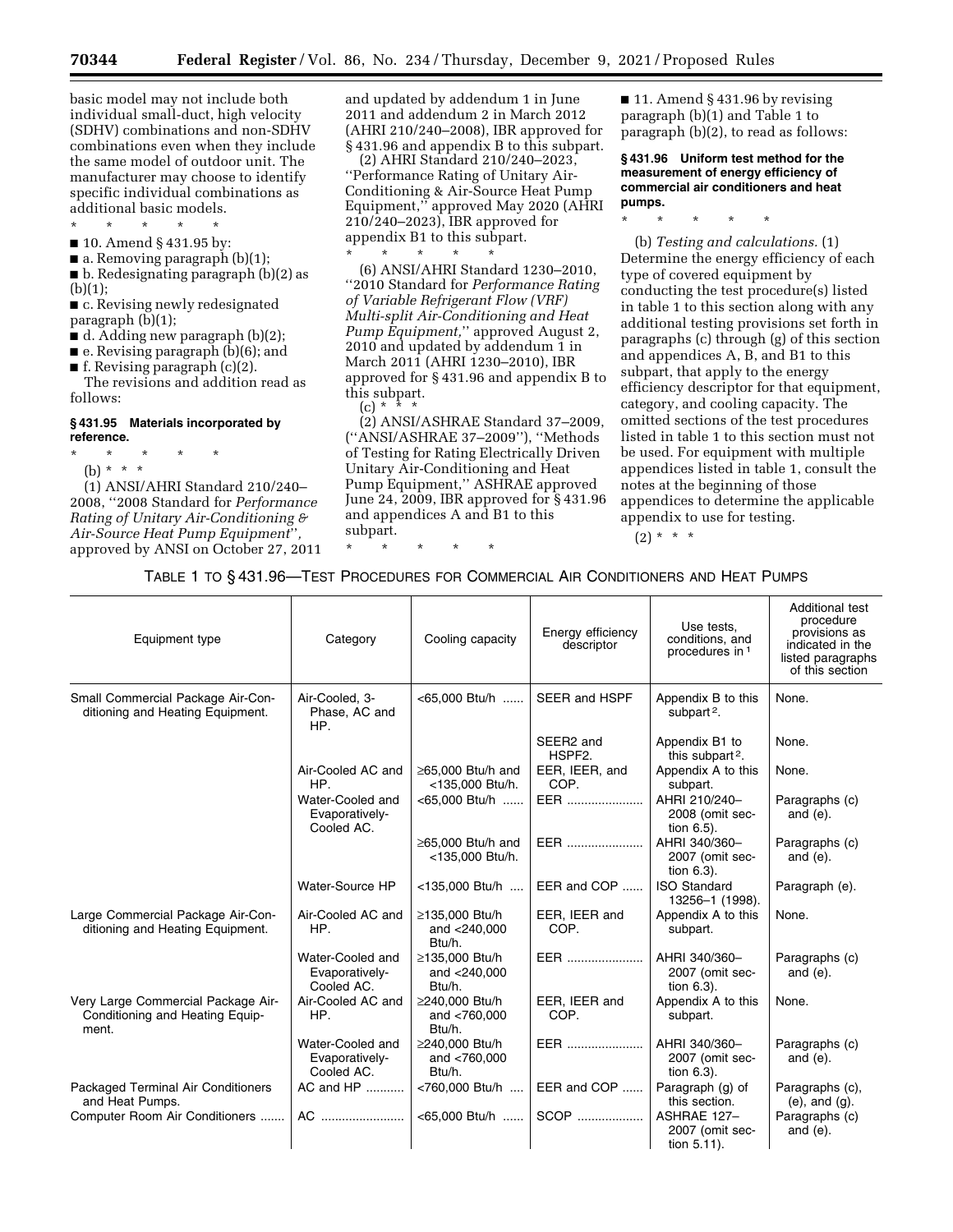TABLE 1 TO § 431.96—TEST PROCEDURES FOR COMMERCIAL AIR CONDITIONERS AND HEAT PUMPS—Continued

| Equipment type                                                                           | Category  | Cooling capacity                           | Energy efficiency<br>descriptor  | Use tests,<br>conditions, and<br>procedures in 1          | Additional test<br>procedure<br>provisions as<br>indicated in the<br>listed paragraphs<br>of this section |
|------------------------------------------------------------------------------------------|-----------|--------------------------------------------|----------------------------------|-----------------------------------------------------------|-----------------------------------------------------------------------------------------------------------|
|                                                                                          |           | $\geq$ 65,000 Btu/h and<br><760.000 Btu/h. | SCOP                             | ASHRAE 127-<br>2007 (omit sec-<br>tion $5.11$ ).          | Paragraphs (c)<br>and $(e)$ .                                                                             |
| Variable Refrigerant Flow Multi-split<br>Systems.                                        | AC.       | <65,000 Btu/h (3-<br>phase).               | SEER                             | Appendix B to this<br>subpart <sup>2</sup> .              | None.                                                                                                     |
|                                                                                          |           |                                            | SEER2                            | Appendix B1 to<br>this subpart <sup>2</sup> .             | None.                                                                                                     |
|                                                                                          |           | $\geq$ 65,000 Btu/h and<br><760,000 Btu/h. | EER                              | AHRI 1230-2010<br>(omit sections)<br>$5.1.2$ and $6.6$ ). | Paragraphs (c),<br>$(d)$ , $(e)$ , and $(f)$ .                                                            |
| Variable Refrigerant Flow Multi-split<br>Systems, Air-cooled.                            | HP        | <65,000 Btu/h (3-<br>phase).               | <b>SEER and HSPF</b>             | Appendix B to this<br>subpart <sup>2</sup> .              | None.                                                                                                     |
|                                                                                          |           |                                            | SEER2 and<br>HSPF <sub>2</sub> . | Appendix B1 to<br>this subpart <sup>2</sup> .             | None.                                                                                                     |
|                                                                                          |           | $\geq$ 65,000 Btu/h and<br><760,000 Btu/h. | EER and COP                      | AHRI 1230-2010<br>(omit sections<br>$5.1.2$ and $6.6$ ).  | Paragraphs (c),<br>$(d)$ , $(e)$ , and $(f)$ .                                                            |
| Variable Refrigerant Flow Multi-split<br>Systems, Water-source.                          | $HP$      | <760,000 Btu/h                             | EER and COP                      | AHRI 1230-2010<br>(omit sections)<br>$5.1.2$ and $6.6$ ). | Paragraphs (c),<br>$(d)$ , $(e)$ , and $(f)$ .                                                            |
| Single Package Vertical Air Condi-<br>tioners and Single Package Vertical<br>Heat Pumps. | AC and HP | <760,000 Btu/h                             | EER and COP                      | AHRI 390-2003<br>(omit section<br>$6.4$ ).                | Paragraphs (c)<br>and $(e)$ .                                                                             |

1 Incorporated by reference, as applicable; see § 431.95.

<sup>2</sup>For equipment with multiple appendices listed in Table 1, consult the notes at the beginning of those appendices to determine the applicable appendix to use for testing.

\* \* \* \* \* ■ 12. Add appendix B to subpart F of part 431 to read as follows:

**Appendix B to Subpart F of Part 431— Uniform Test Method for the Measurement of Energy Consumption of Air-Cooled, Three-Phase, Small Commercial Package Air Conditioning and Heating Equipment With a Cooling Capacity of Less Than 65,000 Btu/H and Air-Cooled, Three-Phase, Variable Refrigerant Flow Multi-Split Air Conditioners and Heat Pumps With a Cooling Capacity of Less Than 65,000 BTU/H** 

**Note:** Manufacturers must use the results of testing under this appendix to determine compliance with the relevant standard from § 431.97 as that standard appeared in the January 1, 2021 edition of 10 CFR parts 200– 499. Specifically, before [Date 360 days following publication of the final rule] representations must be based upon results generated either under this appendix or under 10 CFR 431.96 as it appeared in the 10 CFR parts 200–499 edition revised as of January 1, 2021.

**Note:** For any amended standards for aircooled, three-phase, small commercial package air conditioning and heating equipment with a cooling capacity of less than 65,000 Btu/h and air-cooled, threephase, variable refrigerant flow multi-split air conditioners and heat pumps with a cooling capacity of less than 65,000 Btu/h that rely

on SEER2 and HSPF2 published after January 1, 2021, manufacturers must use the results of testing under appendix B1 to determine compliance.

Representations related to energy consumption must be made in accordance with the appropriate appendix that applies (*i.e.,* appendices B or B1) when determining compliance with the relevant standard. Manufacturers may also use appendix B1 to certify compliance with any amended standards prior to the applicable compliance date for those standards.

1. *Incorporation by Reference* 

DOE incorporated by reference in § 431.95, the entire standard for ANSI/AHRI 210/240– 2008, ''Performance Rating of Unitary Air-Conditioning & Air-Source Heat Pump Equipment''; and ANSI/AHRI 1230–2010, ''Performance Rating of Variable Refrigerant Flow (VRF) Multi-split Air-conditioning and Heat Pump Equipment.'' However, certain enumerated provisions of those standards, as set forth in paragraphs (a) and (b) of this section, are inapplicable. To the extent there is a conflict between the terms or provisions of a referenced industry standard and the CFR, the CFR provisions control.

(a) ANSI/AHRI 210/240–2008:

(i) Section 6.5 is inapplicable as specified in section 2.1 of this appendix.

(ii) Reserved.

(b) ANSI/AHRI 1230–2010:

(i) Section 5.1.2—*Manufacturer involvement* is inapplicable as specified in section 2.2(1) of this appendix.

(ii) Section 6.6—*Verification testing and uncertainty* is inapplicable as specified in section  $2.\overline{2}(2)$  of this appendix.

2. *General* 

2.1 *Air-cooled, three-phase, small commercial package air conditioning and heating equipment with a cooling capacity of less than 65,000 Btu/h.* Determine the seasonal energy efficiency ratio (SEER) and heating seasonal performance factor (HSPF) (as applicable) in accordance with ANSI/ AHRI 210/240–2008; however, Section 6.5, *Tolerances,* of ANSI/AHRI 210/240–2008 is not applicable. Sections 3 and 4 of this appendix provide additional instructions for determining SEER and HSPF. In cases where there is a conflict, the language of this appendix takes precedence over ANSI/AHRI 210/240–2008.

1.2. *Air-cooled, three-phase, variable refrigerant flow multi-split air conditioners and heat pumps with a cooling capacity of less than 65,000 Btu/h.* Determine the SEER and HSPF (as applicable) in accordance with ANSI/AHRI 1230–2010; however, the following enumerated provisions of that document are not applicable.

(1) Section 5.1.2—Manufacturer involvement,

(2) Section 6.6—Verification testing and uncertainty

Sections 3 through 6 of this appendix provide additional instructions for determining SEER and HSPF. In cases where there is a conflict, the language of this appendix takes precedence over ANSI/AHRI 1230–2010.

3. *Optional break-in period.* Manufacturers may optionally specify a ''break-in'' period, not to exceed 20 hours, to operate the equipment under test prior to conducting the test method specified in this appendix. A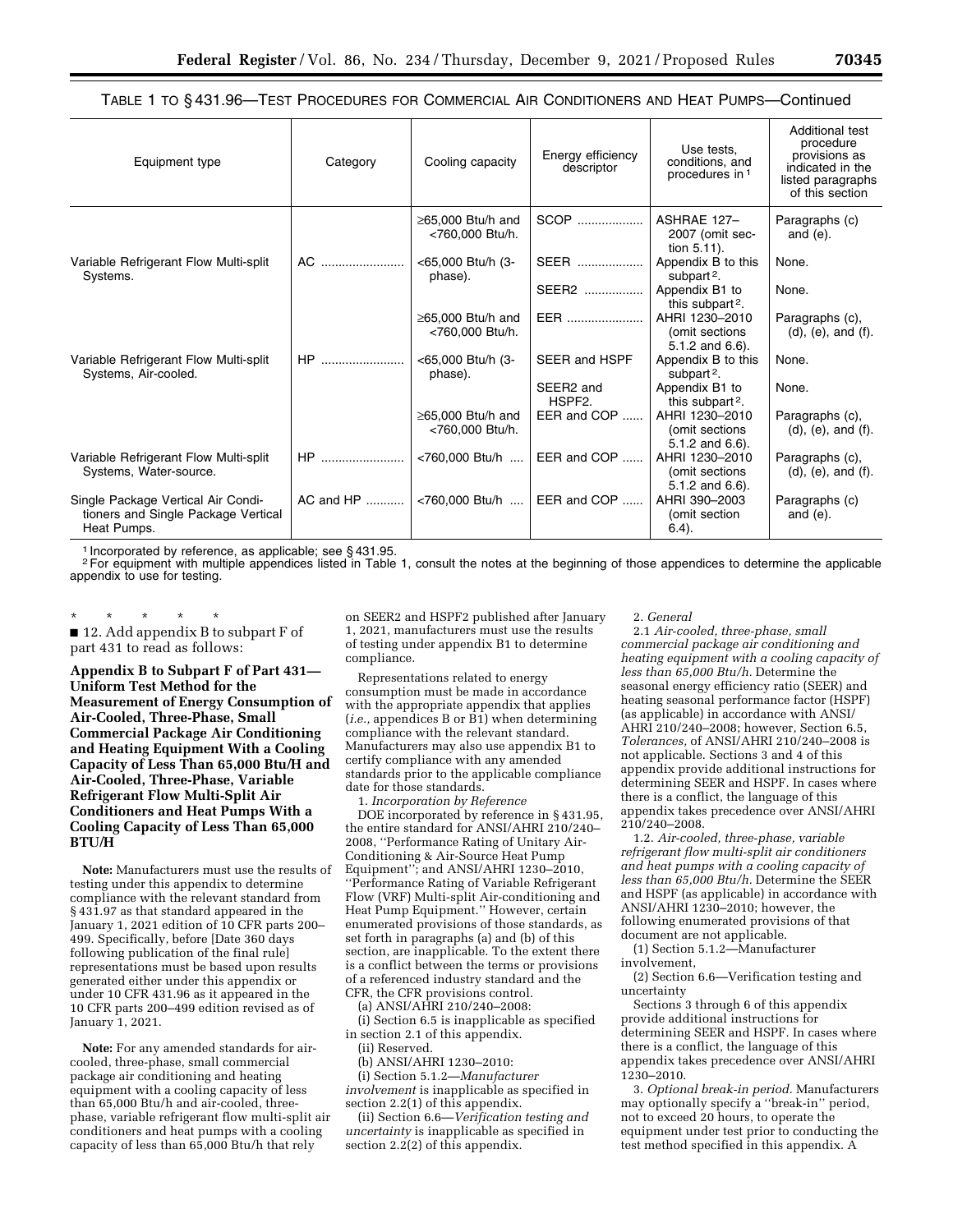manufacturer who elects to use an optional compressor break-in period in its certification testing should record this period's duration as part of the information in the supplemental testing instructions under 10 CFR 429.43.

4. *Additional provisions for equipment setup.* The only additional specifications that may be used in setting up the basic model for test are those set forth in the installation and operation manual shipped with the unit. Each unit should be set up for test in accordance with the manufacturer installation and operation manuals. Sections 3.1 through 3.3 of this appendix provide specifications for addressing key information typically found in the installation and operation manuals.

4.1. If a manufacturer specifies a range of superheat, sub-cooling, and/or refrigerant

pressure in its installation and operation manual for a given basic model, any value(s) within that range may be used to determine refrigerant charge or mass of refrigerant, unless the manufacturer clearly specifies a rating value in its installation and operation manual, in which case the specified rating value shall be used.

4.2. The airflow rate used for testing must be that set forth in the installation and operation manuals being shipped to the commercial customer with the basic model and clearly identified as that used to generate the DOE performance ratings. If a rated airflow value for testing is not clearly identified, a value of 400 standard cubic feet per minute (scfm) per ton shall be used.

4.3. For air-cooled, three-phase, variable refrigerant flow multi-split air conditioners and heat pumps with a cooling capacity of

less than 65,000 Btu/h, the test set-up and the fixed compressor speeds (*i.e.,* the maximum, minimum, and any intermediate speeds used for testing) should be recorded and maintained as part of the test data underlying the certified ratings that is required to be maintained under 10 CFR 429.71.

5. *Refrigerant line length corrections for air-cooled, three-phase, variable refrigerant flow multi-split air conditioners and heat pumps with a cooling capacity of less than 65,000 Btu/h.* For test setups where it is physically impossible for the laboratory to use the required line length listed in Table 3 of the ANSI/AHRI 1230–2010, then the actual refrigerant line length used by the laboratory may exceed the required length and the following cooling capacity correction factors are applied:

| Piping length beyond minimum, $X$ (ft) | Piping length beyond minimum, Y<br>(m) | Cooling capacity<br>correction<br>(% ) |
|----------------------------------------|----------------------------------------|----------------------------------------|
|                                        |                                        |                                        |
|                                        |                                        |                                        |
|                                        |                                        |                                        |
|                                        |                                        |                                        |
|                                        |                                        |                                        |
|                                        |                                        |                                        |

6. *Manufacturer involvement in assessment or enforcement testing for air-cooled, threephase, variable refrigerant flow multi-split air conditioners and heat pumps with a cooling capacity of less than 65,000 Btu/h.* A manufacturer's representative will be allowed to witness assessment and/or enforcement testing. The manufacturer's representative will be allowed to inspect and discuss set-up only with a DOE representative and adjust only the modulating components during testing in the presence of a DOE representative that are necessary to achieve steady-state operation. Only previously documented specifications for set-up as specified under sections 3 and 4 of this appendix will be used.

■ 13. Add appendix B1 to subpart F of part 431 to read as follows:

**Appendix B1 to Subpart F of Part 431— Uniform Test Method for the Measurement of Energy Consumption of Air-Cooled, Three-Phase, Small Commercial Package Air Conditioning and Heating Equipment With a Cooling Capacity of Less Than 65,000 BTU/H and Air-Cooled, Three-Phase, Variable Refrigerant Flow Multi-Split Air Conditioners and Heat Pumps With a Cooling Capacity of Less Than 65,000 BTU/H** 

**Note:** Manufacturers must use the results of testing under this appendix to determine compliance with any amended standards for air-cooled, three-phase, small commercial package air conditioning and heating equipment with a cooling capacity of less than 65,000 Btu/h and air-cooled, threephase, variable refrigerant flow multi-split air conditioners and heat pumps with a cooling capacity of less than 65,000 Btu/h provided in § 431.97 that are published after January 1, 2021, and that rely on seasonal energy efficiency ratio 2 (SEER2) and heating seasonal performance factor 2 (HSPF2). Representations related to energy consumption must be made in accordance with the appropriate appendix that applies (*i.e.,* appendices B or B1) when determining compliance with the relevant standard. Manufacturers may also use this appendix to certify compliance with any amended standards prior to the applicable compliance date for those standards.

*1. Incorporation by Reference* 

DOE incorporated by reference in § 431.95, the entire standard for AHRI Standard 210/ 240–2023, ''Performance Rating of Unitary Air-Conditioning & Air-Source Heat Pump Equipment," approved 2020 (AHRI 210/240– 2023); and ANSI/ASHRAE Standard 37– 2009, (''ANSI/ASHRAE 37–2009''), ''Methods of Testing for Rating Electrically Driven Unitary Air-Conditioning and Heat Pump Equipment,'' ASHRAE approved June 24, 2009. However, certain enumerated provisions of AHRI 210/240–2023 and ANSI/ ASHRAE 37–2009, as set forth in paragraphs (a) and (b) of this section, are inapplicable. To the extent there is a conflict between the terms or provisions of a referenced industry standard and the CFR, the CFR provisions control.

(a) AHRI 210/240–2023:

(i) Section 6 Rating Requirements—6.1 Standard Ratings—6.1.8 Tested Combinations or Tested Units is inapplicable as specified in section 2.1(1) of this appendix,

(ii) Section 6 Rating Requirements—6.2 Application Ratings is inapplicable as specified in section  $2.1(2)$  of this appendix,

(iii) Section 6 Rating Requirements—6.4 Ratings is inapplicable as specified in section 2.1(3) of this appendix,

(iv) Section 6 Rating Requirements—6.5 Uncertainty and Variability is inapplicable as specified in section 2.1(4) of this appendix,

(v) Section 7 Minimum Data Requirements for Published Ratings is inapplicable as specified in section 2.1(5) of this appendix,

(vi) Section 8 Operating Requirements is inapplicable as specified in section 2.1(6) of this appendix,

(vii) Section 9 Marking and Nameplate Data is inapplicable as specified in section 2.1(7) of this appendix,

(viii) Section 10 Conformance Conditions is inapplicable as specified in section 2.1(8) of this appendix,

(ix) Appendix C Certification of Laboratory Facilities Used to Determine Performance of Unitary Air-Conditioning & Air-Source Heat Pump Equipment—Informative is inapplicable as specified in section 2.1(9) of this appendix,

(x) Appendix F ANSI/ASHRAE Standard 116–2010 Clarifications/Exceptions— Normative—F15.2 and F17 are inapplicable as specified in section 2.1(10) of this appendix,

(xi) Appendix G Unit Configuration for Standard Efficiency Determination— Normative is inapplicable as specified in section 2.1(11) of this appendix,

(xi) Appendix H Off-Mode Testing— Normative is inapplicable as specified in section 2.1(12) of this appendix,

(xii) Appendix I Verification Testing— Normative is inapplicable as specified in section 2.1(13) of this appendix.

(b) ANSI/ASHRAE 37–2009: (i) Section 1 Purpose is inapplicable as

specified in section 2.2(1) of this appendix,